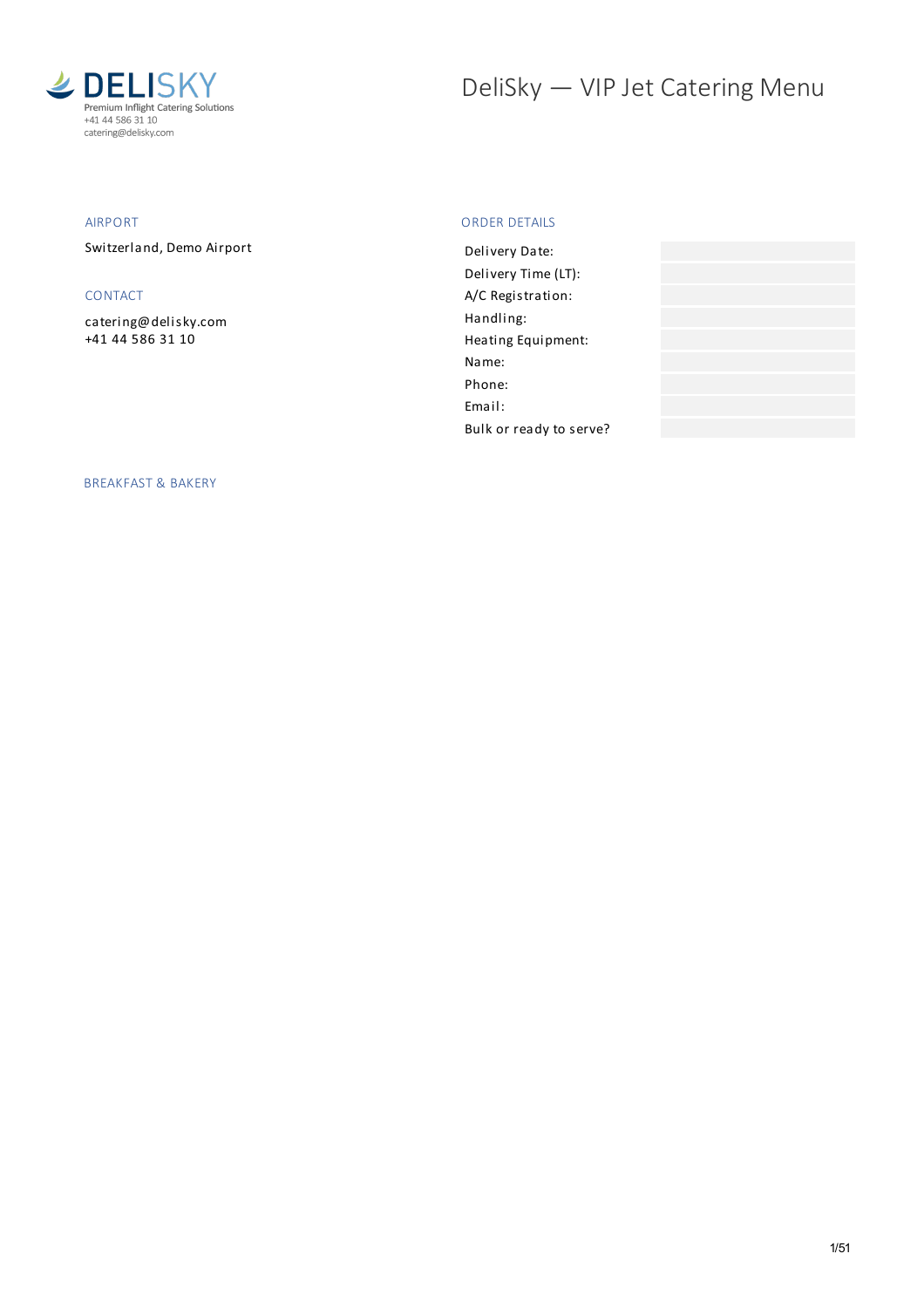| <b>BREAD</b>                                                                                                                                                                                                                      | QTY |
|-----------------------------------------------------------------------------------------------------------------------------------------------------------------------------------------------------------------------------------|-----|
| White bread roll                                                                                                                                                                                                                  |     |
| Brown bread roll                                                                                                                                                                                                                  |     |
| White bread roll - gluten free                                                                                                                                                                                                    |     |
| Brown Bread roll - gluten free                                                                                                                                                                                                    |     |
| Plain Bagel                                                                                                                                                                                                                       |     |
| Pretzel                                                                                                                                                                                                                           |     |
| Slices of bread<br>For 1 pax                                                                                                                                                                                                      |     |
| Loaf of bread                                                                                                                                                                                                                     |     |
| Cyprus bread                                                                                                                                                                                                                      |     |
| Rye Bread                                                                                                                                                                                                                         |     |
| Cyprus pitta bread, 5 pieces                                                                                                                                                                                                      |     |
| Lebanese pitta bread, 5 pieces                                                                                                                                                                                                    |     |
| Whole big French baguette - uncut                                                                                                                                                                                                 |     |
| Whole big Brown French baguette - uncut                                                                                                                                                                                           |     |
| Bread basket (Assorted bread for 1 pax)<br>Two slices of white bread, two slices of brown bread, Cyprus pitta bread, Lebanese pitta, bagel, white and brown<br>bread rolls and small French baguette                              |     |
| Bread basket (Assorted bread for 2 pax)<br>Two slices of white bread, two slices of brown bread, Cyprus pitta bread, two Lebanese pitta, two bagels, two white<br>and two brown bread rolls and small French baquette             |     |
| Bread basket (Assorted bread for 3 pax)<br>Three slices of white bread, three slices of brown bread, three Cyprus pitta bread, three Lebanese pitta, three<br>bagels, three white and three brown bread rolls and French baguette |     |
| Bread basket (Assorted bread for 4 pax)<br>Four slices of white and four slices of brown bread, four Cyprus pitta bread, four bagels, four Lebanese pitta, four<br>white and four brown bread rolls and French baguette           |     |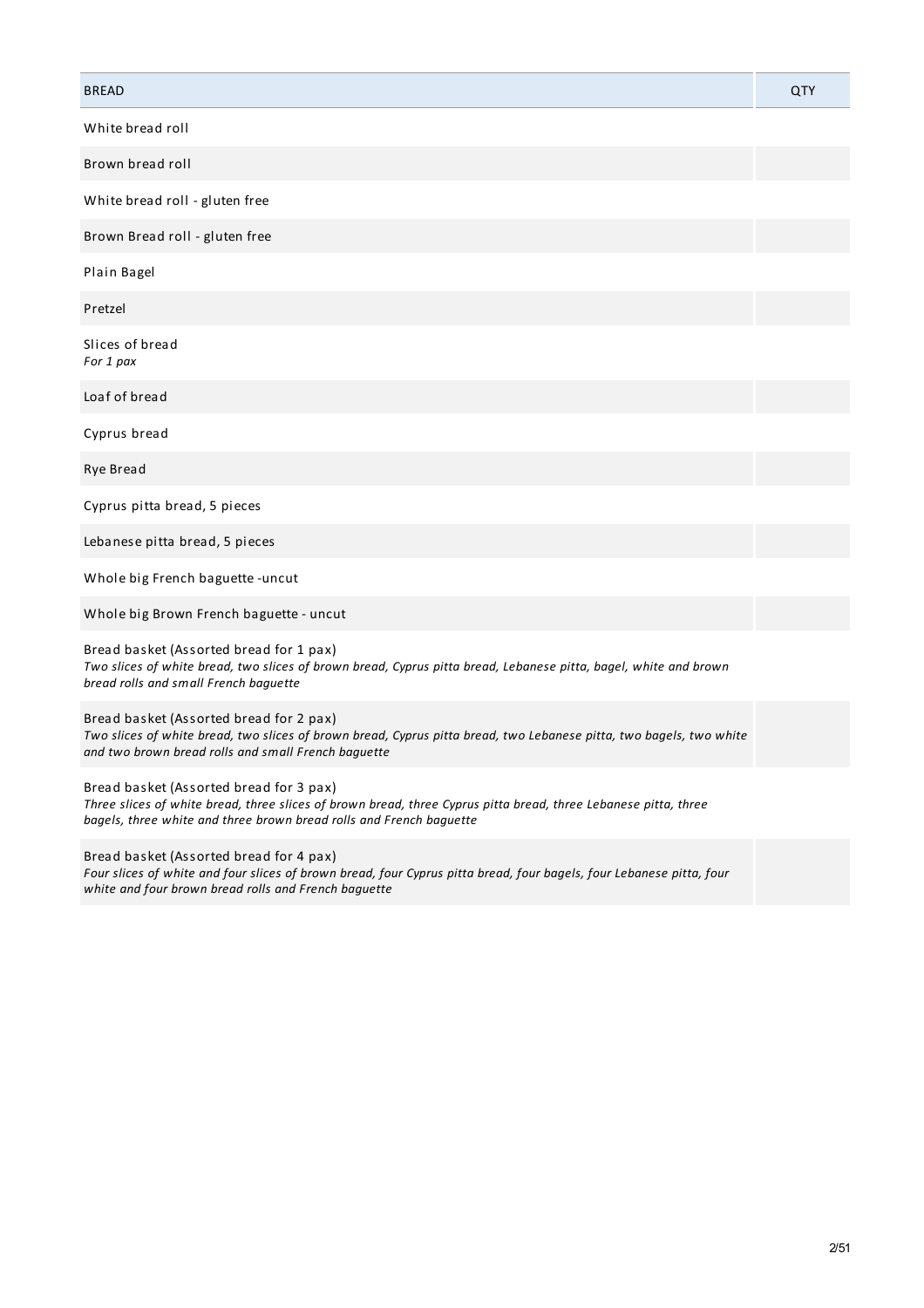| <b>PASTRIES</b>                                                  | <b>QTY</b> |
|------------------------------------------------------------------|------------|
| Mini Croissant                                                   |            |
| Mini Chocolate Croissant                                         |            |
| Mini Danish pastries                                             |            |
| Mini Éclair                                                      |            |
| Mini Pain au chocolat                                            |            |
| Croissant                                                        |            |
| Danish pastry                                                    |            |
| Chocolate Croissant                                              |            |
| Muffin                                                           |            |
| Chocolate Éclair                                                 |            |
| Mini cheese pie<br>Served with tomato sauce                      |            |
| Mini meat pie<br>Served with tomato sauce                        |            |
| Mini spinach pie<br>Served with tomato sauce                     |            |
| Mini vegetables pie<br>Served with tomato sauce                  |            |
| Mini seafood pie<br>Served with tomato sauce                     |            |
| Mini scone<br>Served with clotted cream and jam                  |            |
| Mini quiche with spinach and cheese filling                      |            |
| Mini quiche with spinach                                         |            |
| Mini quiche with spinach and ricotta                             |            |
| Mini quiche with tomato, basil and mozzarella                    |            |
| Mini quiche with mushroom, scallion and gruyere                  |            |
| Mini quiche with ham, sausage, bell pepper and cheddar           |            |
| Mini quiche with spinach, pine nuts and feta                     |            |
| Mini quiche with zucchini and back bacon                         |            |
| Mini quiche with Scottish smoked salmon                          |            |
| Whole round spinach pie<br>6-8 slices - Spinach and feta filling |            |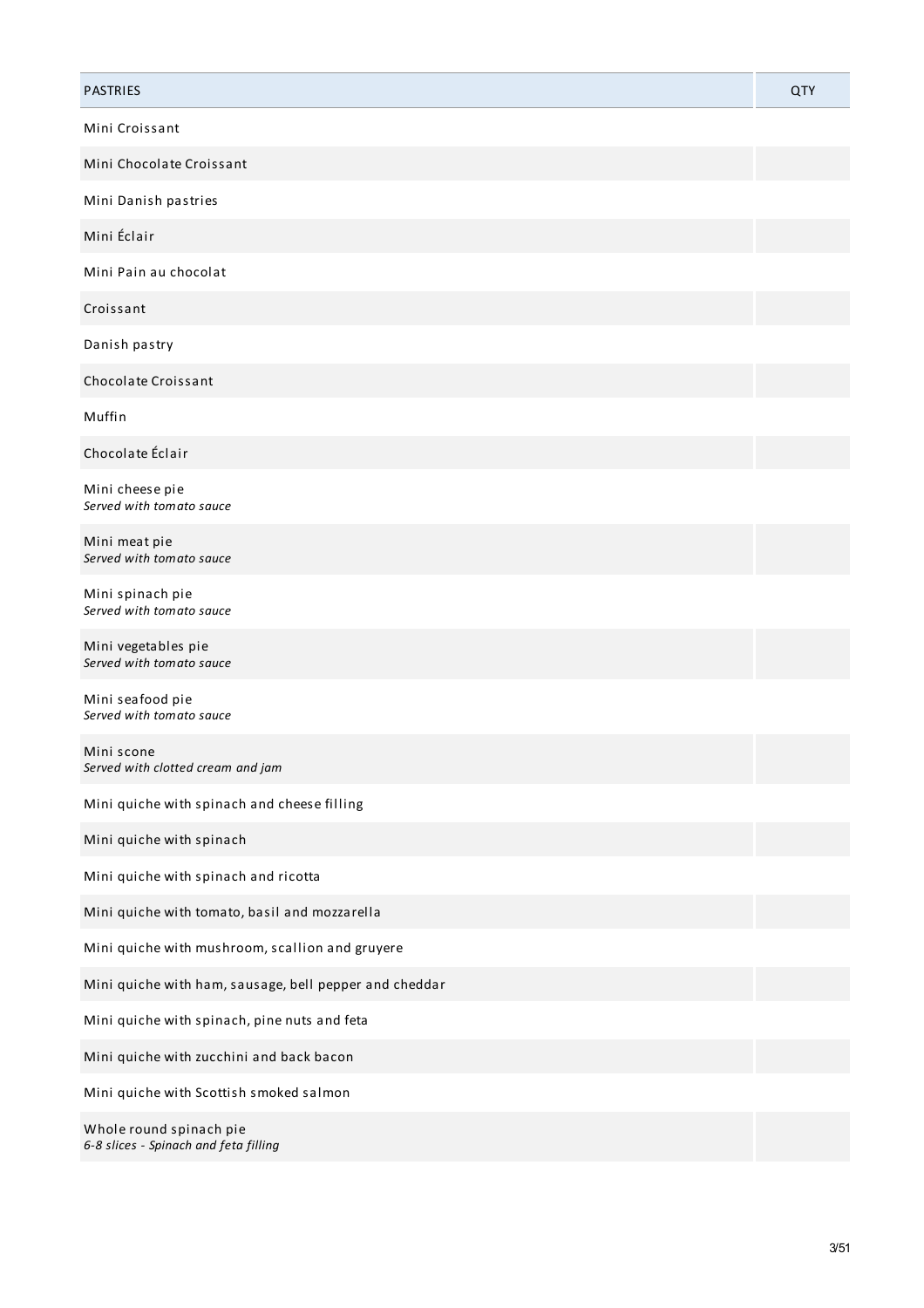| <b>CONDIMENTS</b>                           | QTY        |
|---------------------------------------------|------------|
| Lurpak Individual Butter, 7gr.              |            |
| Individual nutella - 15 gr.                 |            |
| <b>Butter rose</b><br>Lurpak                |            |
| <b>Butter rosette</b><br>Lurpak             |            |
| Individual honey 28gr<br>Glass bottle       |            |
| Individual jam 28gr<br>Glass bottle         |            |
| Strawberry jam 300gr.<br>Glass bottle       |            |
| Raspberry jam 300gr.<br>Glass bottle        |            |
| Apricot jam 300gr.<br>Glass bottle          |            |
| Lurpak butter - 200gr.                      |            |
| Goose liver foie gras<br>on request         |            |
| Duck liver foie gras<br>on request          |            |
|                                             |            |
| <b>YOGHURTS</b>                             | <b>QTY</b> |
| Individual actimel - 100gr<br>Yoghurt drink |            |
| Individual natural yoghurt                  |            |

Fruit yoghurt

Yoghurt with honey *Individual yoghurt, walnuts & mini glass bottle honey*

Yoghurt parfait with berries *Layers of berries, fruit granola, yoghurt and honey served in a glass tumbler*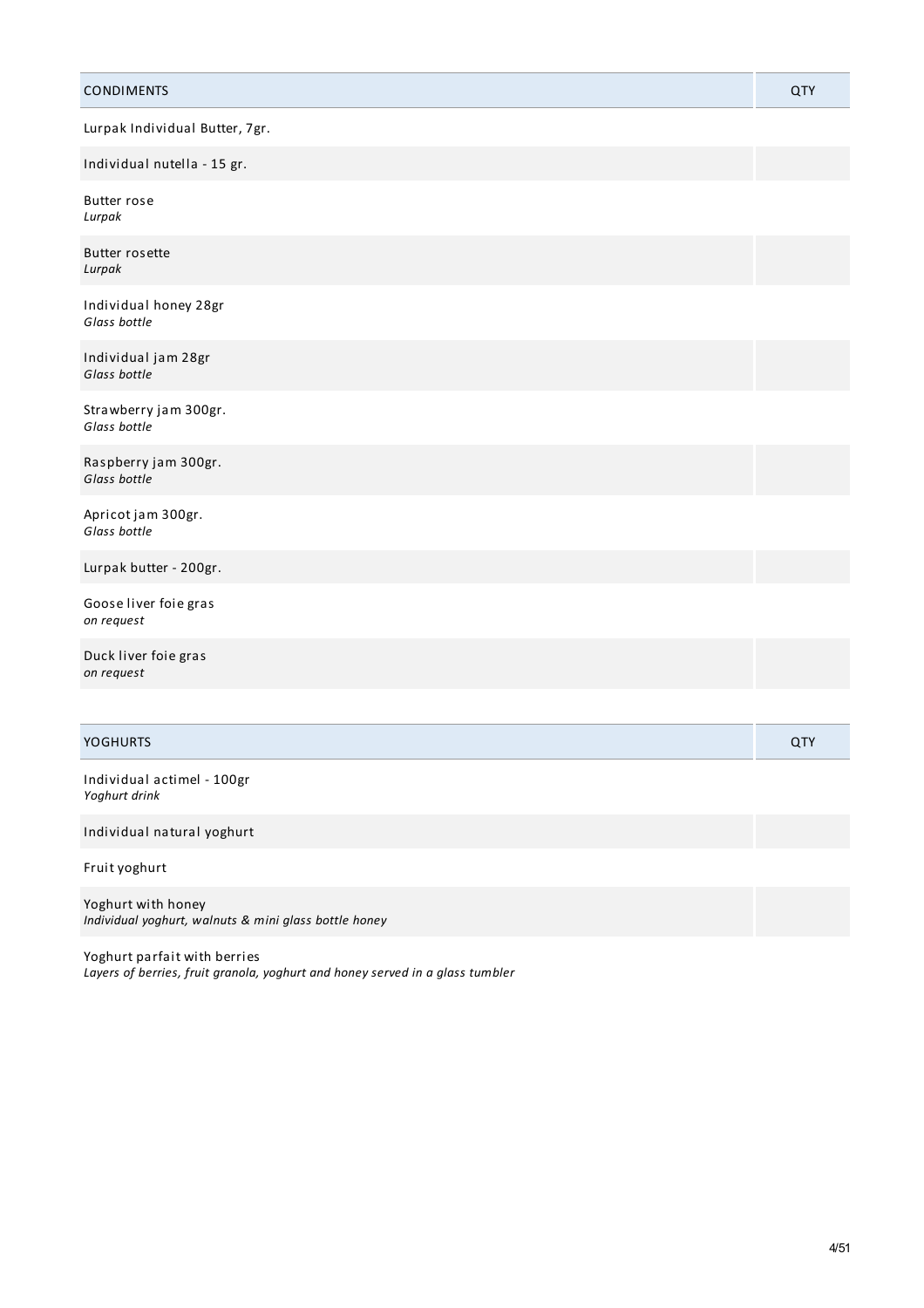| <b>CEREALS</b>                                                                                   | QTY |
|--------------------------------------------------------------------------------------------------|-----|
| Assorted crunchy nuts, 300 gr                                                                    |     |
| Granola with dried fruits and nuts<br>Milk served separately - individual portion                |     |
| Kellogg's cornflakes - individual packet<br>Milk served separately                               |     |
| Kellogg's cocoa flavoured cornflakes - individual packet<br>Milk served separately               |     |
| Kellogg's cornflakes sugar - coated - Individual packet<br>Milk served separately                |     |
| Plain quaker porridge in milk<br>Individual portion                                              |     |
| Quaker porridge with apple, rasins & cinnamon in milk<br>Individual portion                      |     |
| Quaker porridge with honey & brown sugar in milk<br>Individual portion                           |     |
| Quaker porridge in milk with fresh berries and chocolate chips on the side<br>Individual portion |     |
| Granola with Greek yoghurt and fresh berries<br>Individual portion                               |     |
|                                                                                                  |     |

| <b>BLINIS &amp; PANCAKES</b> | ∩™<br>$\overline{\phantom{a}}$ |
|------------------------------|--------------------------------|
|------------------------------|--------------------------------|

Syrniki

Russian style fried quark pancakes, served with sour cream and fresh strawberries & strawberry sauce - 3 pieces

Plain Blinis, 3 pieces

Syrniki

Russian style fried quark pancakes, served with sour cream and fresh strawberries & strawberry sauce - 3 pieces

| <b>MUESLI &amp; FRUITS</b>                                        | <b>QTY</b> |
|-------------------------------------------------------------------|------------|
| Muesli with raisin and nuts<br>per portion - Served separate milk |            |
| Bircher muesli<br>Individual portion - Fruits and muesli          |            |

Bircher muesli with berries *Individual portion - Muesli, almonds, walnuts, honey, dry fruits, cinnamon, yoghurt and berries*

| <b>HOT BREAKFAST</b><br>⌒⊤∿ |
|-----------------------------|
|-----------------------------|

Pork or chicken or beef sausage *Per piece. Please specify*

Soft or hard-boiled egg with or without shell *Please specify*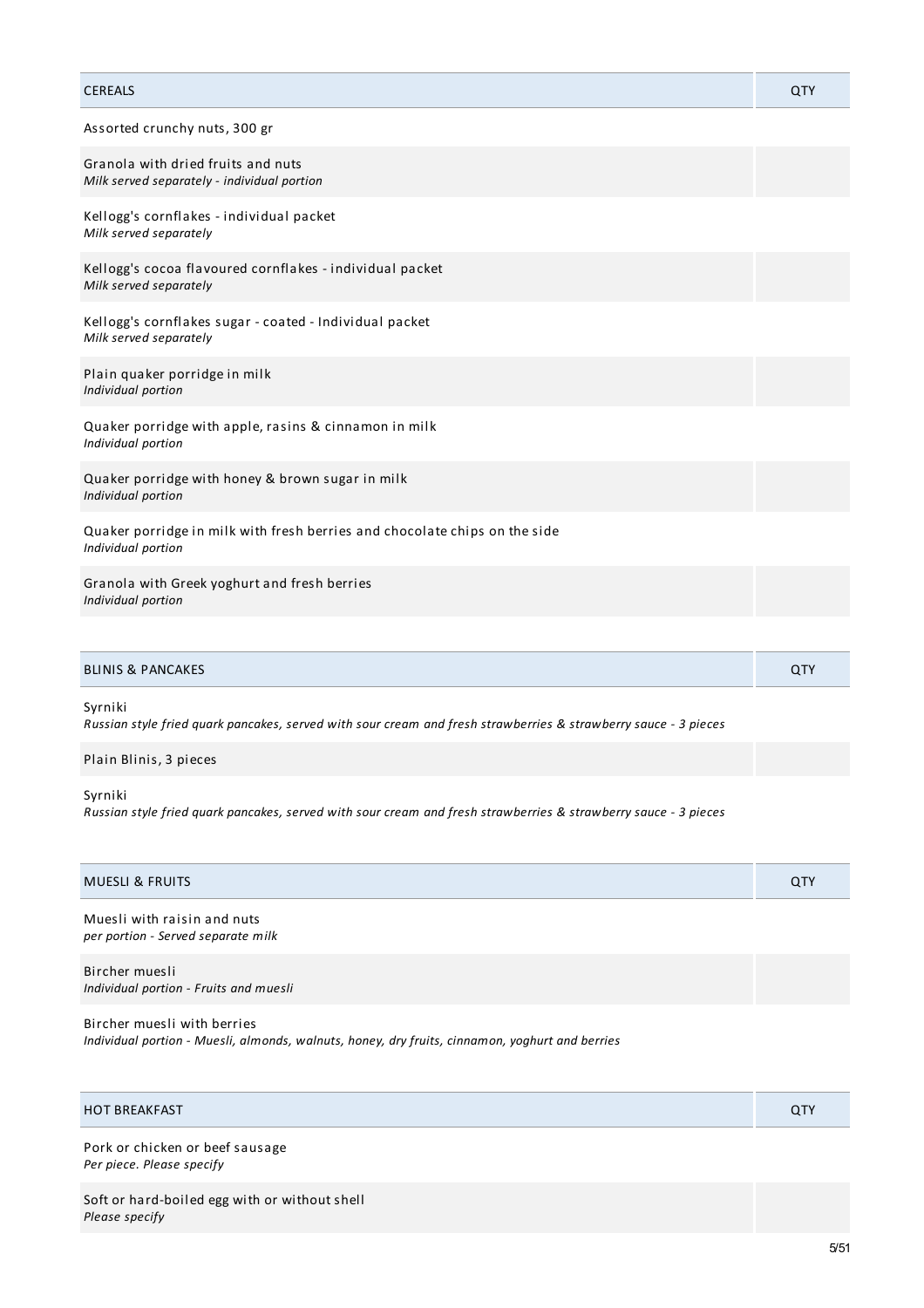| Free range egg, boiled & whole |  |
|--------------------------------|--|
| per piece                      |  |

| Grilled mushrooms - individual portion                                                                                     |
|----------------------------------------------------------------------------------------------------------------------------|
| Three slices of grilled pork back bacon                                                                                    |
| Three slices of grilled Turkey back bacon                                                                                  |
| Grilled tomatoes - individual portion                                                                                      |
| Grilled Cyprus cheese halloumi<br>Three slices                                                                             |
| Baked beans<br>Individual portion                                                                                          |
| Scrambled eggs - 3 eggs                                                                                                    |
| Breakfast hash browns - Individual Portion<br>Pan fried breakfast potatoes, golden and crisp                               |
| Fried eggs - 3 pcs                                                                                                         |
| Scrambled eggs with green asparagus - 3 eggs                                                                               |
| Scrambled eggs with meat or cheese or vegetables - 3 eggs<br>Please specify                                                |
| Omelet with herbs - 3 eggs                                                                                                 |
| Cheese omelet - 3 eggs                                                                                                     |
| Ham omelet - 3 eggs                                                                                                        |
| Mushroom omelet - 3 eggs                                                                                                   |
| Omelet with cheese & ham                                                                                                   |
| Omelet with spinach - 3 eggs                                                                                               |
| Omelet with mushroom and Gruyere cheese - 3 eggs                                                                           |
| Poached eggs with herbs-3 pcs                                                                                              |
| Scrambled eggs with Scottish smoked salmon - 3 eggs                                                                        |
| Egg Florentine - 2 pcs<br>English muffin topped with sauteed baby spinach and poached egg with hollandaise sauce           |
| Egg white omelette - 3 eggs                                                                                                |
| Poached eggs with herbs and sauce hollandaise - 3pcs                                                                       |
| Egg Benedict - 2 pcs<br>Poached egg with sauce hollandaise, back bacon on English muffin                                   |
| Salmon florentine benedict - 2 pcs<br>English muffin topped with Scottish smoked salmon, poached egg and hollandaise sauce |
| Omelet with Scottish smoked salmon & dill - 3 eggs                                                                         |
| Omelet with Scottish smoked salmon, avocado and cream cheese - 3 eggs                                                      |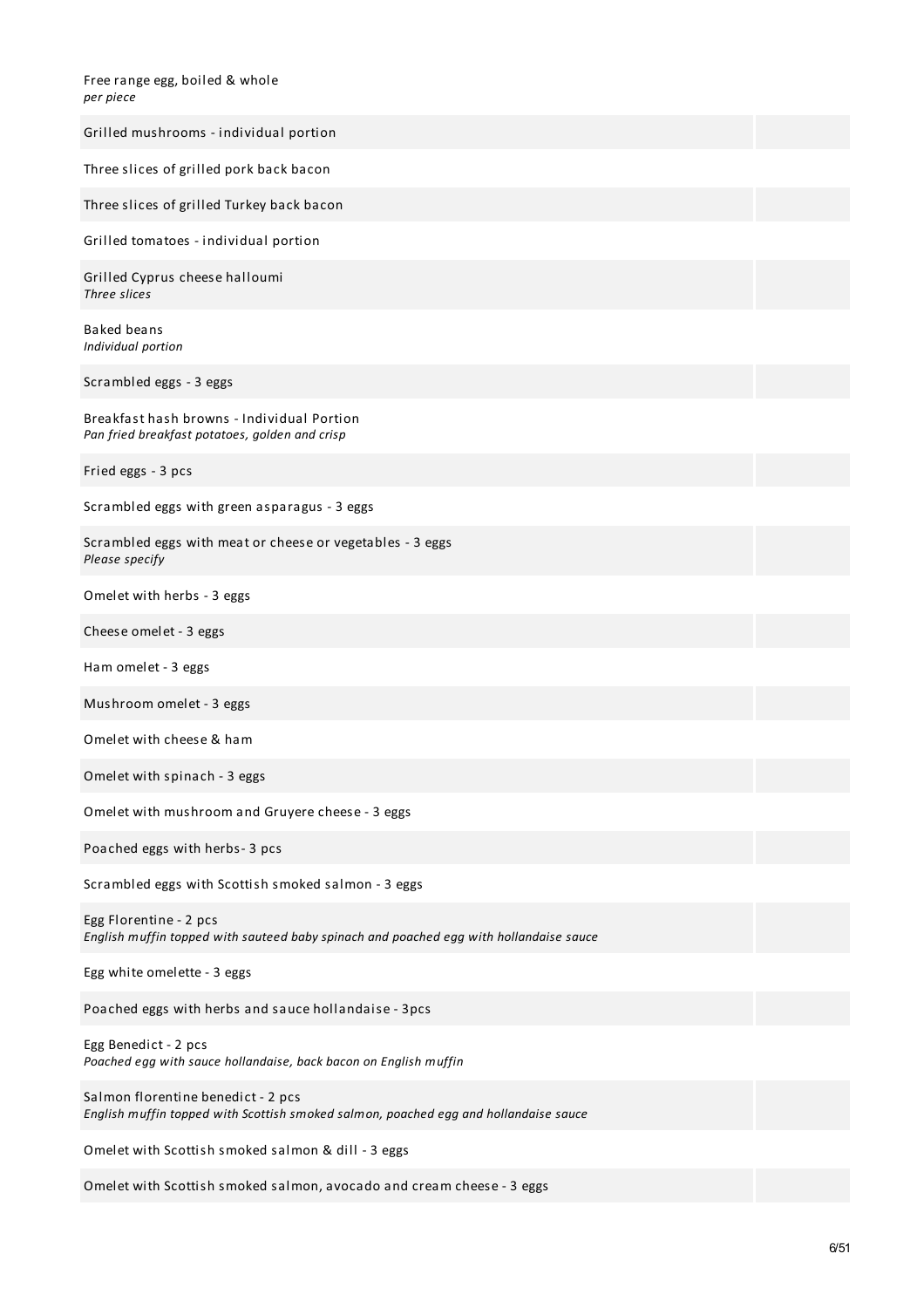# COLD BREAKFAST SETS QTY

# Crew Breakfast Package 1

*Yoghurt, seasonal sliced fruit platter, sandwich ham & cheese - served on half atlas tray*

#### Standard Breakfast A

Croissant and pastry, (or 2 of each if mini size) butter and preserve, seasonal sliced fruits and berries - served on a *half atlas tray*

# Standard Breakfast B

Seasonal sliced fruit and berries, cream cheese bagel with Scottish smoked salmon, served on a half atlas tray

#### Standard Breakfast C

Seasonal sliced fruits and berries, cold sliced meats & continental cheese platter, fruit yoghurt, bread roll, butter and *preserve - served on a half atlas tray*

# Standard Breakfast D

*Seasonal sliced fruits and berries, crunchy muesli, fruit yoghurt - served on a half atlas tray*

#### Crew Breakfast Package 2

Muesli, milk, fresh seasonal fruits, toast, butter, honey, cheese, salami, ham & vegetables, served on atlas tray.

#### Crew Cold Breakfast

*Cold platter with cold cuts (back bacon, ham, lountza (smoked pork), smoked turkey, smoked sausages and* mortadella) cheese and vegetables, two bread rolls, butter, jam, yoghurt and fuit salad, served on atlas tray.

#### Vegans Breakfast

*Fresh orange juice, three mixed bread rolls (white & brown), margarine, marmalade, avocado, tofu and vegan cheese, fresh sliced fruit, crunchy cereal and vegan dessert. Served on atlas tray*

#### Healthy breakfast

Bircher muesli with berries, cottage cheese, whole wheat toast with avocado spread, plain yoghurt, fruit salad and *freshly squeezed orange juice. Served on atlas tray*

#### Full continental breakfast 1

Ham, cheese, boiled chopped eggs, bread, jam, butter, mini croissants, fruit, yoghurt, fresh orange or grapefruit *juice, served on atlas tray. Please specify.*

## Full continental breakfast 2

Milk, fresh orange juice, bread roll, mini pain au chocolate, mini croissants, butter, jam, honey, marmalade, fresh *fruit salad, ham and cheese, served on atlas tray.*

#### French Breakfast

Fresh grapefruit juice or fresh orange juice or fresh tomato juice, 3 mini pastries, 2 open face sandwiches, butter, *jam, honey, marmalade, cottage cheese and berries served on atlas tray. Please specify.*

#### Classic Breakfast

Mini Croissants, mini muffins & pancake with maple syrup, cold meat & cheese platter, sliced fruits, butter & jam, *fresh orange juice & bread roll, served on atlas tray.*

# Breakfast meat and cheese platter

Breakfast meat & cheese platter, quail eggs, duck liver pate, two bread rolls (white & brown) and fresh vegetables. *Served on atlas tray*

### Breakfast Pastries Tray

2 mini chocolate croissants, 2 mini butter croissants, 2 mini Danish pastries, 2 mini muffins, 2 bagels, 2 mini scones. *Served with 2 butter, cream cheese and 2 fruit jams. Served on atlas tray*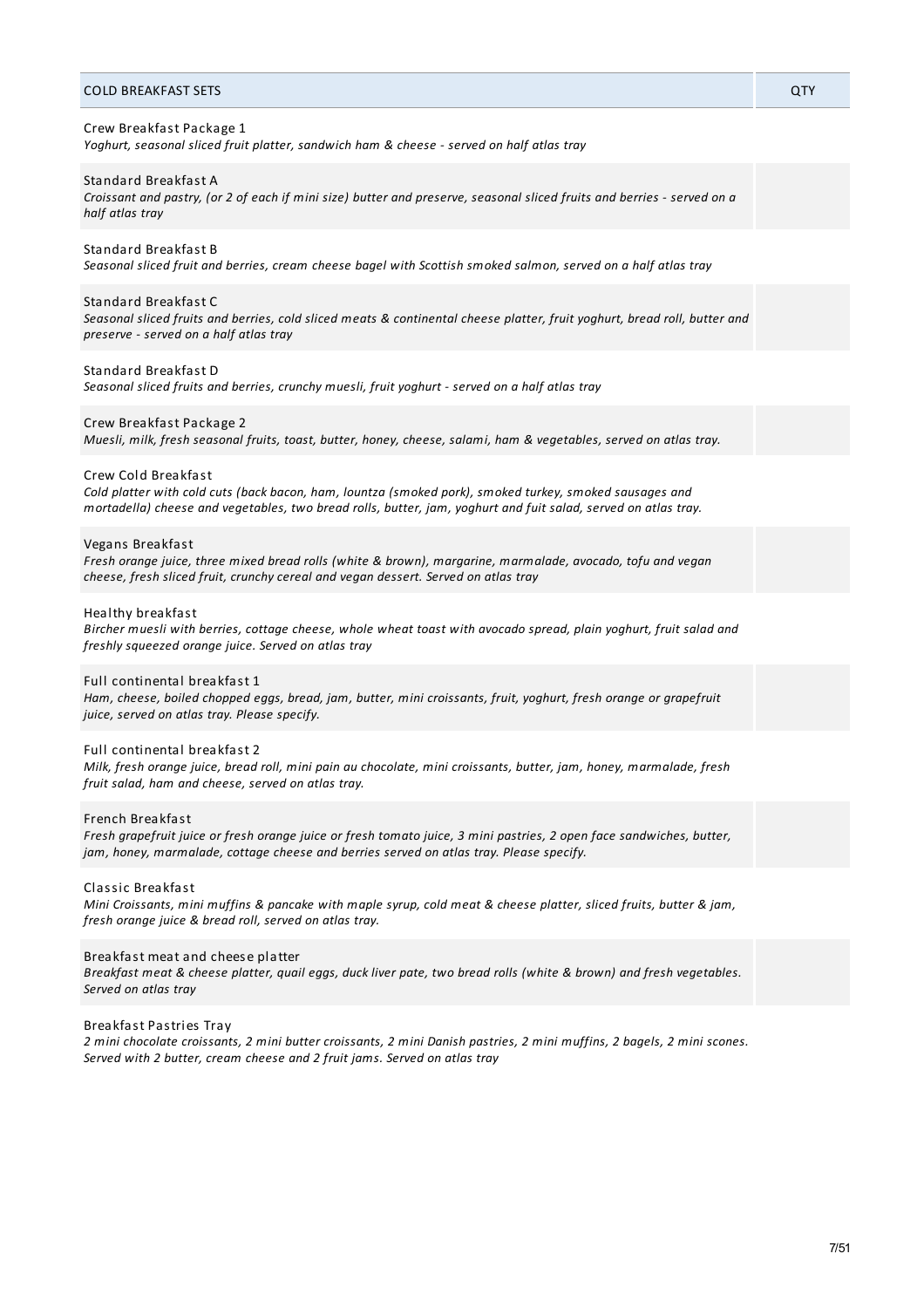#### Full English Breakfast

*Two fried eggs, sausages, grilled tomato, sauteed potatoes, grilled mushrooms, hash brown, baked beans, back bacon, toasts with butter, honey & jam, fresh orange juice, served on atlas tray.*

# Crew Hot Breakfast

*Omelet or scrambled eggs (with onions, cheese, mushrooms and ham), two bread rolls(white & brown), butter, jam, yoghurt and fruit salad served on atlas tray. Please specify*

# American Breakfast 1

*Selection of breads rolls and Danish pastry, butter, jam, honey, yoghurt, nutella, Scottish smoked salmon with horseradish, cheese, back bacon, scrambled eggs, sausages, fresh fruit salad, pancake with maple syrup and Brownie, served on atlas tray.*

#### American Breakfast 2

Porridge or muesli and fresh fruit salad, scrambled egg or poached egg and ham omelet, grilled back bacon, grilled *sausages, cheese and pancakes. Served on atlas tray. Please specify.*

# Hot Breakfast Executive tray

Fresh sliced fruits, cold cuts & cheese (assorted slices of cheese, ham, turkey and salami), mini pastries (muffin, *croissant, Danish pastry), bread roll, butter, fruit jam, cream cheese, scrambled eggs or omelette (cheese or* mushroom or ham), hash brown with back bacon, crepe (chicken or ricotta and spinach), pancake with maple syrup, *served on atlas tray. Please Specify*

# Hot Breakfast

*Hollandaise scrambled eggs with sauteed spinach, grilled tomato, sauteed mushrooms, bread rolls(white & brown) and a selection of cheeses. Served on atlas tray*

#### Vegetarian Breakfast

Egg Benedict, spinach, grilled halloumi, grilled tomato, grilled mushrooms, toast, vegetarian wraps, baked beans *and mini pancakes with maple syrup. Served on atlas tray*

# COLD MEALS

# CRUDITEES QTY Crudities with hummus (For 1 pax ) *Carrots, cucumbers, red bell peppers, yellow bell peppers, cherry tomatoes, celery sticks, baby corn, radishes, cauliflowers and kohlrabi. Hummus and tzatziki dip served separately.*

# Crudities with hummus (For 2 pax )

*Carrots, cucumbers, red bell peppers, yellow bell peppers, cherry tomatoes, celery sticks, baby corn, radishes, cauliflowers and kohlrabi. Hummus and tzatziki dip served separately.*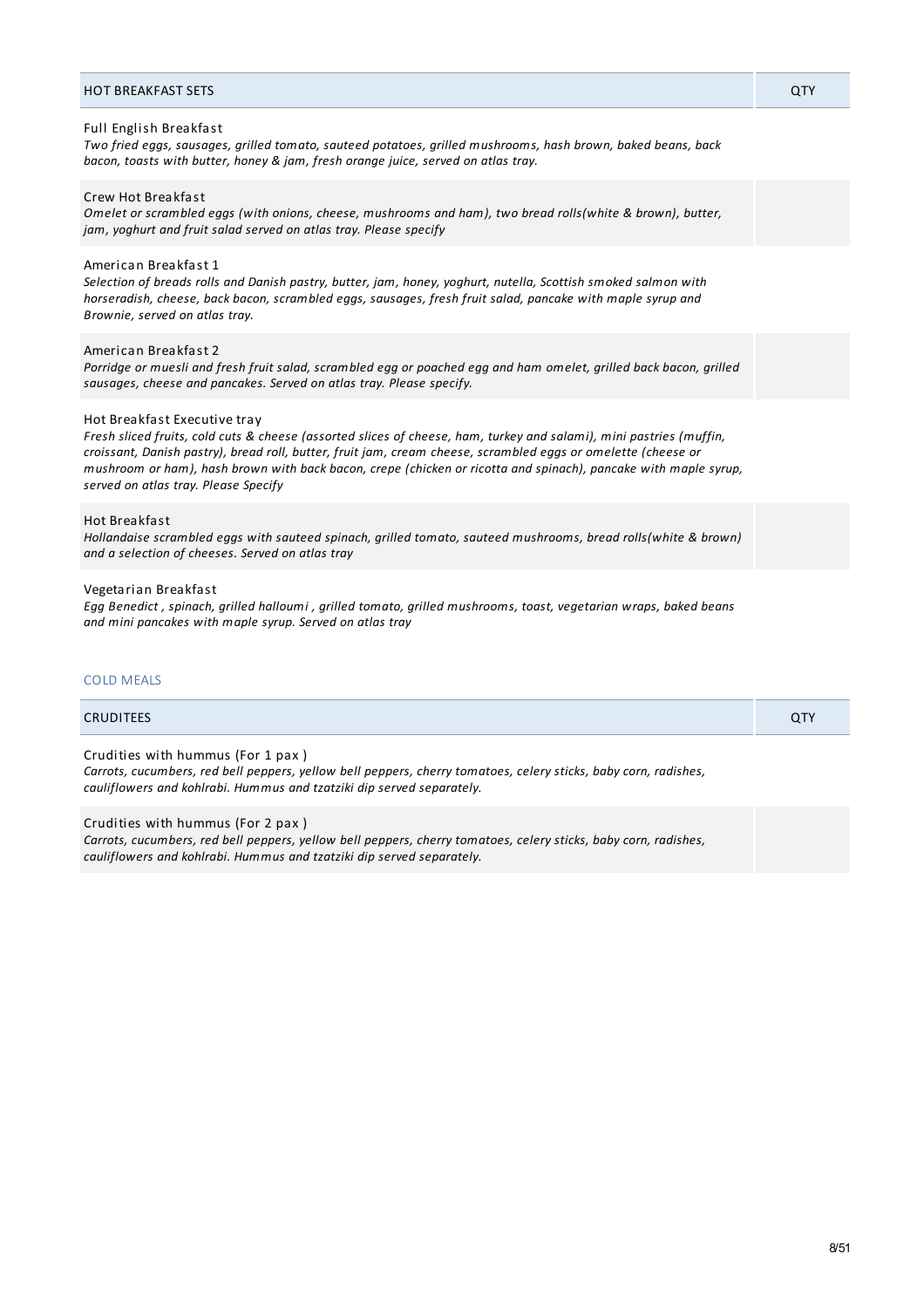| <b>SNACKS</b>                                                           | <b>QTY</b> |
|-------------------------------------------------------------------------|------------|
| Protein bar                                                             |            |
| Pringles chips<br>per pack                                              |            |
| Assorted crunchy nuts, 300 gr                                           |            |
| Popcorn<br>per pack                                                     |            |
| Tortilla chips<br>per pack                                              |            |
| Vegetable chips<br>per pack                                             |            |
| Grissini - bread sticks<br>per pack                                     |            |
| Mixed dried fruits 100gr                                                |            |
| Kettle chips<br>per pack                                                |            |
| Pistachio nuts, 140gr                                                   |            |
| Medjoul dates - 8 pcs - 200gr                                           |            |
| Mixed dried fruits 500gr                                                |            |
|                                                                         |            |
| CANAPÉS                                                                 | QTY        |
| Canape with feta cheese, kalamata olive, brie & red grape               |            |
| Canape with cauliflower au gratin                                       |            |
| Mini tart canape with artichokes, fetta mouse and sun-dried tomatoes    |            |
| Canape with egg and rocket salad                                        |            |
| Canape with gouda cheese and fig confit                                 |            |
| Canape with roasted mediterranean vegetables & parmesan                 |            |
| Canape with smoked chicken & Dijon mustard                              |            |
| Canape with bresaola, rocket salad and parmesan cheese shavings         |            |
| Canape with fresh mozzarella, tomatoes, basil pesto and balsamic glaze. |            |
| Canape with duck breast & fig confit                                    |            |
| Canape with roasted beef, Dijon mustard sauce & cornichon               |            |
| Canape Roasted beef & bernaise sauce                                    |            |
| Mini tart canape with goat cheese mousse & red berries                  |            |
| Canape with Camembert, red grape and walnut                             |            |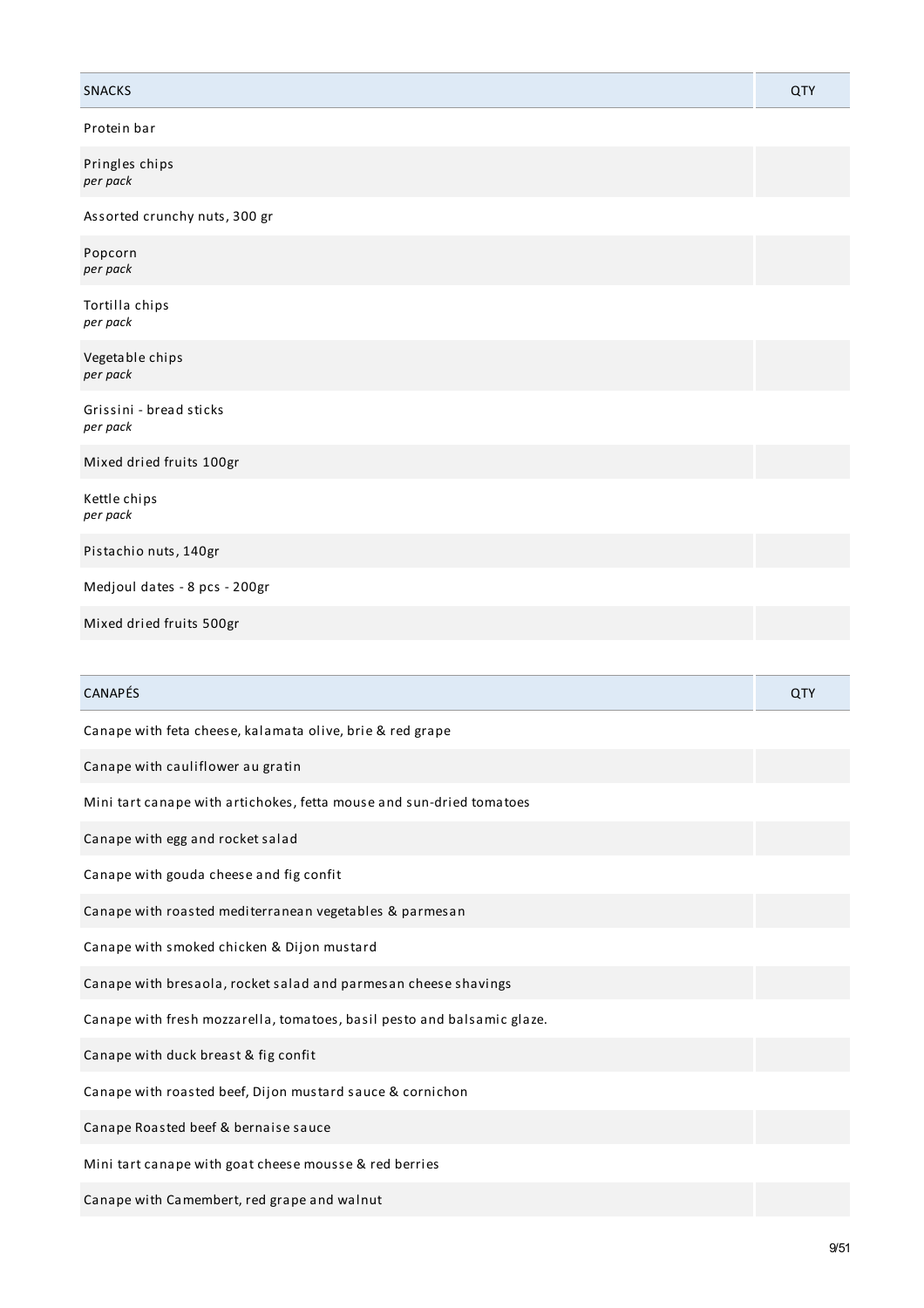# Canape with melon & prosciutto Mini tart cocktail canape *Egg pasta, Cornichon, dill and Scottish smoked salmon* Canape with pate *Chicken pate, mayonnaise and chives* Mini tart canape with pate and pickles *Chicken pate, cornichon, tomato and chives* Canape with smoked mackerel *Smoked mackerel, cream cheese, Dijon mustard, parsley and lemon juice* Canape with cheese *Matured cheddar cheese with cornichon, pitted olive and parsley* Canape with Salami *Italian salami, tomato, mayonnaise and parsley* Canape with prosciutto *Prosciutto, cream cheese, capers and cherry tomato* Canape with smoked turkey *Smoked turkey breast, tomatoes, cucumbers and mayonnaise* Mini tart canape with duck liver pate & truffle Canape with quail egg, salmon caviar and crème fraiche Canape with oven baked asparagus au gratin Canape with marinated asparagus and prosciutto Canape with green asparagus, roast beef and horseradish Mini tart canape with fresh crab meat salad Canape with scallops au gratin Canape with Scallops & asparangus Mini tart canape with Scottish smoked salmon, creme fraiche and dill Canape with filet Mignon, creamy horseradish and chives Canape with smoked turkey, marinated asparagus Canape with beef carpaccio, rocket, horseradish and truffle oil Canape with duck liver pate *Duck liver pate, caramelized onion and fig confit* Canape with seared tuna, capers & chives Canape with salmon *Scottish smoked salmon with zucchini, avocado, cucumber and onions* Canape with shrimps *Cocktail shrimps, green salad and marie rose sauce* Canape with prawn *Prawn, avocado, and cream cheese*

Canape with salmon and caviar *Cream Cheese with herbs, Scottish smoked salmon, salmon caviar, egg and mayonnaise*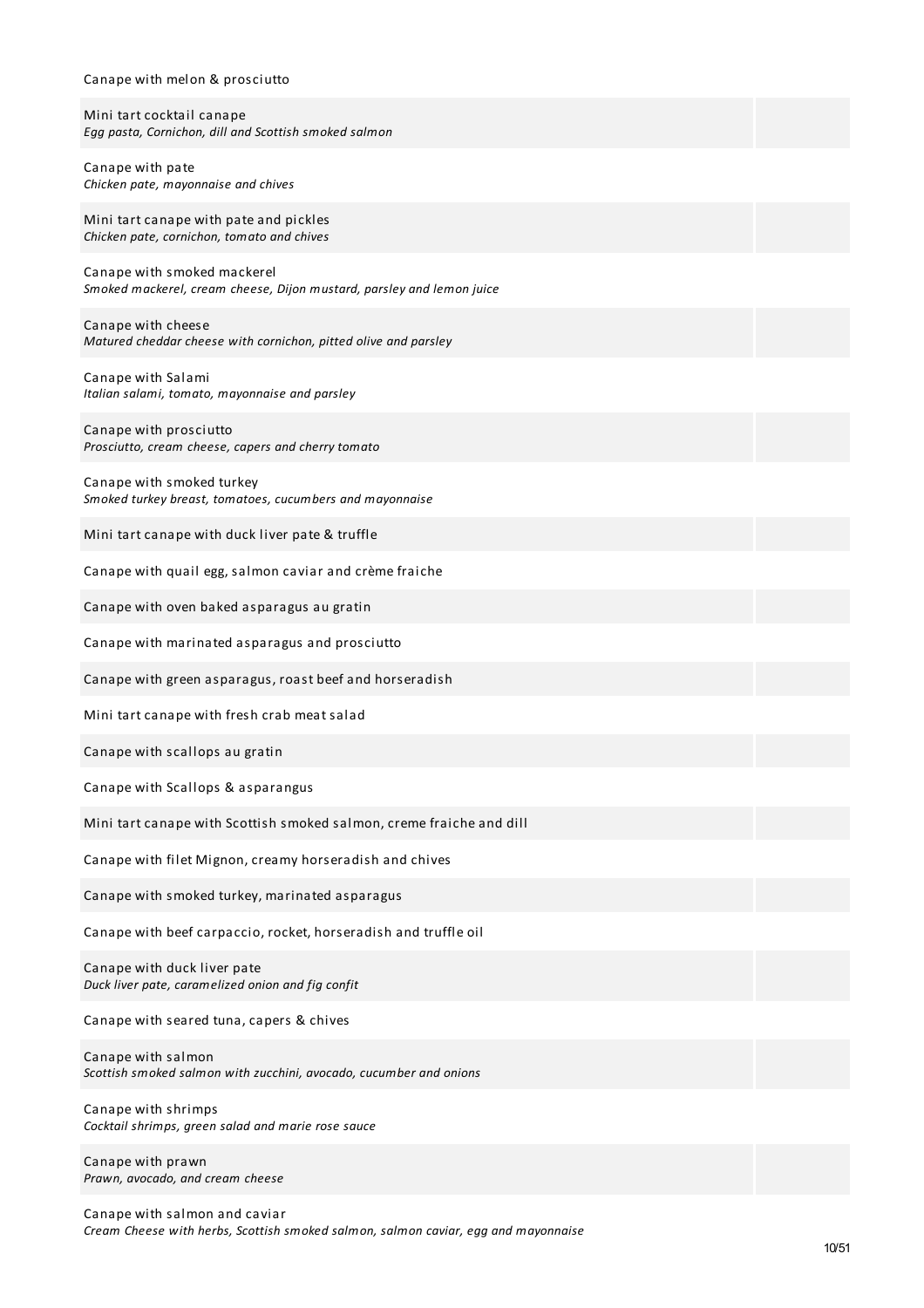# Canape with lobster Medallion with crème fraiche

| <b>FINGER FOODS</b>                                                                                                                                                                                                                                                                                                  | QTY |
|----------------------------------------------------------------------------------------------------------------------------------------------------------------------------------------------------------------------------------------------------------------------------------------------------------------------|-----|
| Cherry tomatoes & mozzarella cheese balls on mini skewer                                                                                                                                                                                                                                                             |     |
| Assorted fresh raw vegetables skewer with hummus dip<br>Cucumber, carrot, kohlrabi, red & yellow fresh pepper on mini skewer. Served with hummus dip                                                                                                                                                                 |     |
| Cheese selection skewer<br>Mozzarela, parmesan, halloumi, brie and cheddar cheese on mini skewer                                                                                                                                                                                                                     |     |
| Halloumi skewer<br>Grilled Cyprus cheese with sesame seeds coated with natural carob syrup and cherry tomatoes on mini skewer                                                                                                                                                                                        |     |
| Salmon & Avocado skewer<br>Scottish smoked salmon with avocado on mini skewer                                                                                                                                                                                                                                        |     |
| Salmon skewer<br>Scottish smoked salmon on mini skewer with cucumber and black olive. Served with remoulade sauce                                                                                                                                                                                                    |     |
| Caprese skewer<br>Mini mozzarella cheese balls skewered with tender basil leaves and cherry tomatoes, drizzled with tangy-sweet<br>balsamic reduction on mini skewer                                                                                                                                                 |     |
| Prosciutto Melon skewer<br>Melon wrapped with prosciutto and mint on mini skewer                                                                                                                                                                                                                                     |     |
| Fruit skewer<br>Kiwi, pineapple, melon, orange and grapes on skewer (Medium size skewer)                                                                                                                                                                                                                             |     |
| Prosciutto and mozzarella skewer<br>Medium size skewer                                                                                                                                                                                                                                                               |     |
| Watermelon halloumi skewer<br>Medium size skewer                                                                                                                                                                                                                                                                     |     |
| Skewer with bresaola, marinated artichoke & red pepper<br>Medium size skewer                                                                                                                                                                                                                                         |     |
| Skewer with gouda & pitted olives<br>Medium size skewer                                                                                                                                                                                                                                                              |     |
| Exotic fruit skewer<br>Mango, physalis, berries and pineapple on skewer (Medium size skewer)                                                                                                                                                                                                                         |     |
| Finger food platter (for 1 pax)<br>Crepes with smoked salmon, canape with fresh mozzarella, tomatoes, basil pesto and balsamic glaze, canape with<br>roast beef , BBQ sauce & burbon Dijon mustard sauce, meatballs skewers, mini chicken satay skewers with peanut<br>sauce, antipasti skewers & mini fruit skewers |     |
| Finger food platter (for 2 pax)<br>Crepes with smoked salmon, canape with fresh mozzarella, tomatoes, basil pesto and balsamic glaze, canape with<br>roast beef, BBQ sauce & burbon Dijon mustard sauce, meatballs skewers, mini chicken satay skewers with peanut<br>sauce, antipasti skewers & mini fruit skewers  |     |
|                                                                                                                                                                                                                                                                                                                      |     |

**SANDWICHES QTY**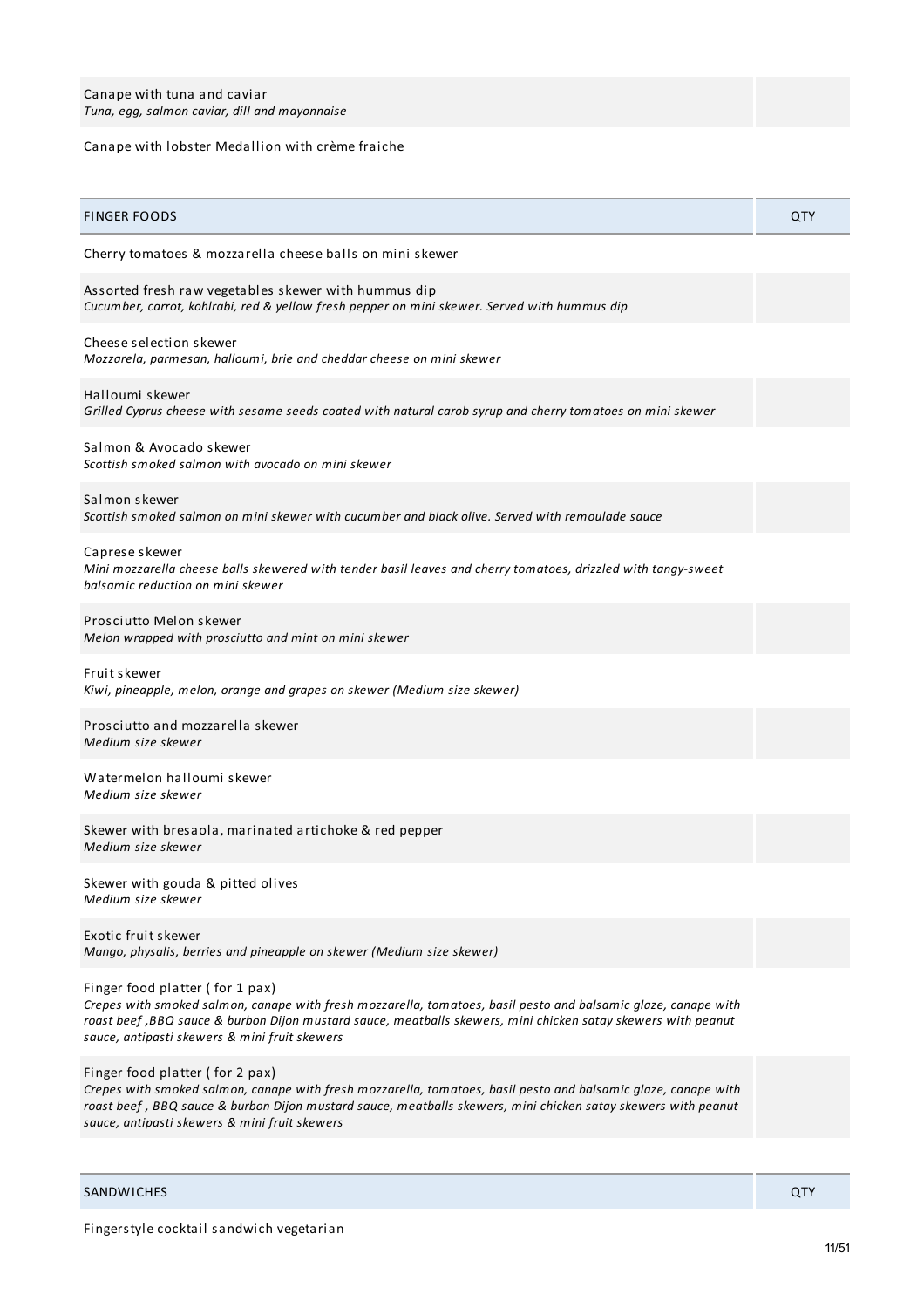| Fingerstyle cocktail sandwich with turkey, salad and honey Dijon mustard                                                                     |  |
|----------------------------------------------------------------------------------------------------------------------------------------------|--|
| Fingerstyle cocktail sandwich with black angus beef fillet & honey Dijon mustard sauce                                                       |  |
| Fingerstyle cocktail sandwich with crab salad                                                                                                |  |
| Fingerstyle cocktail sandwich with smoked trout, cream cheese, tomato and lettuce                                                            |  |
| Fingerstyle cocktail sandwich with shrimps, mayonnaise and lettuce                                                                           |  |
| Fingerstyle cocktail sandwich with cream cheese and cucumber                                                                                 |  |
| Fingerstyle cocktail sandwich with grilled vegetables                                                                                        |  |
| Fingerstyle cocktail sandwich with egg salad                                                                                                 |  |
| Fingerstyle cocktail sandwich with chicken pate and fresh peppers                                                                            |  |
| Fingerstyle cocktail sandwich with ham, egg and marmalade                                                                                    |  |
| Fingerstyle cocktail sandwich with beef carpaccio, rocket, horseradish and truffle oil                                                       |  |
| Fingerstyle cocktail sandwich with cheese, ham, mayonnaise and Dijon mustard                                                                 |  |
| Fingerstyle Cocktail sandwich with Scottish smoked salmon, avocado & cream cheese                                                            |  |
| Fingerstyle cocktail sandwich with yellowfin tuna salad<br>Yellowfin tuna, eggs, mayo, spring onion, cucumber, lettuce, iceberg, lollo rosso |  |
| Fingerstyle cocktail sandwich with Scottish smoked salmon<br>Scottish Scottish smoked salmon, eggs, dill, lettuce, capers and creme fraiche  |  |
| Fingerstyle cocktail sandwich with egg and mayonaise, roasted beef and Dijon mustard                                                         |  |
| Fingerstyle cocktail sandwich with cheddar, chicken and back bacon                                                                           |  |
| Fingerstyle cocktail sandwich with prosciutto and parmesan                                                                                   |  |
| Fingerstyle cocktail sandwich with caprese salad                                                                                             |  |
| Fingerstyle cocktail sandwich with ham & cheese                                                                                              |  |
| Fingerstyle Cocktail Sandwich with Avocado shrimp Cocktail                                                                                   |  |
| Fingerstyle cocktail sandwich with pastrami, Swiss cheese and pickles                                                                        |  |
| Fingerstyle cocktail sandwich with chicken                                                                                                   |  |
| Fingerstyle Cocktail Sandwich with Roast beef, blue cheese, red onion, marmalade & rocket                                                    |  |
| Open face sandwich with Scottish smoked salmon, cream cheese and cucumber - 12 cm                                                            |  |
| Open face sandwich with yellowfin tuna salad - 12 cm<br>Yellowfin tuna, eggs, mayo, spring onion, cucumber, lettuce, iceberg, lollo rosso    |  |
| Open face sandwich with turkey, salad and honey Dijon mustard - 12 cm                                                                        |  |
| Open face sandwich with black Angus beef fillet & honey Dijon mustard sauce - 12 cm                                                          |  |
| Open face sandwich with crab salad - 12 cm                                                                                                   |  |
| Open face sandwich with smoked trout, cream cheese, tomato and lettuce - 12 cm                                                               |  |

Open face sandwich with shrimps, mayonnaise and lettuce - 12 cm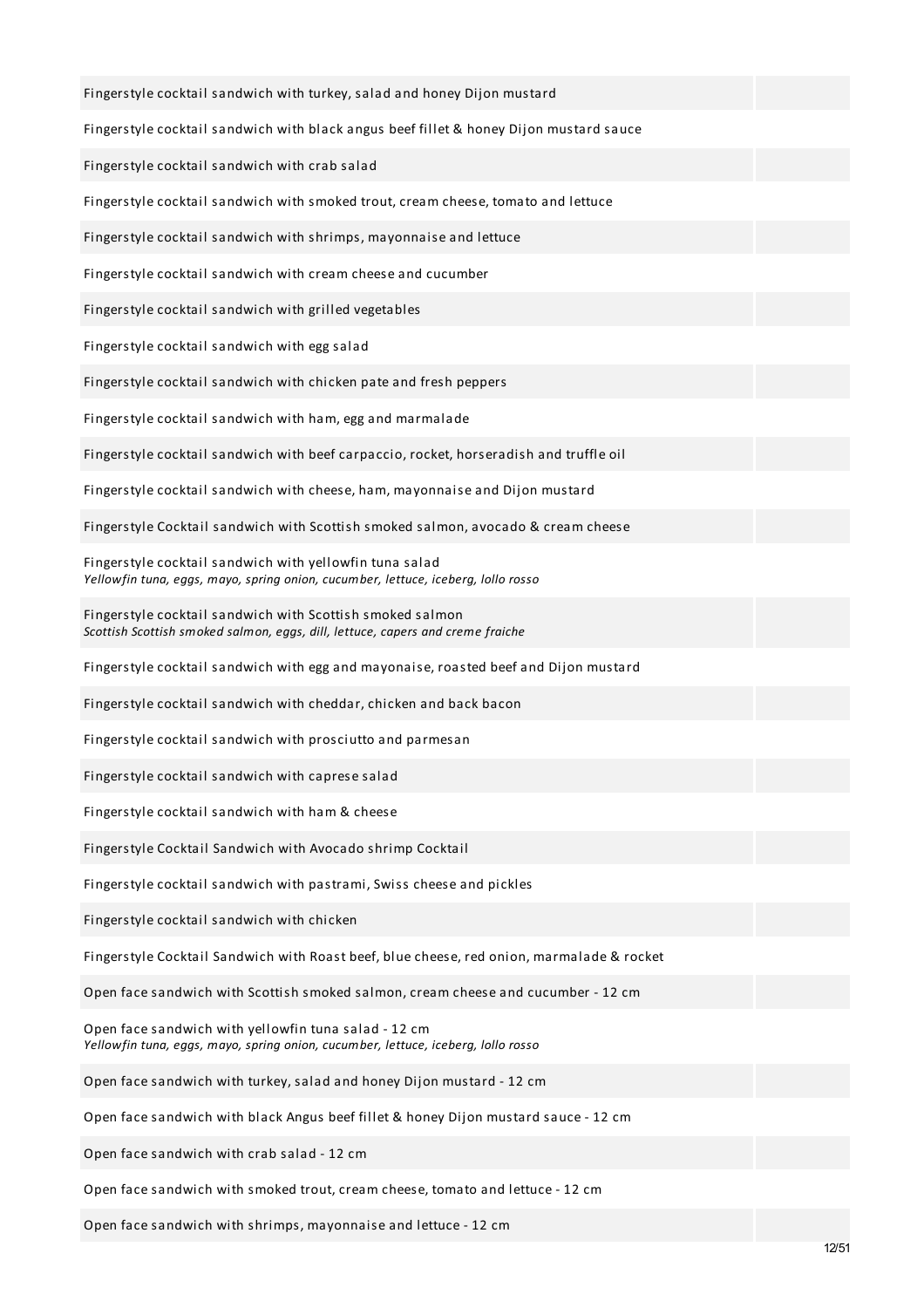| Open face sandwich with cream cheese and cucumber - 12 cm                                                                                  |  |
|--------------------------------------------------------------------------------------------------------------------------------------------|--|
| Open face sandwich with grilled vegetables - 12 cm                                                                                         |  |
| Open face sandwich with egg salad - 12 cm                                                                                                  |  |
| Open face sandwich with chicken pate and fresh peppers - 12 cm                                                                             |  |
| Open face sandwich with ham, egg and marmalade - 12 cm                                                                                     |  |
| Open face sandwich with beef carpaccio, rocket, horseradish and truffle oil - 12cm                                                         |  |
| Open face sandwich with cheese, ham, mayonnaise and Dijon mustard - 12cm                                                                   |  |
| Open face Sandwich with Scottish smoked salmon, avocado & cream cheese - 12cm                                                              |  |
| Open face Sandwich vegetarian - 12cm                                                                                                       |  |
| Open face sandwich with Scottish smoked salmon - 12cm<br>Scottish Scottish smoked salmon, eggs, dill, lettuce and capers and creme fraiche |  |
| Open face Sandwich with Egg and mayonaise, roasted beef and Dijon mustard - 12cm                                                           |  |
| Open face sandwich with prosciutto and parmesan - 12cm                                                                                     |  |
| Open face sandwich with caprese salad - 12cm                                                                                               |  |
| Open face sandwich with ham & cheese - 12cm                                                                                                |  |
| Open face sandwich with avocado shrimp cocktail - 12cm                                                                                     |  |
| Open face sandwich with pastrami, Swiss cheese and pickles - 12cm                                                                          |  |
| Open face sandwich with chicken - 12cm                                                                                                     |  |
| Open face sandwich with roast beef, blue cheese, red onion, marmalade & rocket - 12cm                                                      |  |
| Triangle chicken pesto panini - 2 pieces<br>Chicken, red peppers, mozzarella cheese, baby spinach, mayonnaise and basil pesto              |  |
| Triangle sandwiches chicken curry - 2 pieces                                                                                               |  |
| Triangle sandwiches with buffalo mozzarella, tomato, fresh basil and pesto - 2 pieces                                                      |  |
| Triangle sandwich with Camembert cheese, fig confit & cucumber - 2 pieces                                                                  |  |
| Triangle sandwiches with roasted beef, cornichons and bearnaise sauce - 2 pieces                                                           |  |
| Triangle sandwiches with prosciutto, ham, lettuce & tomato- 2 pieces                                                                       |  |
| Triangle sandwiches with prosciutto, philadelphia, parmesan and rocket leaves - 2 pieces                                                   |  |
| Triangle sanwiches with Prosciutto and fresh mozzarella - 2 pieces                                                                         |  |
| Triangle sandwiches with ham & cheese, lettuce & tomato - 2 pieces                                                                         |  |
| Triangle sandwiches with black Angus beef fillet, barbeque sauce & Dijon mustard - 2 pieces                                                |  |
| Triangle sandwiches with grilled halloumi cheese lettuce & tomato - 2 pieces                                                               |  |
| Triangle sandwiches with king prawns mayonnaise & rocket - 2 pieces                                                                        |  |
|                                                                                                                                            |  |

Triangle sandwiches with grilled chicken & Caesar's sauce - 2 pieces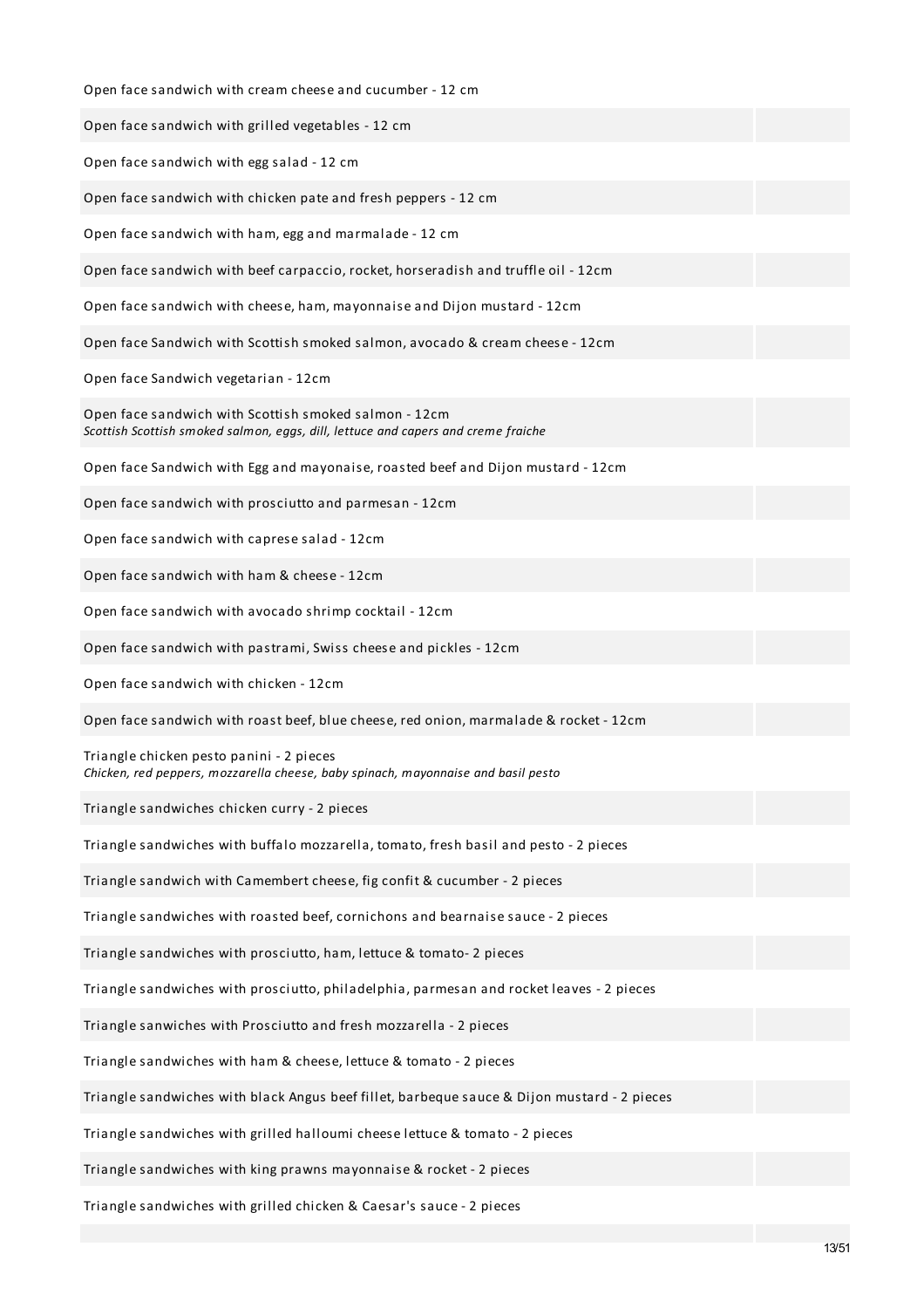| Triangle sandwiches with Scottish smoked salmon avocado & cream cheese - 2 pieces                                             |  |
|-------------------------------------------------------------------------------------------------------------------------------|--|
| Triangle sandwiches with avocado & king prawns-2 pieces                                                                       |  |
| Triangle sandwiches with grilled chicken & mayonnaise- 2 pieces                                                               |  |
| Triangle sandwiches vegetarian - 2 pieces<br>marrows, aubergines, zucchini, tomatoes, cucumber-                               |  |
| Triangle sandwiches with beef pastrami, Dijon mustard and cucumber - 2 pieces                                                 |  |
| Triangle sandwiches with with turkey, salad and honey Dijon mustard - 2 pieces                                                |  |
| Selection of fingerstyle sandwiches for 1 pax (4 pcs)                                                                         |  |
| Bagel Sandwich with ham & cheese                                                                                              |  |
| Bagel Sandwich with avocado shrimp cocktail                                                                                   |  |
| Bagel Sandwich with Scottish smoked salmon and cream cheese                                                                   |  |
| Bagel sandwich with pastrami, Swiss cheese and pickles                                                                        |  |
| Bagel sandwich with chicken                                                                                                   |  |
| Bagel Sandwich with goat cheese                                                                                               |  |
| Bagel Sandwich with roast beef, blue cheese, red onion, marmalade and rocket                                                  |  |
| Brioche baguette with turkey, salad and honey Dijon mustard                                                                   |  |
| Baguette chicken curry - 25cm                                                                                                 |  |
| Baguette sanwich with black angus beef fillet, honey Dijon mustard sauce - 25cm<br>with cucumbers, tomatoes and rocket leaves |  |
| Baguette sanwich with Bresaola , rocket salad and parmesan cheese shavings - 25cm                                             |  |
| Vegetarian baguette sandwich with with tomato, guacamole, fine herbs and spinach-25cm                                         |  |
| Brioche baguette sandwich with Scottish smoked salmon, horderadish sauce, dill and salad                                      |  |
| Baguette sandwich with ham and cheese, lettuce & tomato - 25cm                                                                |  |
| Baguette sandwich with beef pastrami, emmental cheese and roasted vegetables - 25cm                                           |  |
| Baguette sandwich with beef pastrami, Dijon mustard and cucumber - 25cm                                                       |  |
| Pretzel sandwiches with roasted beef, cornichons and bearnaise sauce                                                          |  |
| Baguette sandwich with grilled lountza (smoked tenderloin of pork), tomato & lettuce - 25cm                                   |  |
| Baguette sandwich with back bacon, lettuce and tomato - 25cm                                                                  |  |
| Baguette sandwich with grilled halloumi cheese, lettuce & tomato - 25cm                                                       |  |
| Brioche baguette with buffalo mozzarella, tomato, fresh basil and pesto                                                       |  |
| Baguette sandwich with king prawns mayonnaise & rocket - 25cm                                                                 |  |
| Brioche baguette chicken, caesar sauce, salad sandwich                                                                        |  |
| Baguette chicken pesto sandwich - 25cm                                                                                        |  |

Baguette sandwich with Scottish smoked salmon avocado & cream cheese - 25cm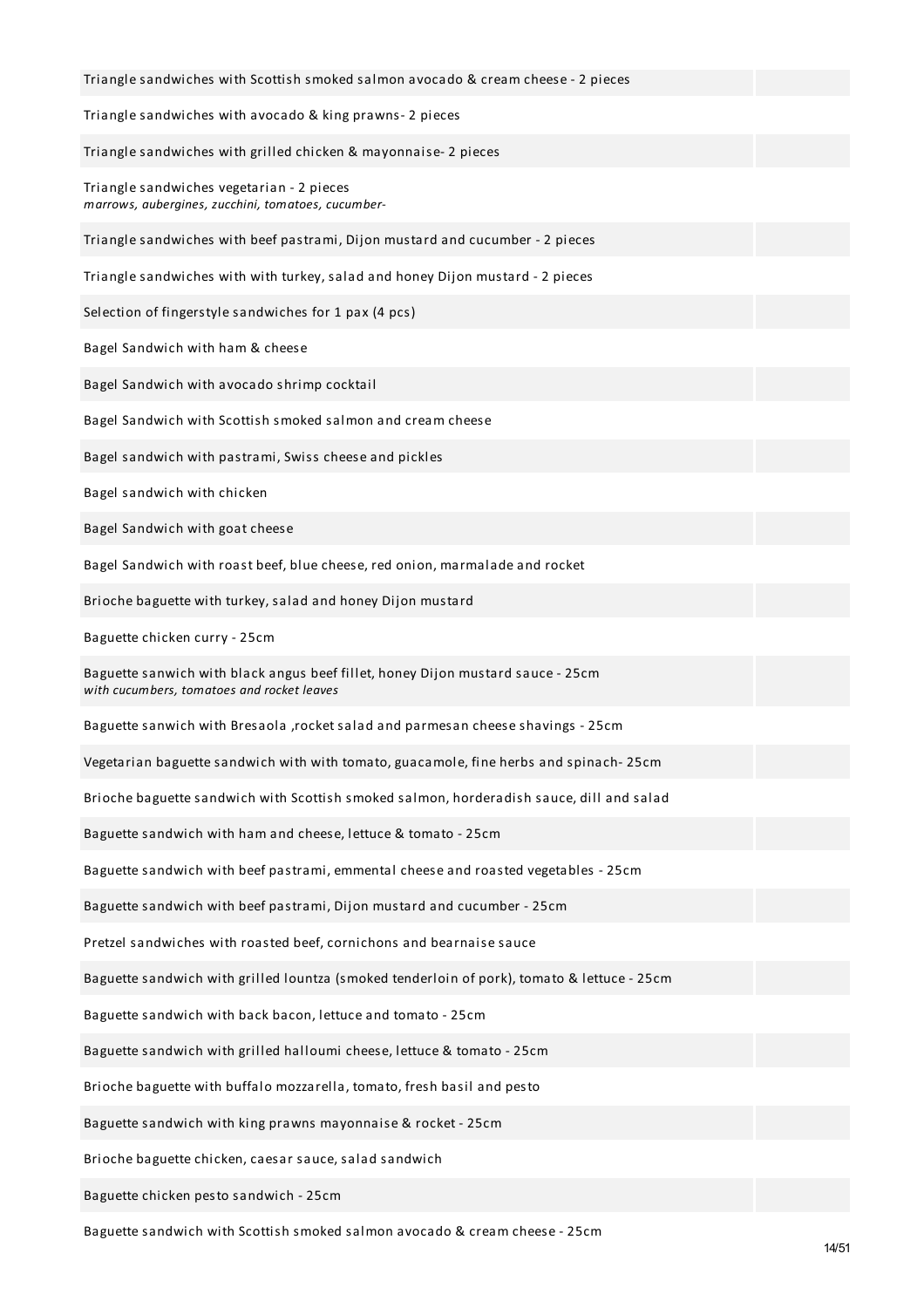| Baguette sandwich with avocado & prawn - 25cm                                                                                                                                   |
|---------------------------------------------------------------------------------------------------------------------------------------------------------------------------------|
| Baguette sandwich with grilled chicken & mayonnaise - 25cm                                                                                                                      |
| Pretzel sandwich with prosciutto, philadelphia, parmesan and rocket leaves                                                                                                      |
| Baguette sandwich with prosciutto, ham, lettuce & tomato - 25cm                                                                                                                 |
| Baguette sanwich with prosciutto and fresh mozzarella - 25cm                                                                                                                    |
| Baguette sandwich vegetarian - marrows, aubergines, zucchini, tomatoes, cucumber-25cm                                                                                           |
| Grilled panini<br>Mozzarella, bacon, grilled zucchini and tomato                                                                                                                |
| Triangle sandwiches with lobster salad, beef bacon, avocado-2 pieces<br>and tomato, arugula & pesto mayonnaise                                                                  |
| Steak sandwich<br>Baguette sandwich with grilled black Angus beef steak, lettuce, rocket, fresh bell pepper, tomatoes and Dijon<br>mustard - 25cm                               |
| Baguette lobster salad, beef bacon, avocado, tomato, arugula & pesto mayonnaise -25cm                                                                                           |
| Club sandwich<br>Back bacon, chicken, lettuce, mayonnaise, tomatoes and fried eggs                                                                                              |
| Selection of cocktail sandwiches for 1 pax (6 pcs)<br>Mini                                                                                                                      |
| Selection of fingerstyle sandwiches for 2 pax (8 pcs)                                                                                                                           |
| Selection of cocktail sandwiches for 2 pax (12 pcs)<br>Mini                                                                                                                     |
| Open face sandwich platter, 10 pieces<br>Assortment of delicious open face sandwiches with shrimps, smoked trout, Scottish smoked salmon, salami, ham,<br>tuna, pate, eggs.     |
| Assorted sandwiches platter, 15 pieces<br>Assortment of delicious finger sandwiches with chicken, ham, prawn, salami, tuna, Scottish smoked salmon, cheese,<br>lettuce & tomato |
| Open face sandwich platter, 25 pieces<br>Assortment of delicious open face sandwiches with shrimps, smoked trout, Scottish smoked salmon, salami, ham,<br>tuna, pate, eggs.     |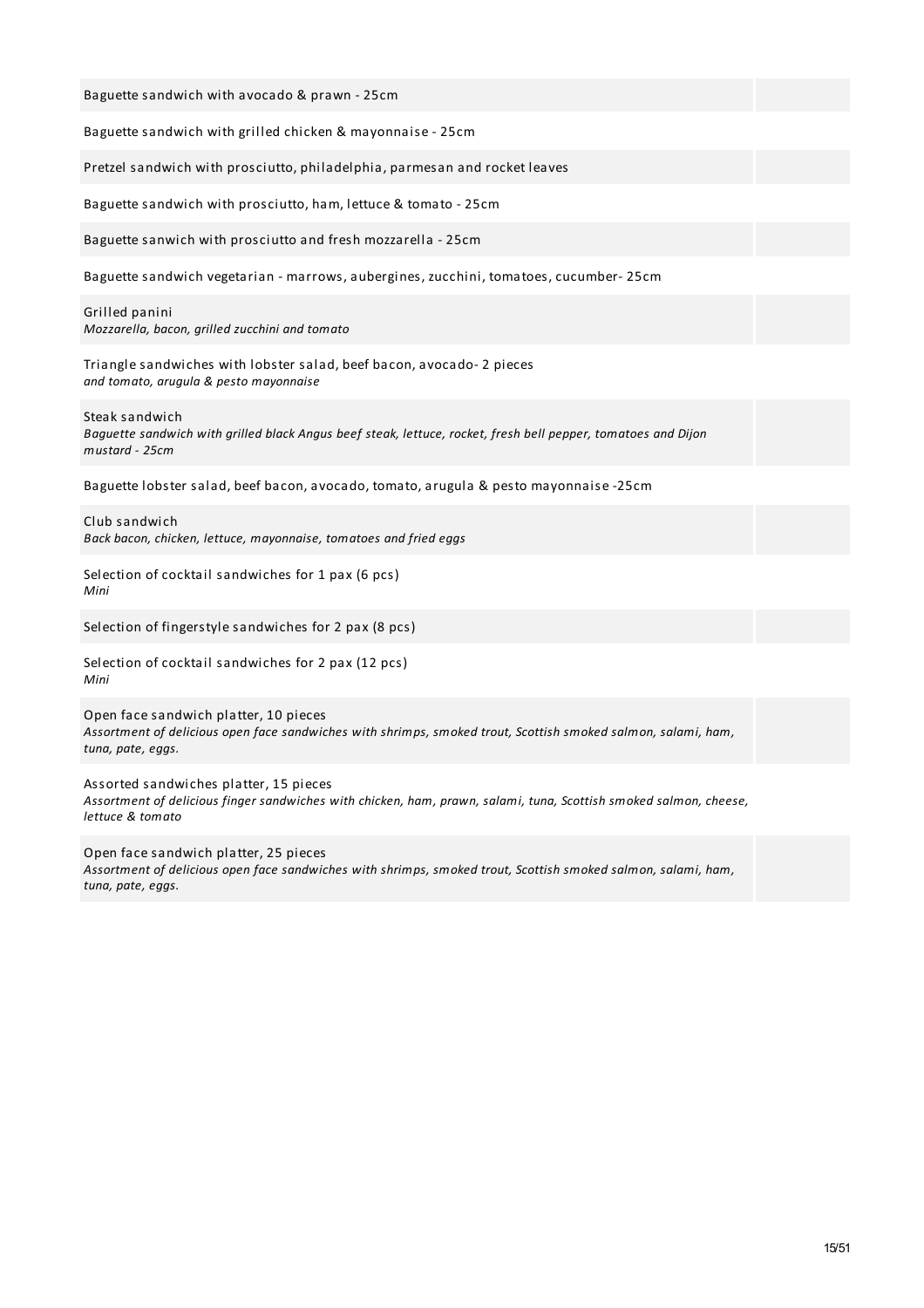| Mini wraps with turkey, tomatoes, cucumbers, romaine lettuce and curry-mayonnaise sauce                                                                                                                                                                                                                                                                                                                 |     |
|---------------------------------------------------------------------------------------------------------------------------------------------------------------------------------------------------------------------------------------------------------------------------------------------------------------------------------------------------------------------------------------------------------|-----|
| Prawn wraps - 5 pieces<br>Mini wraps with prawn mayonnaise, avocado and rocket                                                                                                                                                                                                                                                                                                                          |     |
| Chicken Caesar wraps - 5 pieces<br>Mini wraps with grilled chicken fillet, lettuce, cherry tomatoes, Caesar sauce and parmesan flakes                                                                                                                                                                                                                                                                   |     |
| Black Angus Beef fillet wraps - 5 pieces<br>Mini wraps with shredded black angus beef fillet, cucumber, tomatoes, lettuce and honey Dijon mustard sauce                                                                                                                                                                                                                                                 |     |
| Chicken satay wraps - 5 pieces<br>Mini wraps with satay chicken strips, salad, avocado and coriander leaves                                                                                                                                                                                                                                                                                             |     |
| Vegetarian wraps - 5 pieces<br>Mini wraps with fresh mozzarella, roasted red peppers, lettuce, tomato, balsamic and vinaigrette                                                                                                                                                                                                                                                                         |     |
| <b>ANTIPASTI</b>                                                                                                                                                                                                                                                                                                                                                                                        | QTY |
| Vegetable Antipasti (For 1 pax)<br>Grilled aubergine, courgette, fresh peppers, garlic mushrooms, artichokes hearts, pitted olives, mozzarella garlic<br>breads with tomato olive oil, salt, ground pepper & oregano.                                                                                                                                                                                   |     |
| Antipasti platter (For 1 pax)<br>Bresaola, salami, prosciutto, lountza, turkey, back bacon, pitted olives, sun-dried tomatoes, marinated artichokes<br>hearts, parmesan, mozzarella, matured cheddar, halloumi, grilled vegetables, crackers, grapes & raisins garnished<br>with iceberg lettuce, cocktail cucumber, cherry tomatoes and parsley. Served with crostini and balsamic reduction<br>glaze. |     |
| Vegetable Antipasti (For 2 pax)<br>Grilled aubergine, courgette, fresh peppers, garlic mushrooms, artichokes hearts, pitted olives, mozzarella garlic<br>breads with tomato olive oil, salt, ground pepper & oregano.                                                                                                                                                                                   |     |
| Antipasti platter (For 2 pax)<br>Bresaola, salami, prosciutto, lountza, turkey, back bacon, pitted olives, sun-dried tomatoes, marinated artichokes<br>hearts, parmesan, mozzarella, matured cheddar, halloumi, grilled vegetables, crackers, grapes & raisins garnished<br>with iceberg lettuce, cocktail cucumber, cherry tomatoes and parsley. Served with crostini and balsamic reduction<br>glaze. |     |
|                                                                                                                                                                                                                                                                                                                                                                                                         |     |
| <b>STARTERS</b>                                                                                                                                                                                                                                                                                                                                                                                         | QTY |
| Avocado vinaigrette<br>Avocado topped with vinaigrette dressing                                                                                                                                                                                                                                                                                                                                         |     |
| Fritti zucchini<br>Sliced zucchini coated with batter and deep fried, served with parmesan cheese                                                                                                                                                                                                                                                                                                       |     |

WRAPS QTY

*Mini wraps with grilled chicken, lettuce, pepper, tomato, cheese, mayonnaise and yoghurt rolled in a tortilla.*

Edamame beans *Healthy beans, with sea salt flakes*

Chicken Wraps - 5 pieces

Turkey wraps - 5 pieces

Grilled halloumi *Three slices of grilled Cyprus cheese*

Fried halloumi Deep fried halloumi on a bed of homemade chef special sauce garnished with sweet peppers and spring onions.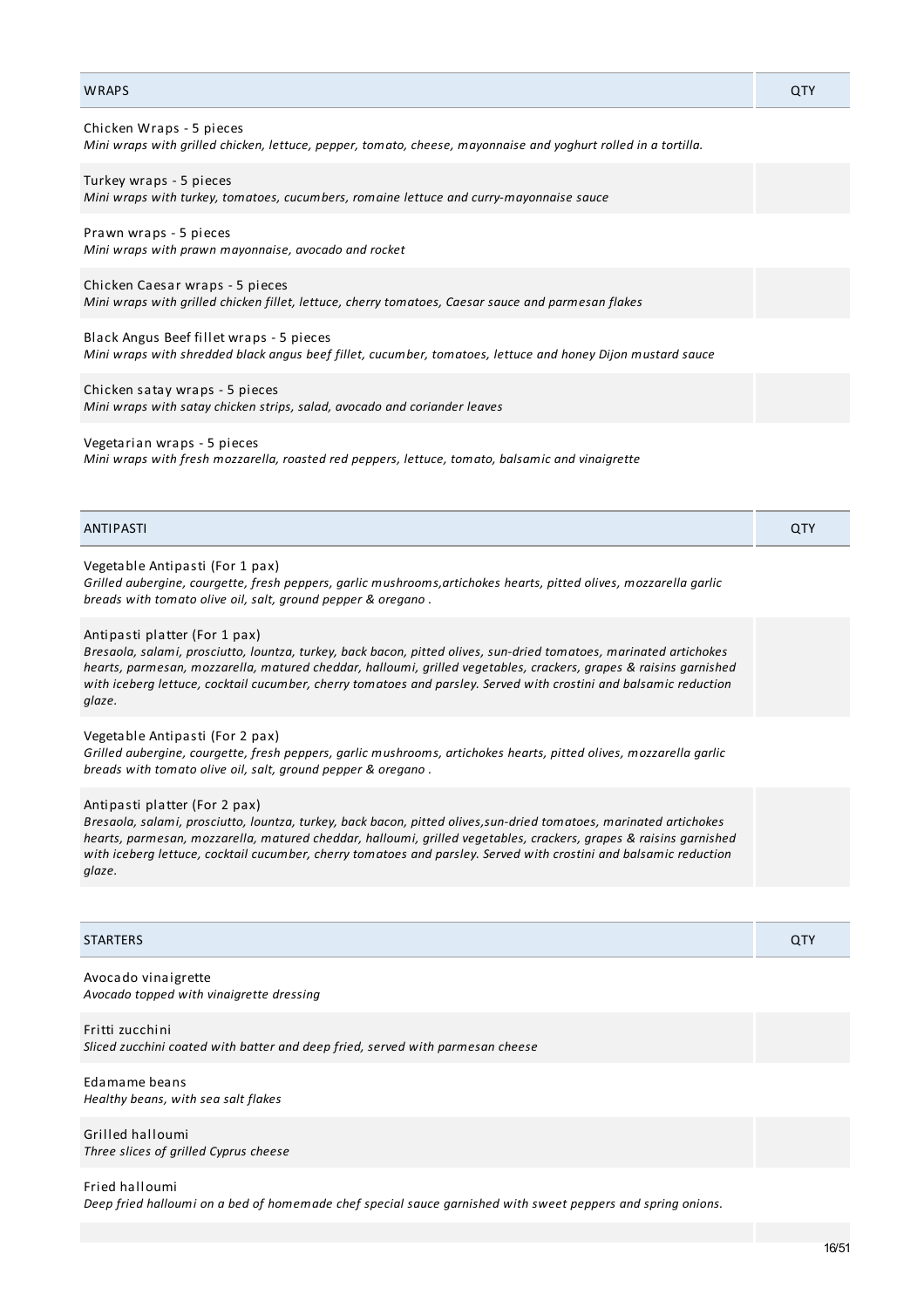| Halloumi in carob syrup<br>Two slices of grilled Cyprus cheese coated with natural carob syrup and topped with sesame seeds served in pita<br>bread                                                                                        |  |
|--------------------------------------------------------------------------------------------------------------------------------------------------------------------------------------------------------------------------------------------|--|
| Spring rolls with sweet and sour sauce<br>Three spring rolls stuffed with vegetables, served separate sweet and sour sauce                                                                                                                 |  |
| Mushrooms<br>Delicious fresh garlic mushrooms                                                                                                                                                                                              |  |
| Bruschetta with cherry tomatoes, avocado and tiger shrimp - 3 pcs                                                                                                                                                                          |  |
| Bruschetta with diced tomatoes, basil, garlic, mozzarella, olive oil - 3 pcs                                                                                                                                                               |  |
| Dolmades - 5pcs<br>Delicate parcels made from vine leaves stuffed with rice, herbs and minced meat                                                                                                                                         |  |
| Melon prosciutto di parma                                                                                                                                                                                                                  |  |
| Mussels nicoise<br>Mussels with tomato sauce separate, garnished with lemon slices and capers.                                                                                                                                             |  |
| Fried calamari rings (Starter)<br>Calamari rings tossed in flour and deep fried. Served with marie rose & remoulade sauce                                                                                                                  |  |
| Spicy batter calamari<br>Shredded fresh calamari deep fried in corn flour batter and a flavorful mixture with garlic butter, chili pieces, spring<br>onions and condensed milk. Please tell us your choice: Mild, Medium, Hot or Extra Hot |  |
| Bruschetta with lobster medallion, basil-pesto aioli & parmesan - 3pc                                                                                                                                                                      |  |
| Prosciutto rolls<br>Prosciutto rolls filled with cream cheese, served with rocket leaves, parmesan flakes and balsamic dressing                                                                                                            |  |
| Oven baked camembert with fruit sauce                                                                                                                                                                                                      |  |
| Scottish smoked salmon with cream cheese<br>Scottish smoked salmon filled with cream cheese, topped with capers and dill                                                                                                                   |  |
| Asparagus wrapped with prosciutto<br>Served with balsamic reduction                                                                                                                                                                        |  |
| Foie gras paradise 2 pcs<br>Duck liver on a toast bread topped with our homemade chef special sauce, garnished with sweet peppers and spring<br>onions.                                                                                    |  |
| Wakame<br>Seaweed salad                                                                                                                                                                                                                    |  |
| Chicken satay with peanut sauce - 2 large skewers<br>Marinated and grilled chicken skewer served with a peanut sauce                                                                                                                       |  |
| Avocado cocktail<br>Avocado with prawns on a bed of crispy lettuce, served separate Thousand Island dressing                                                                                                                               |  |
| Prawn cocktail<br>Delicious peeled prawns on a bed of of crisp lettuce topped with a wedged of lemon, served separate with marie<br>rose sauce                                                                                             |  |
| Seared teriyaki glazed Yellowfin tuna<br>With sesame crust                                                                                                                                                                                 |  |
|                                                                                                                                                                                                                                            |  |

Tuna carpaccio or tuna tataki or tuna tartare or tuna ceviche *Please specify*

Salmon carpaccio or salmon tataki or salmon tartare or salmon ceviche *Please specify*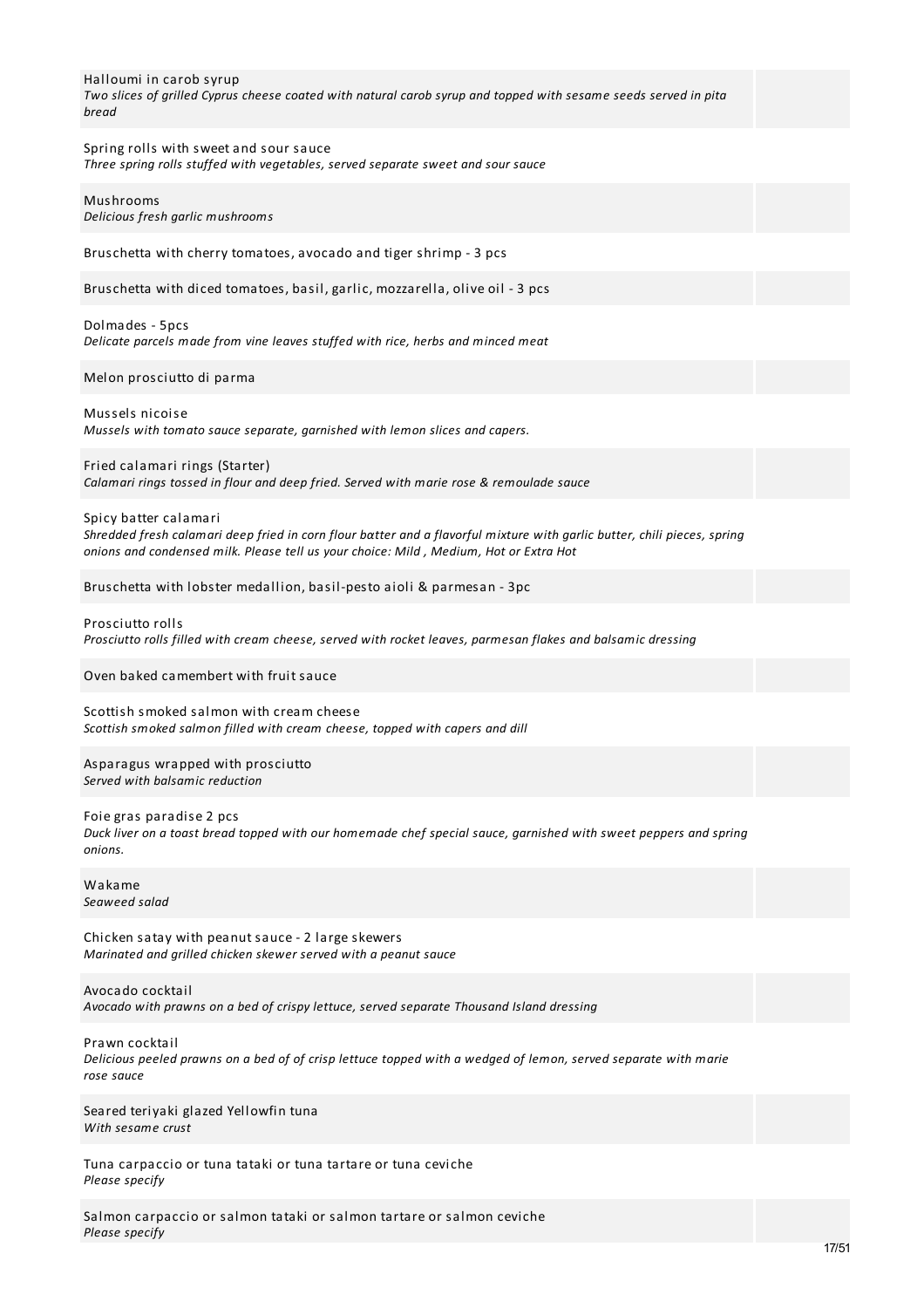| sprinkled with Himalayan salt and garnished with baby greens, artichokes and spring onions.                                                                                                                       |     |
|-------------------------------------------------------------------------------------------------------------------------------------------------------------------------------------------------------------------|-----|
| Shell fish fantastic<br>Mussels, prawns, prawn balls, scallops and octopus carpaccio, served with mascarpone cheese sauce separate.                                                                               |     |
| <b>SUSHI</b>                                                                                                                                                                                                      | QTY |
| Vegetable Maki<br>A seaweed roll filled with rice and vegetable, sliced to bite size (cucumber or avocado) - 6 Pieces. Please specify.Our<br>sushi comes with gel ice packs in thermo bags.                       |     |
| Maki<br>A seaweed roll filled with rice and fresh fish, sliced to bite size (salmon or tuna or prawn) - 6 Pieces. Please specify.<br>Our sushi comes with gel ice packs in thermo bags.                           |     |
| Sashimi<br>Sliced fresh raw fish (salmon or tuna) - 3 Pieces. Please specify. Our sushi comes with gel ice packs in thermo bags.                                                                                  |     |
| Sushi rolls<br>A rice roll filled with seaweed, avocado, cucumber and fresh fish, sliced to bite size (salmon or tuna or prawn) - 8<br>Pieces. Please specify. Our sushi comes with gel ice packs in thermo bags. |     |
| Nigiri<br>Fingers of Japanese sushi rice topped with fresh fish (salmon or tuna or prawn) - 3 Pieces. Please specify. Our sushi<br>comes with gel ice packs in thermo bags.                                       |     |
| Rainbow rolls<br>Salmon, tuna, avocado and rice - 8 pieces. Our sushi comes with gel ice packs in thermo bags.                                                                                                    |     |
| Rock shrimp tempura roll<br>Prawn and avocado filling, rice on the outside, topped with fried prawn and sweet chili mayonnaise. Our sushi<br>comes with gel ice packs in thermo bags.                             |     |
| Mix sushi platter<br>3 prawn nigiri, 3 avocado maki, 4 salmon rolls, 4 tuna rolls. Our sushi comes with gel ice packs in thermo bags.                                                                             |     |
| Salmon platter<br>6 nigiri - 6 sashimi - 4 salmon rolls - 6 maki. Our sushi comes with gel ice packs in thermo bags.                                                                                              |     |
| <b>CAVIAR</b>                                                                                                                                                                                                     | QTY |
| Caviar garnishment<br>Full accompaniments, blinis, chopped egg white, egg yolk, parsley, chopped chives, capers, red onions, lemon<br>wedges, and creme fraiche.                                                  |     |
| Fish caviar black 100gr                                                                                                                                                                                           |     |
| Fish caviar red 100gr                                                                                                                                                                                             |     |
| Lemberg salmon caviar140gr                                                                                                                                                                                        |     |
| Lemberg salmon caviar 300gr                                                                                                                                                                                       |     |

A flavorful appetizer of thinly sliced black angus raw beef with herbs and spices, dressed with olive oil and lemon,

Lemberg ossetra - sturgeon caviar 50gr

Octopus carpaccio

Black Angus Beef carpaccio

*Thinly sliced octopus with herbs and spices*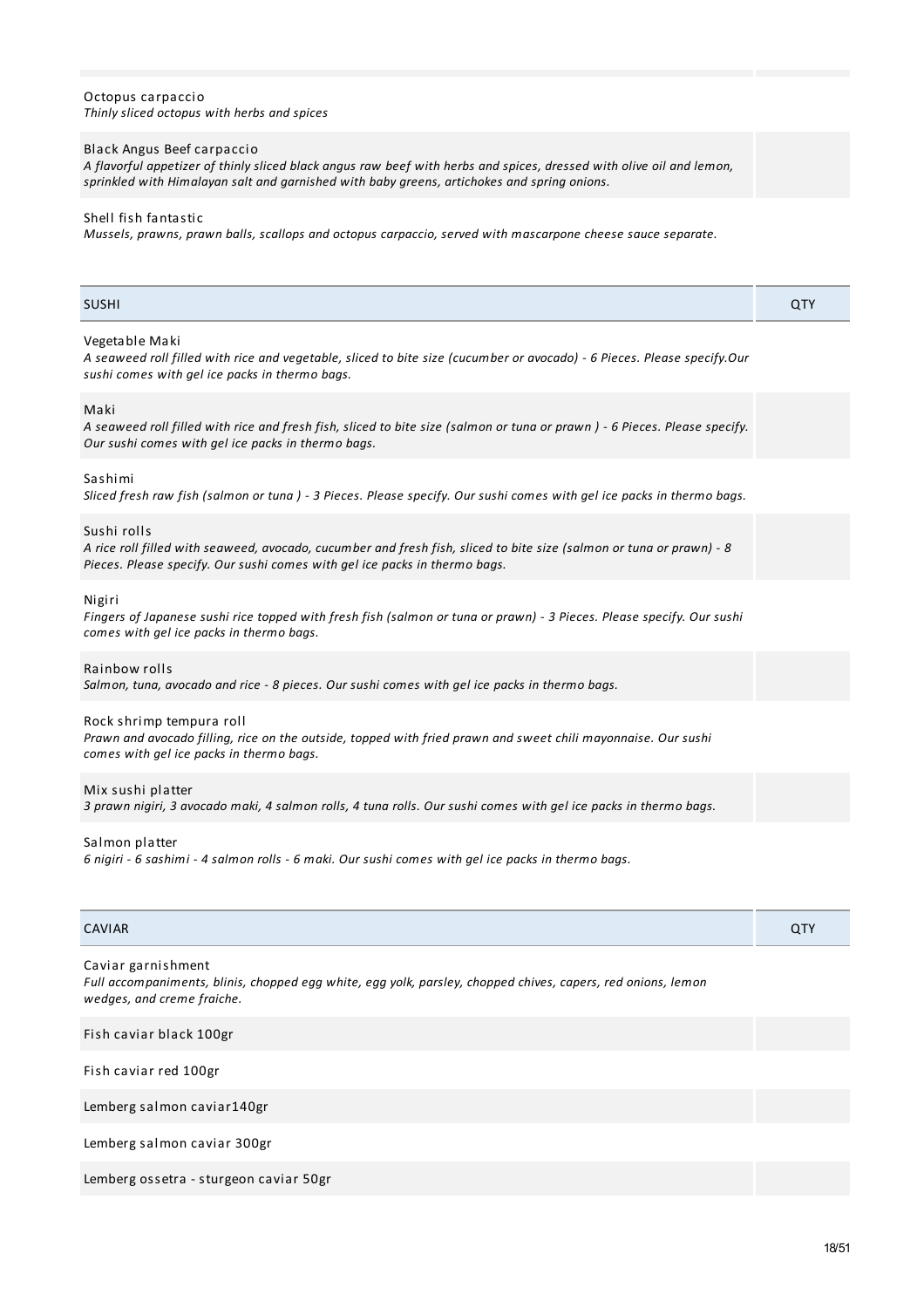# PLATTERS QTY

#### Meat platter (for 1 pax)

Selection of the finest meats! Elegant platter which includes nicely sliced bresaola, pastrami, roast beef, salami, *prosciutto, smoked turkey, smoked chicken, lountza, back bacon, ham, sausages & olives, garnished with herbs and vegetables, Pickles & Horseradish Sauce.*

# Meat platter (for 1 pax) - Without pork

*Selection of the finest meats! Elegant platter which includes nicely sliced beef carpaccio, smoked turkey, beef* bresaola, smoked chicken, roast beef, beef salami, turkey bacon, beef pastrami, chicken & beef sausages & olives, *garnished with herbs and vegetables, pickles & horseradish sauce.*

#### Charcuterie platter ( for 1 pax)

*Sliced jamon, bresaola, prosciutto, salami, sausages, grilled baby artichokes, rolled grilled courgette, duck liver mousse tomato fondue, burbon Dijon mustard sauce and cornichons, marinated olives, roasted almonds, dried fruit & crackers.*

# Cold tapas selection ( for 1 pax)

*Tortilla, chorizo, marinated olives, prosciutto, ham, jamon mini skewers, onion rings with Paprika, tapenade of tomatoes-olives, bruschetta, assorted cheeses ,cherry tomatoes, cheese croquettes, bread rolls & butter.*

#### Smoked Scottish salmon (for 1 pax)

*Assorted Scottish smoked salmon, red onions, capers, tomato, lemon wedge, cream cheese, marie rose sauce, creme fraiche and bagels.*

#### Smoked fish platter (for 1 pax)

Selection of the finest quality smoked fish! Elegant platter which includes smoked trout, assorted smoked mackerel *and assorted Scottish smoked salmon, garnished with lemons and herbs. Served with philadelphia cream cheese, marie rose sauce, creme fraiche and blinis.*

# Meat platter (for 2 pax)

Selection of the finest meats! Elegant Platter which includes nicely sliced bresaola, pastrami, roast beef, salami, *prosciutto, smoked turkey, smoked chicken,lountza, back bacon, ham, sausages & olives, garnished with herbs and vegetables, Pickles & Horseradish Sauce*

#### Meat platter (for 2 pax) - Without pork

*Selection of the finest meats! Elegant platter which includes nicely sliced beef carpaccio, smoked turkey, beef* bresaola, smoked chicken, roast beef, beef salami, turkey bacon, beef pastrami, chicken & beef sausages & olives, *garnished with herbs and vegetables, pickles & horseradish Sauce.*

#### Charcuterie platter ( for 2 pax)

*Sliced jamon, bresaola, prosciutto, salami, sausages, grilled baby artichokes, rolled grilled courgette, duck liver mousse tomato fondue, burbon Dijon mustard sauce and cornichons, marinated olives, roasted almonds, dried fruit & crackers.*

# Cold tapas selection ( for 2 pax)

*Tortilla, chorizo, marinated olives, prosciutto, ham, jamon mini skewers, onion rings with Paprika, tapenade of tomatoes-olives, bruschetta, assorted cheeses ,cherry tomatoes, cheese croquettes, bread rolls & butter.*

# Smoked Scottish salmon (for 2 pax)

*Assorted Scottish smoked salmon, red onions, capers, tomato, lemon wedge, cream cheese, marie rose sauce, creme fraiche and bagels.*

#### Smoked fish platter (for 2 pax)

Selection of the finest quality smoked fish! Elegant platter which includes smoked trout, assorted smoked mackerel *and assorted Scottish smoked salmon, garnished with lemons and herbs. Served with philadelphia cream cheese, marie rose sauce, creme fraiche and blinis.*

#### Seafood deluxe platter (full atlas tray) (for 1 pax)

*Atlas tray with a seafood selection which includes shrimp cocktail, crab meat, calamari, scallops, langoustines, green shell mussels, Scottish smoked salmon, smoked trout, smoked mackerel and prawns, served with marie rose* sauce, creme fraiche, garnished with Iceberg lettuce, limes, cherry tomato and dill. (may vary according to market *availability)*

### Seafood deluxe platter (full atlas tray) (for 2 pax)

*Atlas tray with a seafood selection which includes shrimp cocktail, crab meat, calamari, scallops, langoustines, green shell mussels, Scottish smoked salmon, smoked trout, smoked mackerel and prawns, served with marie rose* sauce, creme fraiche, garnished with iceberg lettuce, limes, cherry tomato and dill. (may vary according to market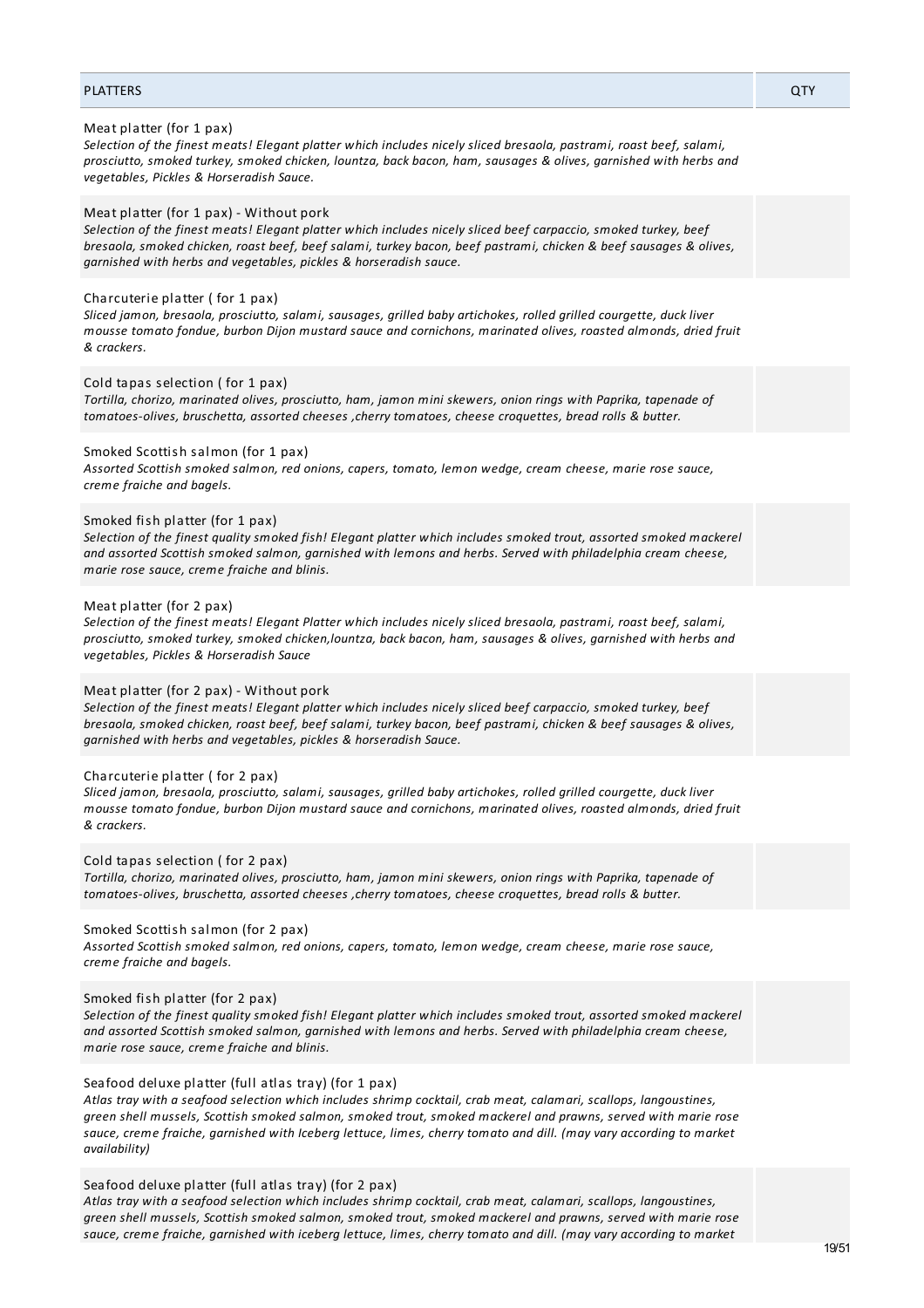# SALADS QTY

### Burrata salad

*Burrata with cherry tomatoes, avocado and arugula, balsamic dressing served separately. Avocado is provided whole to be cut on board.*

# Pasta salad

*Fusilli with broccoli, cherry tomato & parsley, pesto dressing separately*

#### Tabbouleh salad

*Romaine lettuce, bulgur, parsley, tomato, onion, cucumber, garlic & lemon olive oil dressing separately.*

#### Olivier Russian salad

*Pickled cucumbers, potatoes, carrots, eggs, onions, ham, sweet peas and mayonnaise*

#### Arugula salad

*Arugula with crispy proscuitto, fresh goat cheese, roasted sunflower seeds, balsamic dressing served separately.*

# Fresh vegetable salad

Fresh mixed green leaves, sweet corn, cucumbers, cherry tomatoes, cauliflower, fresh bell pepper and carrots, ranch *& French dressing served separately*

#### Halloumi cheese salad

*Freshly village salad with two slices of grilled halloumi cheese, French dressing served separately*

#### Panos pomegranate salad

*Freshly mixed green salad, avocado, topped with pomegranate seeds and croutons, parmesan flakes , balsamic dressing served separately. Avocado is provided whole to be cut on board.*

#### Mango salad

*Freshly mixed green salad, avocado, topped with Mango, parmesan flakes and croutons, balsamic dressing served separately. Avocado is provided whole to be cut on board.*

#### Greek salad

*Tomatoes, sliced cucumbers, onion, feta cheese, green bell peppers and olives, olive lemon dressing served separately.*

#### Rocket salad

*Fresh rocket leaves, , sundried tomatoes and fresh mozzarella. Croutons and balsamic dressing served separately.*

#### Chicken Caesar salad

*Crispy lettuce, cherry tomatoes, shredded grilled chicken fillet and parmesan flakes, garlic croutons, Caesar dressing and croutons served separately.*

# Caesar salad

*Crispy lettuce, cherry tomatoes, garlic croutons, parmesan flakes served separate. Caesar dressing and croutons served separately.*

# Caprese salad

*Buffalo mozzarella, tomato and basil drizzled with balsamic dressing separately.*

#### Quinoa salad

Quinoa, red bell pepper, carrot, cucumber, scallions, cilantro, basil and Italian vinaiarette dressina served separately.

# Green salad

*Lettuce, cherry tomatoes, Lollo rosso, iceberg lettuce, cucumber, onions, fresh peppers, ranch dressing served separately.*

# Arugula avocado salad

*Arugula leaves, avocado, tomatoes, hearts of palm, pine nuts, parmesan cheese and rocket ranch dressing served separately. .Avocado is provided whole to be cut on board.*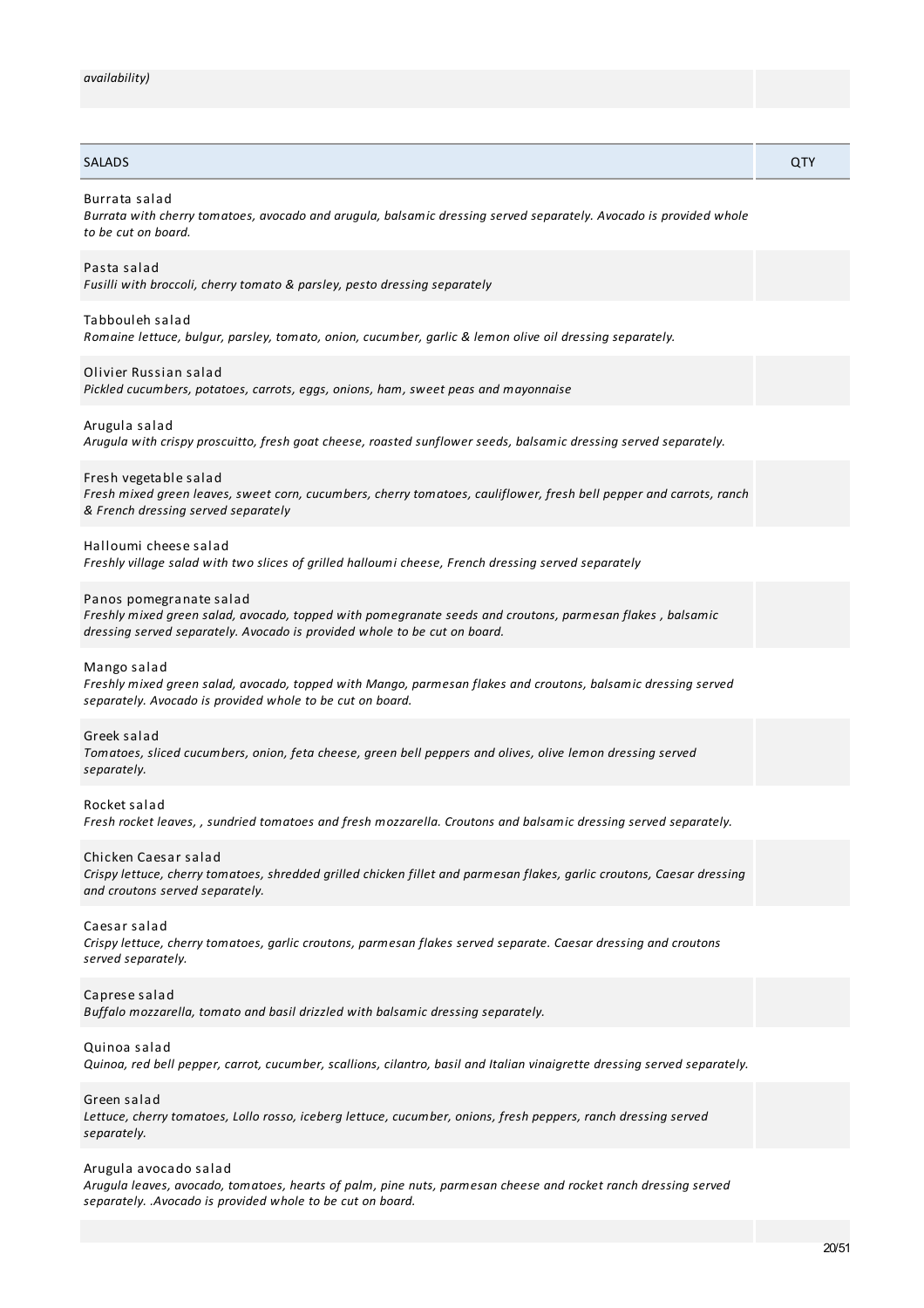# Nicoise salad

*Tomatoes, cucumbers, onions, green peppers, artichokes, eggs, black olives anchovies and olive oil lemon dressing served separately*

# Superfood salad

Baby spinach, kale, baby rocket, micro leaves, edamame beans, red quinoa, avocado, beans sprouts, brocolli and chia *seeds. Decorated with carrots and red peppers. French dressing served separately.Avocado is provided whole to be cut on board.*

# Honey & soya duck salad

*Duck breast , arugula salad, cherry tomato , spring onions served with honey soya dressing separately*

# Prawn Salad

*Freshly mixed salad of lettuce, cucumber, tomato topped with prawns. Remoulade dressing served separately.*

#### Scottish smoked salmon Caesar salad

*Crispy lettuce, cherry tomatoes, topped with Scottish smoked salmon, garlic croutons, and parmesan flakes served separate. Caesar dressing and croutons served separately.*

#### King prawns Caesar salad

*Crispy lettuce, cherry tomatoes, topped with king prawns, garlic croutons, and parmesan flakes served separate. Caesar dressing and croutons served separately.*

# Cobb salad

Grilled chicken breast, hard boiled egg, Roquefort cheese, arugula, quail eggs, pan roasted turkey, cherry tomatoes, *chives , avocado, Romaine hearts, crispy back bacon, croutons and ranch dressing separately.*

# Salad with grilled Scottish salmon

*Scottish salmon, avocado, cherry tomatoes and pine nuts, yoghurt dill dressing served separately.Avocado is provided whole to be cut on board.*

# Fresh crab salad

*Freshly mixed green salad, topped with fresh crab meat and remoulade dressing separately*

Seafood salad *Freshly mixed salad of lettuce, cucumber, tomato topped with squid, mussels, shrimps, octopus, and remoulade dressing served separately.*

# Fresh Seared yellowfin tuna salad

*Freshly mixed baby greens, carrots , red bell pepper, yellow bell pepper, cucumber, avocado and red cabbage,sesame seeds, topped with fresh seared yellowfin tuna. Served separately sesame ginger dressing. Avocado is provided whole to be cut on board.*

#### Farmer's salad

*Crispy lettuce, rocket, cherry tomatoes, avocado and grated mozzarella cheese topped with shredded black Angus* beef fillets, croutons, and balsamic dressing served separately. Avocado is provided whole to be cut on board.

# Lobster tail(150gr) Caesar salad

Crispy lettuce, cherry tomatoes, garlic and topped with lobster tail and parmesan flakes, croutons & Caesar dressing *served separately as well.*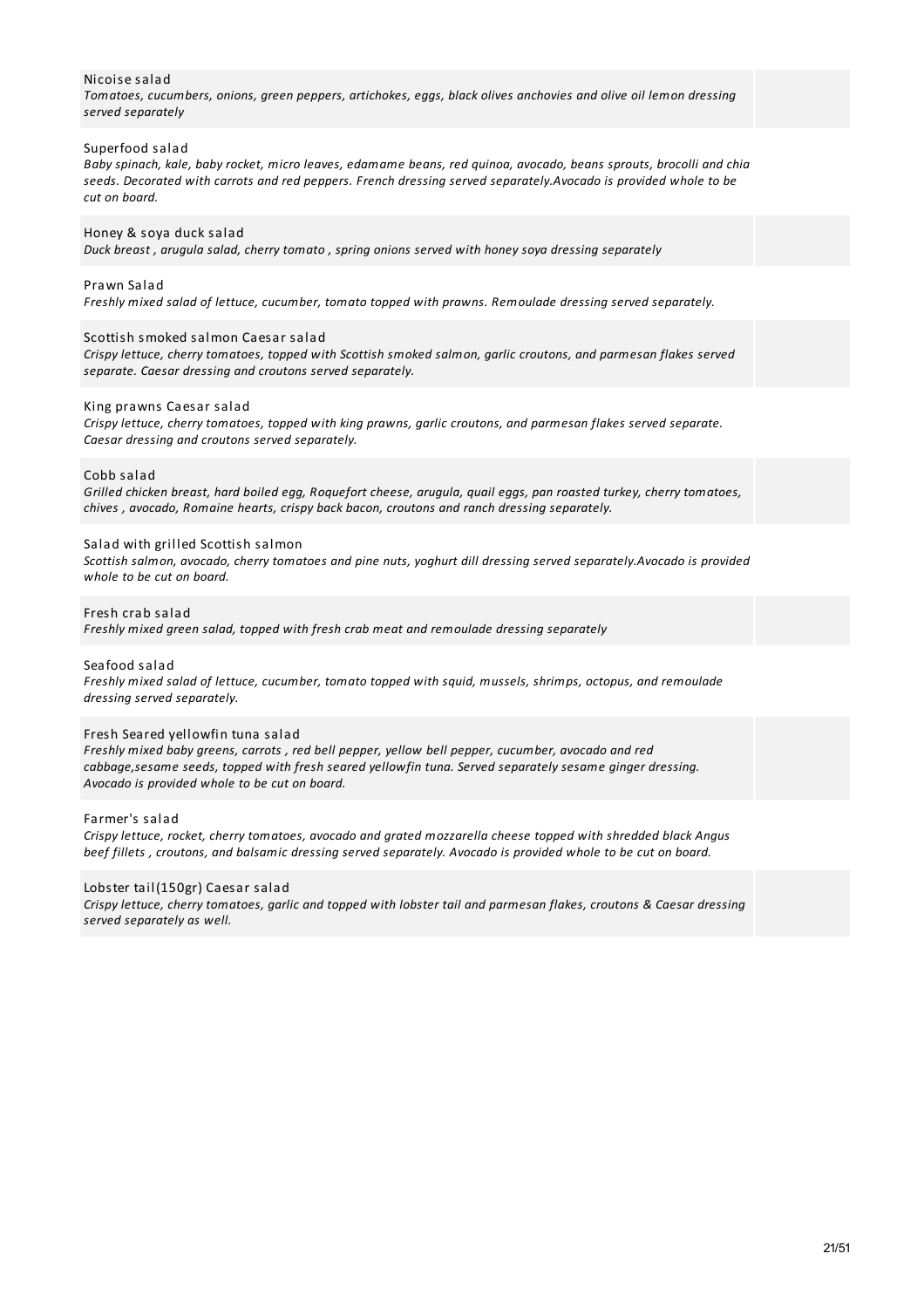| <b>CHILDREN MEALS</b>                                                                                                           | QTY |
|---------------------------------------------------------------------------------------------------------------------------------|-----|
| Mini pizza. Please specify ingredients<br>per piece                                                                             |     |
| Junior's salad                                                                                                                  |     |
| Fresh fruit salad & berry yoghurt parfait<br>Served in glass tumbler                                                            |     |
| Berries mousse<br>Berry mousse with fresh berries on top - served in glass tumbler                                              |     |
| Fish fingers<br>Served with tomato or tartar sauce                                                                              |     |
| Fish goujons<br>Served with tomato or tartar sauce                                                                              |     |
| Chicken patties<br>3 pieces                                                                                                     |     |
| Crepes with nutella and fresh berries<br>3 pieces                                                                               |     |
| Pizza. Please specify ingredients                                                                                               |     |
| Chicken nuggets served with ketchup separately<br>10 pieces                                                                     |     |
| Aberdeen black Angus burger, 285gr<br>With lettuce & tomato                                                                     |     |
| Aberdeen black Angus cheeseburger, 285gr<br>With lettuce & tomato                                                               |     |
| Aberdeen black Angus cheesy back bacon burger, 285gr<br>With lettuce & tomato                                                   |     |
| Aberdeen black Angus feta cheese burger, 285gr<br>Feta white cheese, rocket leaves, tomato, oregano & tzatziki sauce separately |     |
|                                                                                                                                 |     |
| <b>EXTRA GARNISH &amp; SAUCES</b>                                                                                               | QTY |

Heinz Ketchup individual portion -34ml *Glass bottle*

Heinz Mayonnaise individual portion -33ml *Glass bottle*

Remoulade sauce - 150ml

Marie rose sauce -200ml

Tomato sauce - 200 ml

Caesar sauce - 150 ml

Vinaigrette dressing - 100ml

Thousand Island salad dressing -100ml

Ranch dressing - 100ml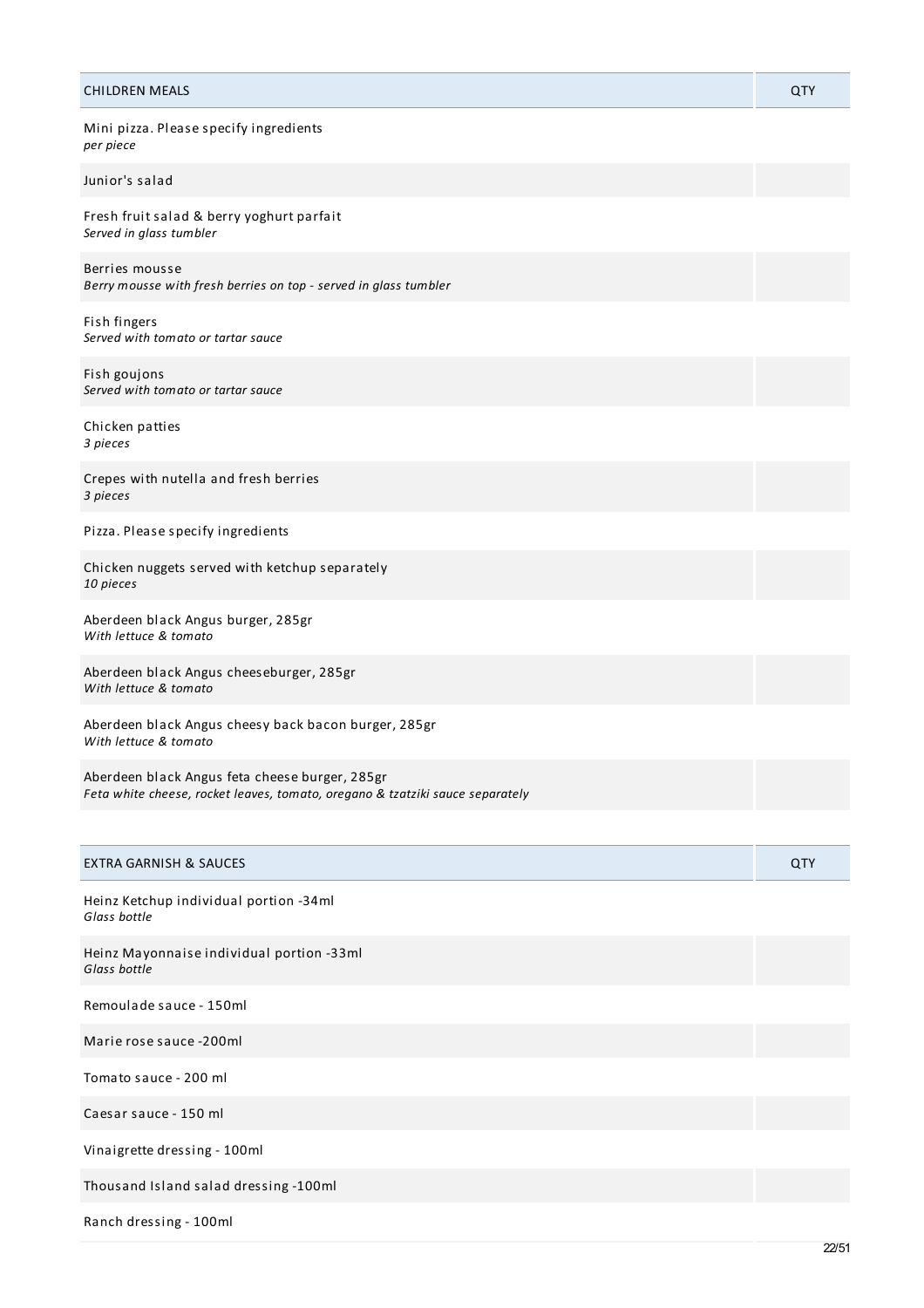| Honey Dijon mustard dressing -100ml                                                                                                            |
|------------------------------------------------------------------------------------------------------------------------------------------------|
| Dijon mustard salad dressing -100ml                                                                                                            |
| Olive oil & lemon juice salad dressing -100ml                                                                                                  |
| Dijon mustard individual portion -100ml                                                                                                        |
| Dill bunch                                                                                                                                     |
| Rosemary bunch                                                                                                                                 |
| Basil bunch                                                                                                                                    |
| Parsley bunch                                                                                                                                  |
| Mint bunch                                                                                                                                     |
| Bay leaves                                                                                                                                     |
| Sour cream - 200 ml                                                                                                                            |
| Tahini dip - 250ml<br>Sesame fresh olive oil and lemon juice                                                                                   |
| Tzatziki dip - 250ml<br>Yoghurt, cucumber, mint and flavorings                                                                                 |
| Taramas dip - 250ml<br>From fish row                                                                                                           |
| Hummus dip - 250ml<br>Chick peas olive oil, lemon juice and fresh garlic                                                                       |
| Assorted Bunch of herbs                                                                                                                        |
| Kalamata olives 100gr                                                                                                                          |
| Mixed pickles 100gr                                                                                                                            |
| Baba ghanoush - 250ml<br>Mashed cooked eggplant mixed with tahini (made from sesame seeds), olive oil, lemon juice, and various<br>seasonings. |
| Pitted olives 100gr                                                                                                                            |
| Edible flowers, 35g                                                                                                                            |
| Avocado guacamole - 200ml<br>Mashed avocado with lime juice, onions, cilantro and garlic                                                       |
|                                                                                                                                                |

Mixed garnish tray with fresh herbs *Rosemary, basil Leaves, mint leaves, edible flowers*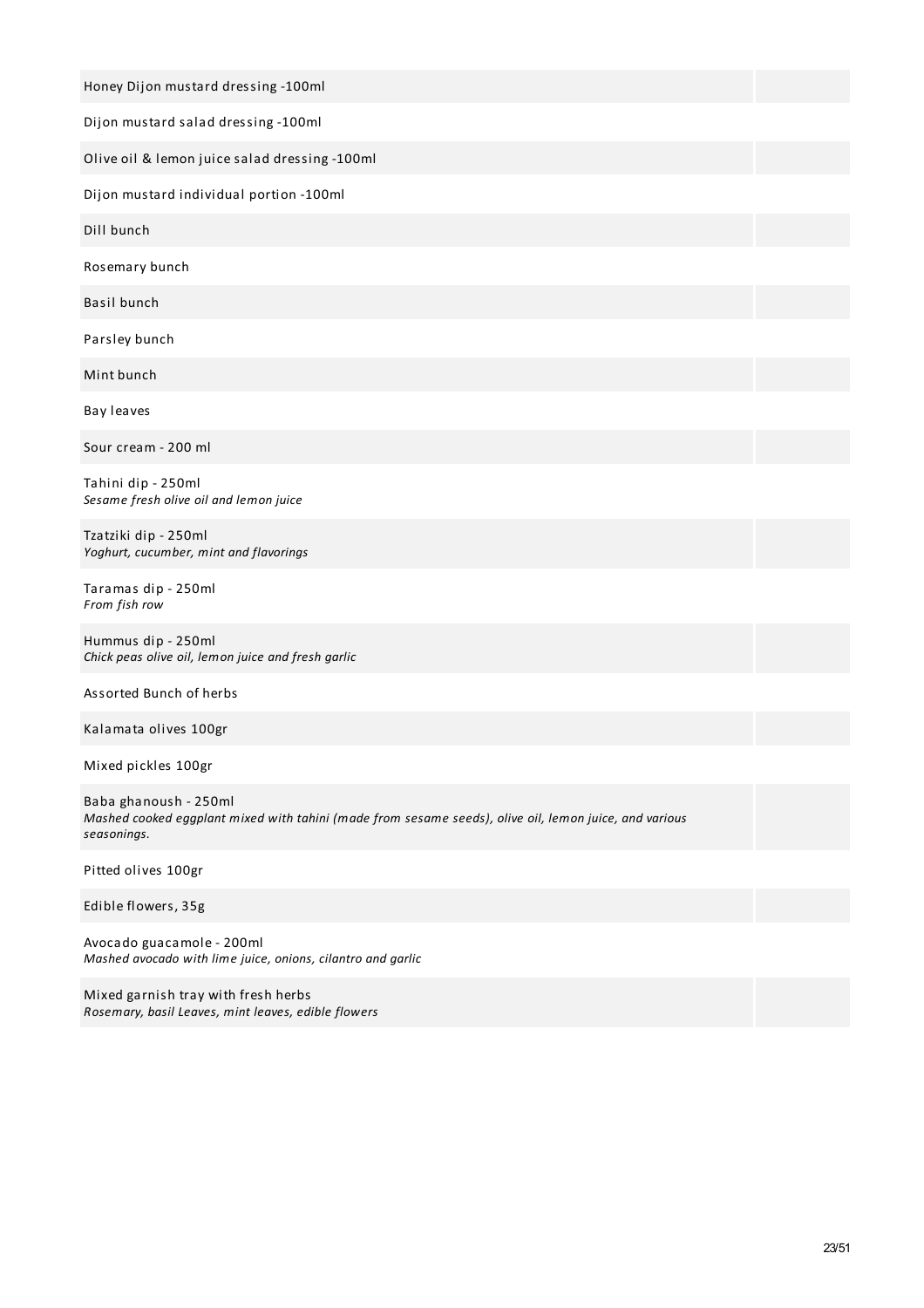| <b>COLD MEAL SETS</b>                                                                                                                                                                                                                                               | QTY |
|---------------------------------------------------------------------------------------------------------------------------------------------------------------------------------------------------------------------------------------------------------------------|-----|
| Standard afternoon tea<br>Assorted finger sandwiches, assorted mini sweet pastries - served on a half atlas tray                                                                                                                                                    |     |
| Cold meal set A<br>Mini quiches, green salad, sliced fruits & petits fours, served on half atlas tray                                                                                                                                                               |     |
| Standard Lunch/Dinner A<br>Seasonal sliced fruit and berries, assorted finger sandwiches, selection of petit fours - served on a half atlas tray                                                                                                                    |     |
| Standard Lunch/Dinner B<br>Seasonal sliced fruit and berries, chicken Caesar salad, chef's choice of dessert, bread roll & butter - served on a half<br>atlas tray                                                                                                  |     |
| Afternoon tea on atlas tray<br>Assorted scones with clotted cream & jam, six triangle sandwiches, three petits fours & berries decoration, served<br>on atlas tray.                                                                                                 |     |
| Cold meal set D<br>Prosciutto rolls with cream cheese, Salad with grilled turkey or Couscous salad with falafel and hummus, mini<br>muffins and selection of cookies.                                                                                               |     |
| Standard Lunch/Dinner C<br>Seasonal sliced fruit and berries, seafood salad, green salad, chef's choice of dessert, bread roll & butter - served on<br>a half atlas tray                                                                                            |     |
| Short flight tray on atlas tray A<br>5 assorted canapés, 4 petit fours & 3 medium size fruit skewers, 2 mini Danish pastries served on atlas tray.                                                                                                                  |     |
| Short flight tray on atlas tray B<br>Three finger sandwiches with cream cheese, rocket salad and smoked salmon, three mini tomato & mozzarella<br>skewers, two chicken satay mini skewers with peanut butter sauce & panna cotta with berries. Served on atlas tray |     |
| Cold meal set B<br>Selection of italian antipasti, mixed green salad with grilled king prawns, fruit tart, bread rolls(white & brown),<br>cream cheese & butter, served on atlas tray.                                                                              |     |
| Cold meal set C<br>Avocado shrimp cocktail, tomato salad with basil, pine nuts and red onions, roasted salmon, sliced exotic and<br>seasonal fruits, bread rolls(white & brown), butter, served on atlas tray.                                                      |     |
| <b>CREW MEALS</b>                                                                                                                                                                                                                                                   | QTY |
| Cold crew meal box (Crudites)<br>Hummus, carrots, cucumber and cherry tomatoes, pita bread, sliced fruits, yoghurt, juice, granola bar, bread and<br>butter. Served on atlas tray                                                                                   |     |

# Crew sandwich box

Triangle sandwiches with Scottish smoked salmon, avocado & cream cheese. Green salad & carrot cake or sliced *fruit platter from seasonal fruits served on atlas tray. Please specify*

Cold crew meal A *Assorted bruscetta, mini wraps with grilled chicken fillet, lettuce, cherry tomatoes, Caesar sauce and parmesan flakes (5 pieces), caprese salad, and carrot cake. Served on atlas tray.*

Cold crew meal B

Halloumi in carob syrup, mini wraps with prawn mayonnaise, avocado and rocket - (5 pieces), Side salad and *chocolate noir cake. Served on atlas tray.Served on atlas tray*

Cold crew meal C

Prossciuto rolls, mini wraps with beef and honey Dijon mustard sauce (5 pieces), Greek salad and snickers cake. *Served on atlas tray.*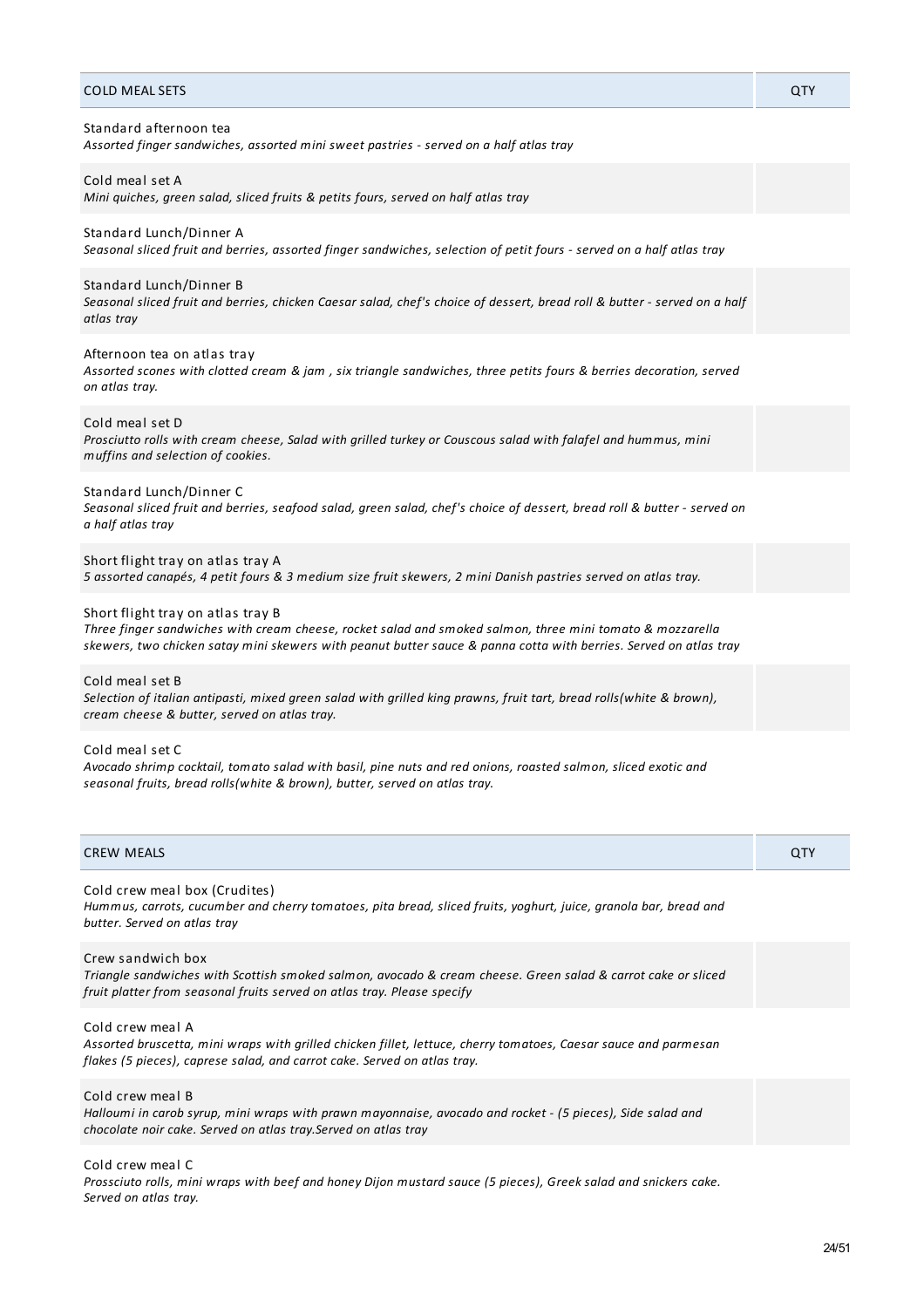# HOT MEALS

| <b>VEGAN</b>                                                                                | QTY |
|---------------------------------------------------------------------------------------------|-----|
| Veggie burger                                                                               |     |
| Quinoa salad with grilled and fresh vegetables with aromatic herbs                          |     |
| Vegan dolmades - 8pcs<br>Delicate parcels made from vine leaves stuffed with rice and herbs |     |
| Vegan Falafel<br>Served with hummus, pitta bread and salad                                  |     |
| Vegan dish with houmous, avocado, soy, carrot, brown rice and nuts                          |     |
| Tofu with rosti potato                                                                      |     |
| Caramelized tofu with sesame and grilled vegetables                                         |     |
| Baked tofu in peanut sauce with chia seeds. Served with rice noodles                        |     |
| Stuff bell peppers with rice and small vegetables                                           |     |
| Vegan pasta with vegetables                                                                 |     |
| Vegetable ragout<br>Stew seasoned vegetables                                                |     |
| Vegan curry<br>Assorted vegetables flavored in a curry sauce served with rice.              |     |
| Aubergine with tofu cheese and pomodoro sauce                                               |     |
| Vegan biryani<br>Rice with spices & vegetables                                              |     |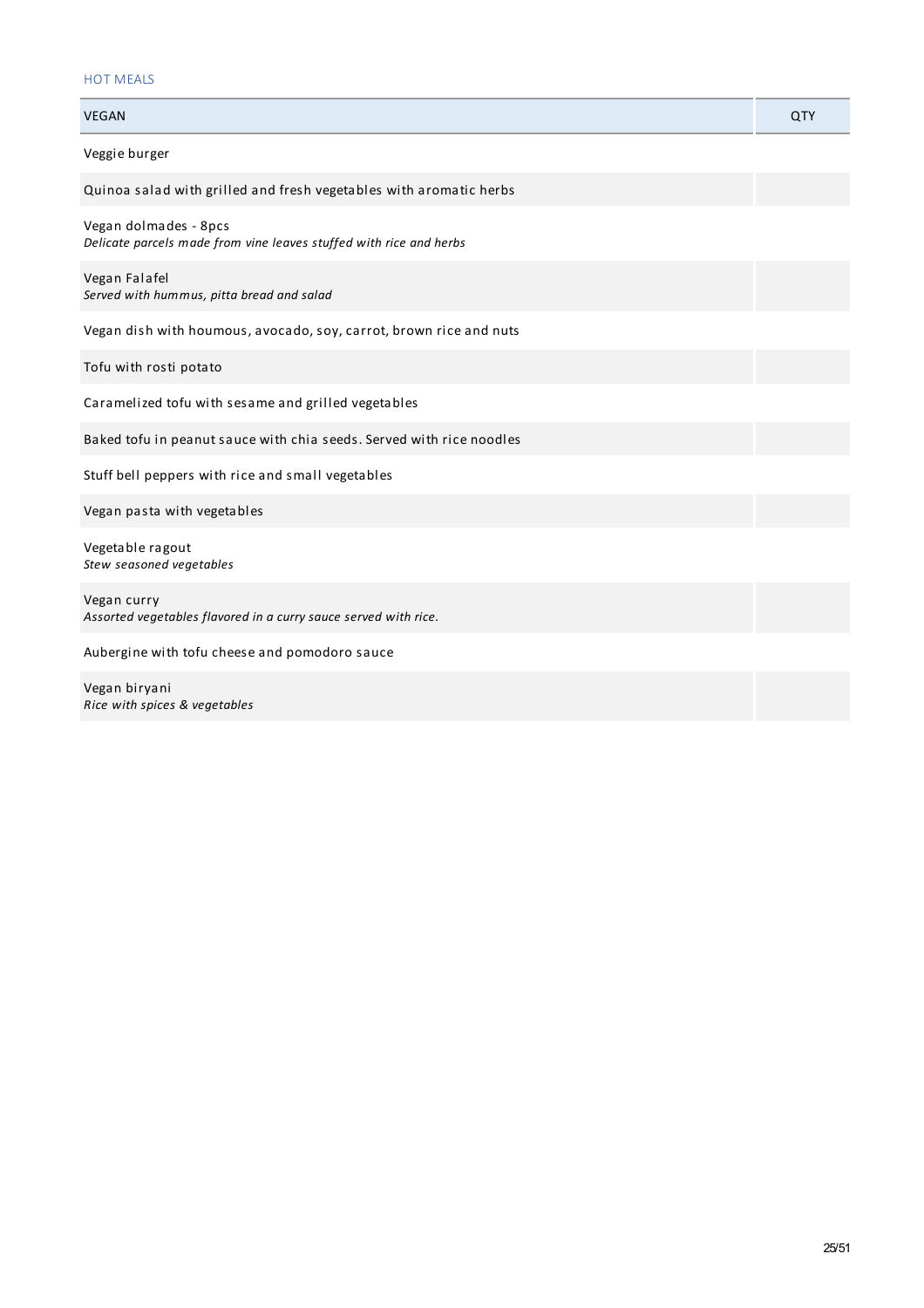#### SNACKS & STARTERS QTY

Batter fried prawns, per piece *Served with Marie rose & remoulade sauce*

Homemade garlic bread *Four half bread rolls with garlic butter*

Fried spring rolls with sweet & sour sauce, 3 pieces *Three spring rolls stuffed with vegetables, served with sweet and sour sauce*

Mozzarella cheese garlic bread *Four half homemade garlic bread rolls, with melted buffalo mozzarella cheese*

Breaded mozzarella sticks *Fried mozzarella sticks served with marinara sauce - 5 pieces*

Fried fish croquettes *3 pieces*

Honey garlic wings *8 pieces*

Hot tapas selection ( for 1 pax) Stuffed mini peppers, chilli garlic tiger prawns, honey chicken balls, crispy vegetable balls,, squid in tomato sauce, mussels in a sweet and sour sauce, calamari & coriander salad, mini marinated octopus. Served on atlas tray.

Snack platter

*Assorted snack platter which includes chicken fingers, chicken drumsticks, beef or shrimp kabobs, mini quiches, buffalo wings and canapes*

Hot tapas selection ( for 2 pax)

Stuffed mini peppers, chilli garlic tiger prawns, honey chicken balls, crispy vegetable balls, squid in tomato sauce, mussels in a sweet and sour sauce, calamari & coriander salad, mini marinated octopus. Served on atlas tray.

| <b>FINGER FOODS</b>                                                                                                                    | QTY |
|----------------------------------------------------------------------------------------------------------------------------------------|-----|
| Assorted grilled vegetables on medium skewer<br>Marrow, fresh red and green peppers, onions, zucchini, tomatoes and mushrooms          |     |
| Pork meat balls on medium skewer<br>Three meat balls on skewer made from mince meat, potato, onions, tomatoes, parsley and deep fried. |     |
| Chicken satay on medium skewer<br>with peanut sauce aside                                                                              |     |
| Three fried crispy prawns on medium skewer with sweet dip (in breadcrumbs)                                                             |     |
| Three Poached Shrimps on medium skewer with sweet dip                                                                                  |     |
| Chicken nuggets on two medium skewers<br>with honey Dijon mustard sauce                                                                |     |
| Grilled salmon on medium skewer<br>with remoulade sauce on the side                                                                    |     |
| Angus Beef fillet with green asparangus on medium skewer<br>served with a tomato salsa                                                 |     |
| Surf & Turf on medium skewer (Angus beef fillet and shrimps)                                                                           |     |

*served with a tomato salsa*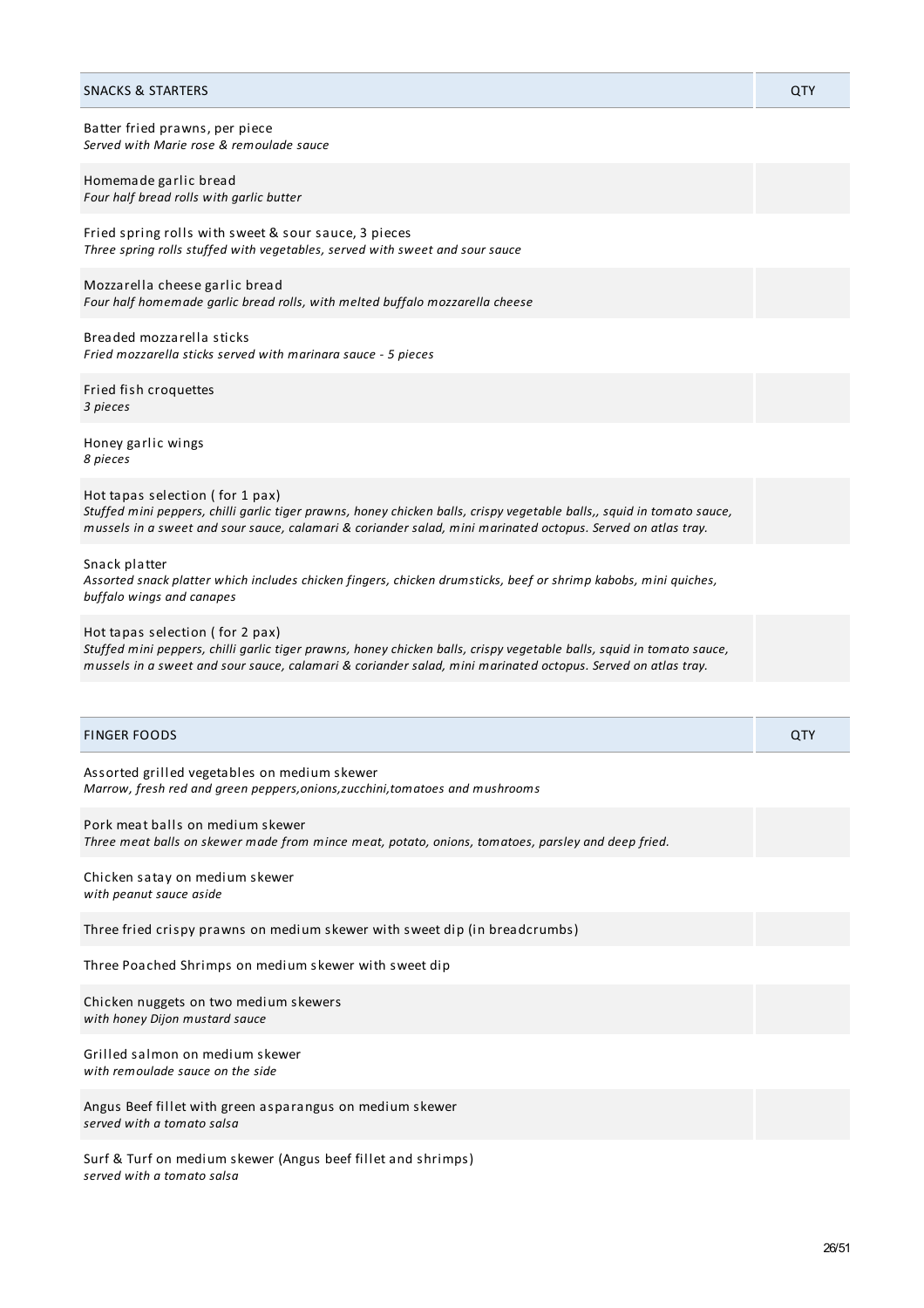# SOUPS And the contract of the contract of the contract of the contract of the contract of the contract of the contract of the contract of the contract of the contract of the contract of the contract of the contract of the Tomato cream soup with herbs (330ml) Mushroom cream, goat cheese, truffle oil soup (330ml) Minestrone soup (330ml) *Made from vegetable and pasta* Sweetcorn soup (330ml) *With chicken* Noodle soup (330ml) Tom yam soup (330ml) Lentils soup, back bacon crumble, creme fraiche (330ml) Chicken or beef or seafood soup - Please specify.(330ml) Bouillon or borscht or chowder (330ml) *Please specify the soup you desire and state your preference: meat, fish or vegetables* Goulash or consomme or gazpacho (330ml) *Please specify.* Lobster(150gr) bisque soup (330ml) MAIN DISHES - MEAT **AND A STATE OF A STATE OF A STATE OF A STATE OF A STATE OF A STATE OF A STATE OF A STATE OF A** Fillet kebab *Two large skewers of grilled pork fillet* Moussaka *Spiced minced meat, alternately layered with aubergines, marrow, potatoes and topped with a milk cheese sauce bechamel* Dolmades - 8 pcs *Vine leaves, stuffed with spiced minced meat, herbs and rice* Turkey cutlets *4 pieces* Pork fillet Diane *Fillet of pork sautéed with onions, mushrooms and wine, flambé with cognac and finished with fresh cream* Pork mascarpone *Pork fillet with our homemade delicious mascarpone cheese sauce* Kleftiko *Extremely tender chunks of lamb baked in the oven. Served with mint sauce* Lamb chops *Five tasty grilled cutlets of lamb served with rosemary wine sauce separate.* Lamb shank *Served with jus sauce separate* Chilli lamb Delicious tender cubes of lamb sautéed in garlic, ginger and chili, cooked with soya and oyster sauce, spring onions *and cashew nuts.* Curry beef and rice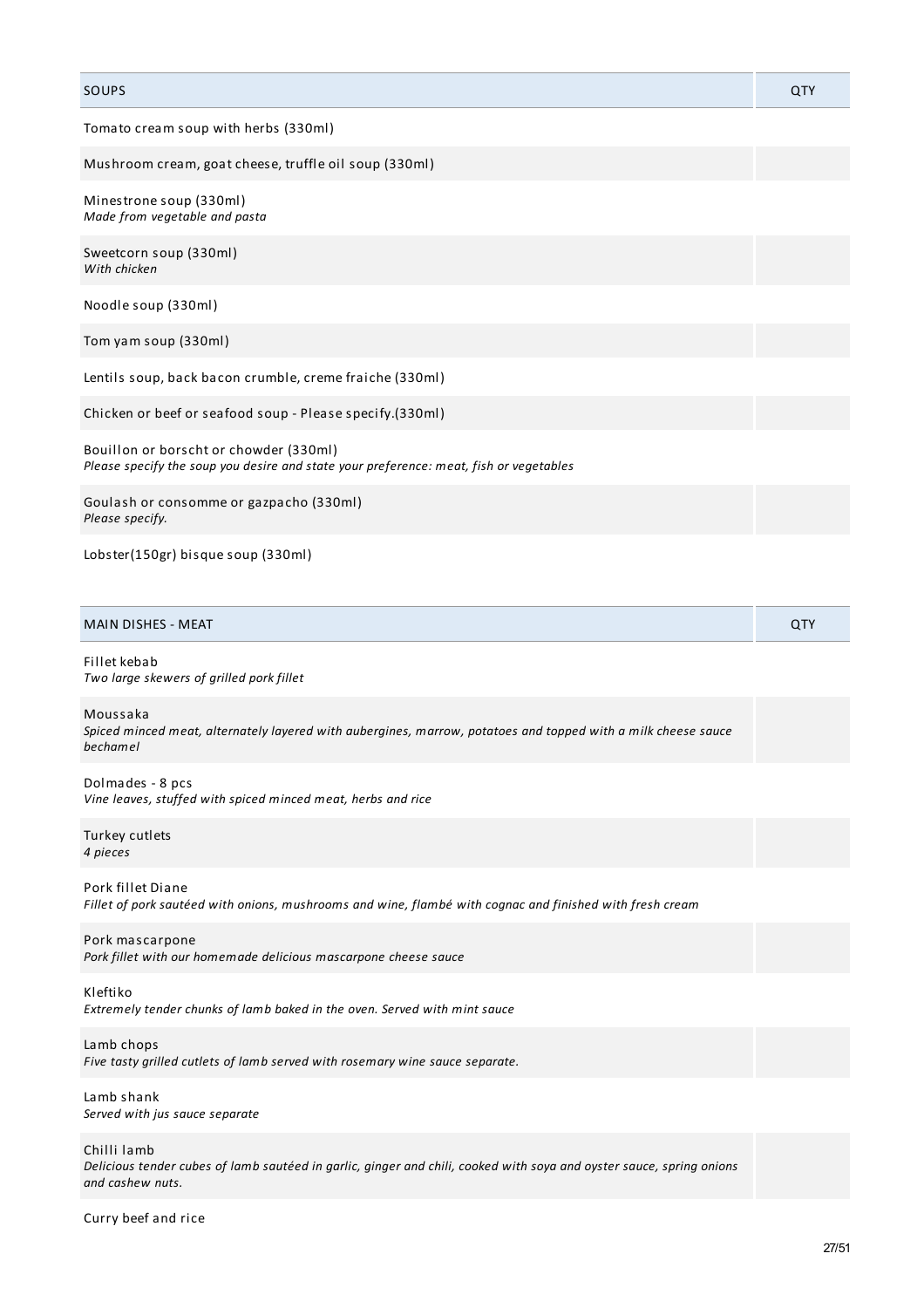Succulent black Angus beef and fresh vegetables flavored in a curry sauce, served with steamed white rice. Mild or *medium or hot or extra hot. Please specify.*

Black angus beef Shawarma

Roasted duck *Served with hoisin sauce separate.*

Black Angus Beef stroganoff *Pieces of black Angus beef sautéed with onions, mushrooms, fresh tomato and fresh cream*

Prime fillet, 280 gr *The supreme and most tender cut of the beef. Please specify how you would like your steak cooked*

Beef biryani *Rice with spices, black Angus beef and eggs*

Rack of lamb *Served with rosemary wine sauce separate.*

Black Angus Beef ragout *Stew seasoned black angus beef with vegetables*

Black Angus Beef bourguignon Black angus Beef stew braised in red wine, beef stock, flavored with carrots, onions, garlic, and a bouquet garni, and *garnished with pearl onions, mushrooms and bacon.*

Spicy black Angus beef Shredded black angus beef fillets in a homemade chili sauce with bell peppers & onions. Mild or medium or hot or *extra hot. Please specify*

Fillet Béarnaise, 280 gr *Prime fillet with béarnaise sauce. Please specify how you would like your steak cooked*

Black and white fillet, 280 gr Two half steak fillets with two special homemade sauces. Please specify how you would like your steak cooked

Spicy fillet, 280 gr Fillet steak in a homemade chili sauce (mild, medium, hot or extra hot). Please specify how you would like your *steak cooked*

Fillet mascarpone, 280 gr Prime fillet with our homemade delicious mascarpone cheese sauce. Please specify how you would like your steak *cooked*

Pepper fillet, 280 gr Fillet cooked in wine and flamed with brandy, flavored with freshly ground peppers. Please specify how you would *like your steak cooked*

Creamy pepper fillet, 280 gr Fillet cooked in wine and flamed with brandy, flavored with freshly around peppers and fresh cream. Please specify *how you would like your steak cooked*

Garlic Fillet, 280 gr Fillet cooked in wine and flamed with brandy and garlic sauce. Please specify how you would like your steak cooked

Tournedo du Chef, 280 gr

Fillet flavored with wine and flambé with brandy and topped with grilled mushroom. Please specify how you would *like your steak cooked*

Tournedo Lyonnaise, 280 gr

Fillet cooked in wine and flamed with brandy, topped with fried onions. Please specify how you would like your steak *cooked*

Steak foie gras , 280gr.

Prime fillet topped with foie gras, sautéed in a rich wine homemade chef special sauce and garnished with sweet *peppers and spring onions.Please specify how you would like your steak cooked*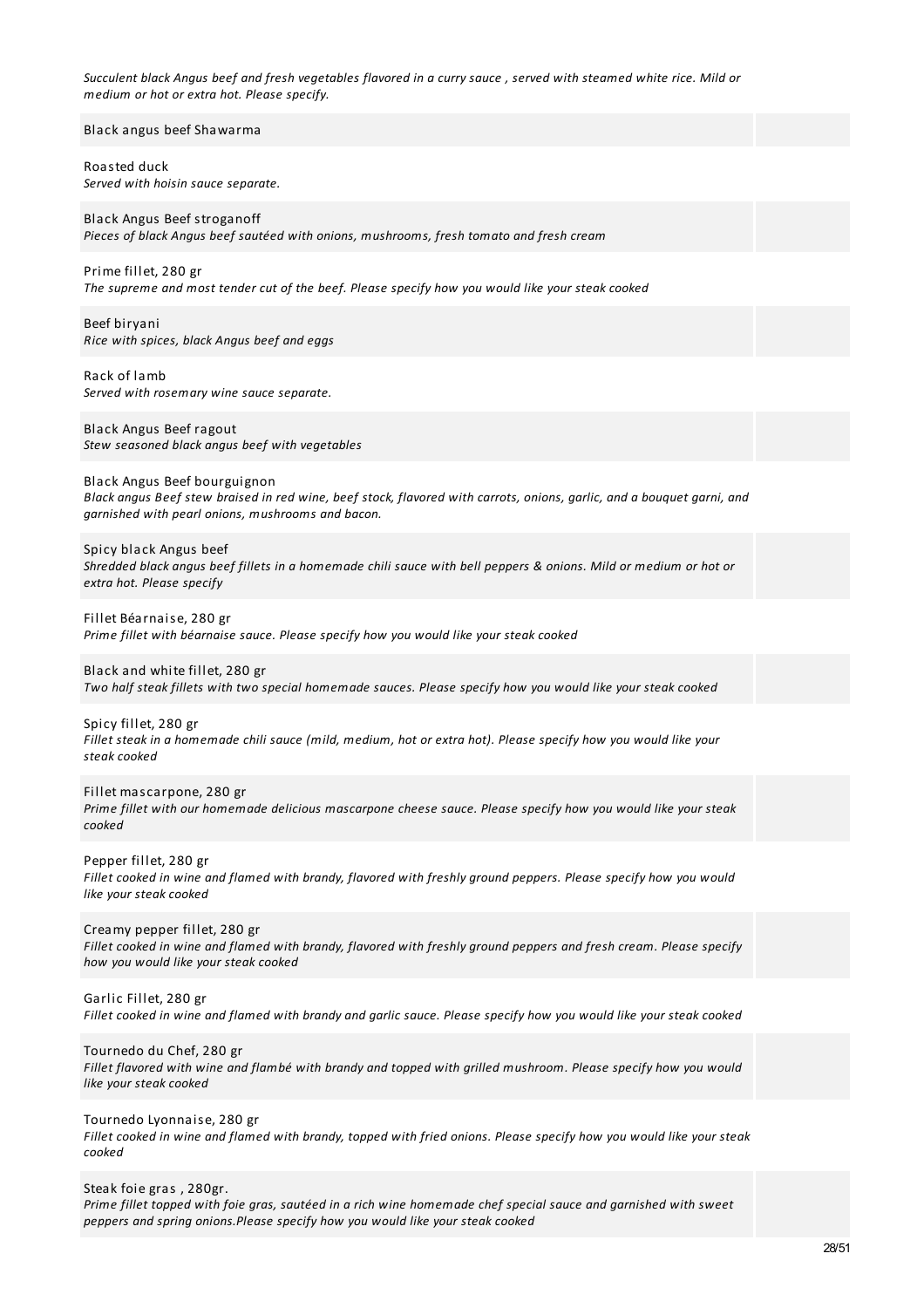| Chateaubriand, 280 gr<br>The best cut of fillet grilled to perfection. Served with grilled mushrooms, grilled tomatoes, bearnaise sauce and<br>sauce "du Chef". Please specify how you would like your steak cooked.                     |     |
|------------------------------------------------------------------------------------------------------------------------------------------------------------------------------------------------------------------------------------------|-----|
| Panos steak Diane, 280 gr<br>Prime fillet sautéed masterfully with onions, mushrooms and wine, flambé with cognac and finished with fresh<br>cream.Please specify how you would like your steak cooked                                   |     |
| Steak and golden shrimps<br>Black Angus beef fillet steak medallions and breaded shrimps with Marie rose separately. Please specify how you<br>would like your steak cooked                                                              |     |
| Panos steak sticks and prawns<br>Two large skewers of grilled black angus beef and batter fried prawns with Marie rose sauce separately                                                                                                  |     |
| T-Bone steak, 600 gr<br>A full flavored classic cut, tender and juicy. Please specify how you would like your steak cooked.                                                                                                              |     |
| Aberdeen black Angus fillet steak, 280 gr<br>High quality beef, renowned for flavor, tenderness and succulence. Please specify how you would like your steak<br>cooked                                                                   |     |
| Aberdeen black Angus rib eye, 300 gr<br>Tender cut of beef juicy and full flavored. Please specify how you would like your steak cooked                                                                                                  |     |
| Black Angus veal fillet - 280gr<br>Please specify how you would like your veal steak to be cooked                                                                                                                                        |     |
| Black Angus veal medallions - 280gr<br>Please specify how you would like your veal medallions to be cooked                                                                                                                               |     |
| Black Angus veal cutlets - 300gr                                                                                                                                                                                                         |     |
| Black Angus beef fillet medalions 280gr<br>Please specify how you would like your fillet to be cooked                                                                                                                                    |     |
| Aberdeen black Angus chateaubriand, 280 gr<br>The best cut of fillet grilled to perfection. Served with grilled mushrooms, grilled tomatoes, bearnaise sauce and<br>sauce "du Chef". Please specify how you would like your steak cooked |     |
| Aberdeen black Angus T-Bone, 600 gr<br>A full-flavoured classic cut, tender and juicy. Please specify how you would like your steak cooked                                                                                               |     |
| Australian Wagyu striploin steak 300gr<br>Selected premium beef. Please specify how you would like your steak to be cooked                                                                                                               |     |
|                                                                                                                                                                                                                                          |     |
| MAIN DISHES - FISH & SEAFOOD                                                                                                                                                                                                             | QTY |

Cod

A tender fish fillet coated in a light batter and deep fried to a golden brown. Served with thousand island sauce

Fried calamari rings *Calamari rings tossed in flour, deep fried. Served with Marie rose & remoulade sauce*

Whole small calamari *Whole small calamari deep fried, tossed in flour. Served with remoulade sauce*

Ink fish in wine sauce *Tender pieces of ink fish cooked in red wine*

Octopus in wine sauce *Tender pieces of octopus cooked in red wine*

Grilled sword fish kebab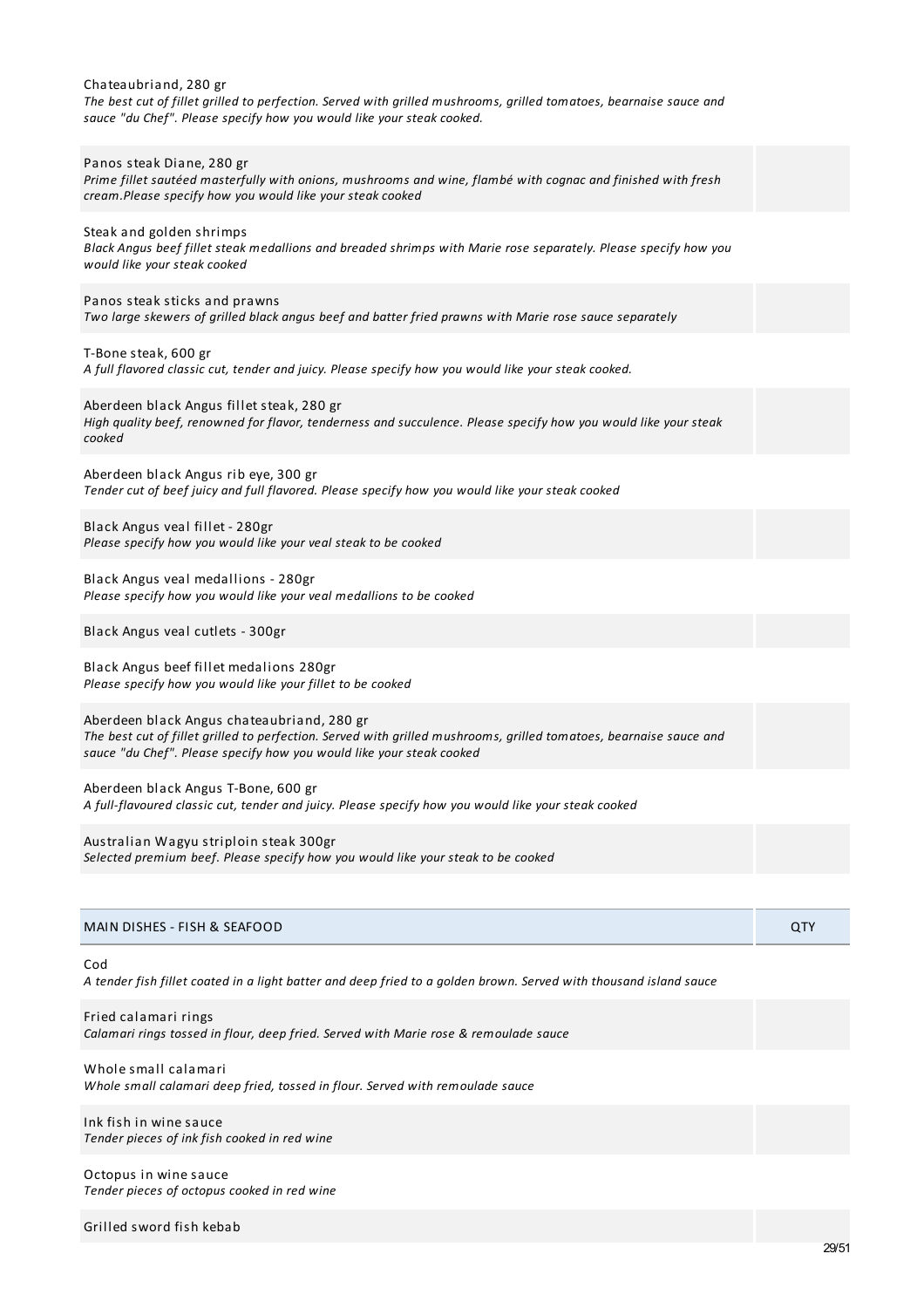| Two large skewers of fresh sword fish and grilled tomato. Served with tartar & vierge sauce separately                                                                   |
|--------------------------------------------------------------------------------------------------------------------------------------------------------------------------|
| Grilled sword fish<br>Served with tartar & vierge sauce separately                                                                                                       |
| Fresh grilled calamari<br>Served with Marie rose & remoulade sauce                                                                                                       |
| Fresh fried calamari<br>Served with Marie rose & remoulade sauce                                                                                                         |
| Salmon fillet<br>Salmon fillet cooked in the oven with Mascarpone cheese sauce.                                                                                          |
| Pan seared halibut, with lemon and capers sauce                                                                                                                          |
| Fresh sea bass fillet meuniére<br>Fried sea bass fillet with herbs until golden and crisp.                                                                               |
| Fresh trout fillet<br>Served with anglaise sauce separate                                                                                                                |
| Fresh Snapper fillet with mascarpone<br>A tender fresh snapper fillet with our homemade delicious mascarpone sauce separate                                              |
| Fresh sea bream fillet<br>Served with olive oil lemon dressing & anglaise sauce separately                                                                               |
| Fresh sea bass fillet<br>Served with olive oil, lemon dressing & anglaise sauce separately                                                                               |
| Creamy garlic prawns<br>Peeled prawns cooked in a special homemade creamy garlic sauce                                                                                   |
| Kung pao prawns<br>King prawns cooked in chili sauce, garlic and ginger with a subtle flavor of sweetness. Please tell us your choice:<br>mild, medium, hot or extra hot |
| Shrimp Kabobs<br>Two large size skewers with marinated shrimps, vegetables, pinapple chunks and grilled to perfection                                                    |
| Boiled king prawns, 400 gr<br>Served with Marie rose & remoulade sauce                                                                                                   |
| Grilled king prawns, 400 gr<br>Served with Marie rose & remoulade sauce                                                                                                  |
| Mixed seafood curry & rice                                                                                                                                               |
| Prawn biryani<br>Rice with spices & king prawns                                                                                                                          |
| Seafood ragout<br>Seafood stew with herbs                                                                                                                                |
|                                                                                                                                                                          |

Seafood Gumbo *Seasoned stew from seafood with gravy sauce*

Fresh red mullet (300 gr.)

Lobster tail(150gr) curry & rice

# Fish and seafood kebabs

2 mini skewers of grilled prawns, 2 mini skewers of scallops, 2 mini skewers of baked salmon and 2 mini skewers of *grilled vegetables. Served with marie rose & remoulade sauce*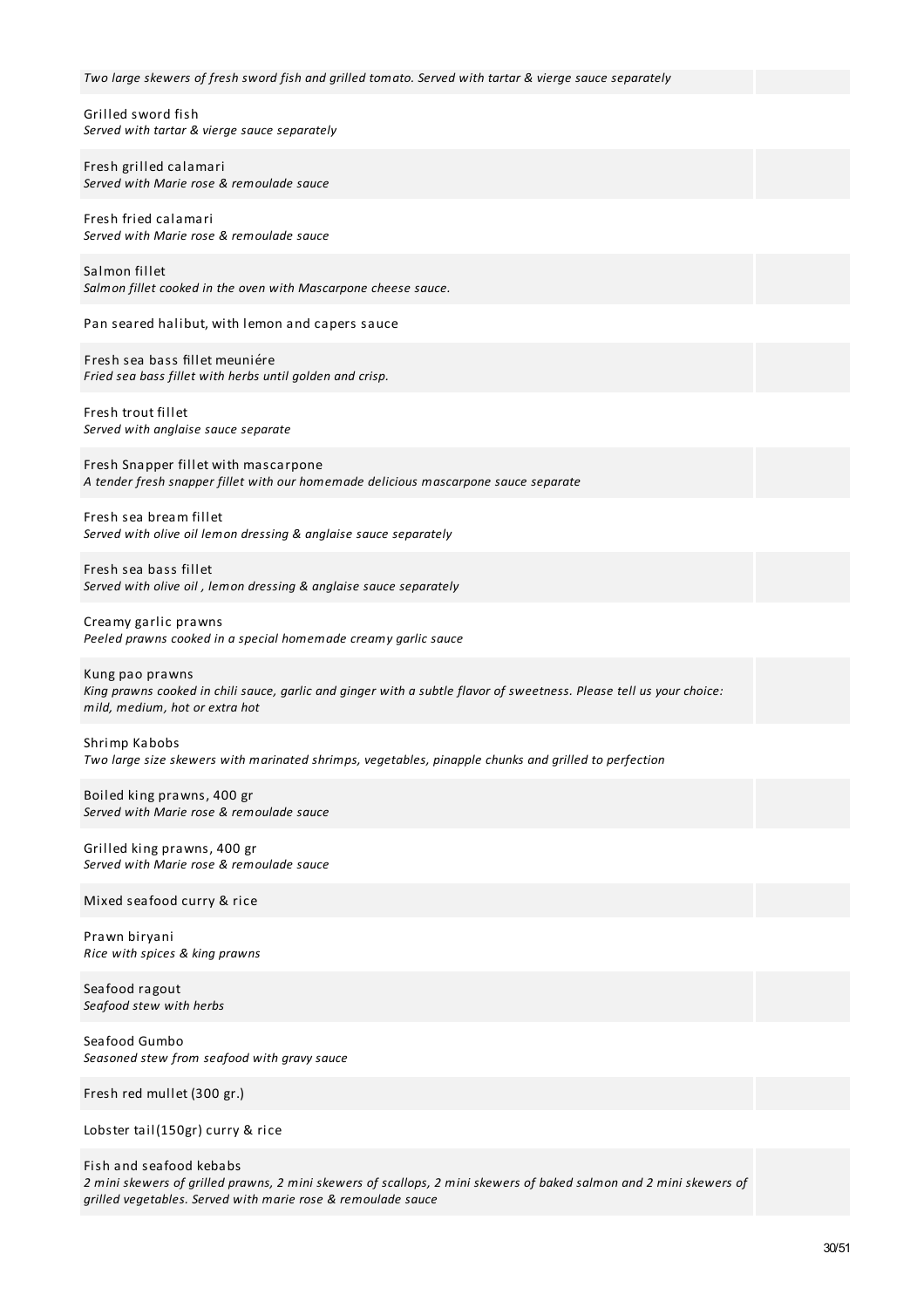| Black cod with teriyaki sauce<br>Chilean sea bass<br>Served with teriyaki sauce                                                                                                                                |     |
|----------------------------------------------------------------------------------------------------------------------------------------------------------------------------------------------------------------|-----|
| Mixed fish platter<br>A selection of shellfish, seafood and fish. Scallops, mussels, prawns, grilled octopus, grilled calamari, baked salmon<br>& sea bass fillet, served with Marie rose and remoulade sauce. |     |
| Cold water lobster tail, 300 gr<br>Served with Bernaise sauce                                                                                                                                                  |     |
| Cold water lobster, 650-700 gr<br>Served with Bernaise sauce                                                                                                                                                   |     |
| Alaska King crab legs 400gr<br>Served with homemade special sauce                                                                                                                                              |     |
| Lobster thermidor, 650-700 gr                                                                                                                                                                                  |     |
| <b>MAIN DISHES - POULTRY</b>                                                                                                                                                                                   | QTY |
| Chicken gyros<br>Served with pitta bread and tzatziki dip                                                                                                                                                      |     |
| Fried chicken fillet                                                                                                                                                                                           |     |
| Grilled chicken fillet                                                                                                                                                                                         |     |
| Roasted chicken legs - 2 pieces<br>chicken leg quarters - Served with yogurt sauce                                                                                                                             |     |
| Chicken Kebab<br>Two large skewers of grilled chicken, fresh peppers and tomatoes                                                                                                                              |     |
| <b>Baby Chicken</b><br>Served with yogurt sauce                                                                                                                                                                |     |
| Corn fed baby chicken<br>Served with yogurt sauce                                                                                                                                                              |     |
| Chicken cutlets<br>4 pieces                                                                                                                                                                                    |     |
| Chicken satay<br>Three medium skewers - served with peanut sauce                                                                                                                                               |     |
| Chicken Shawarma                                                                                                                                                                                               |     |
| Baby Chicken Tabaka<br>Served with homemade sauce.                                                                                                                                                             |     |
| Chicken with cashew nuts<br>Tender chicken pieces cooked in soy basil sauce, spiced with dry chilies and garnished with cashew nuts. Please tell<br>us your choice: mild, medium, hot or extra hot             |     |
| Chicken ragout                                                                                                                                                                                                 |     |

Garlic chicken Marsala *Chicken flamed with brandy in a delicious garlic wine sauce*

*Stew seasoned chicken with vegetables*

Chicken mascarpone *Tender chicken fillet with our homemade delicious mascarpone cheese sauce*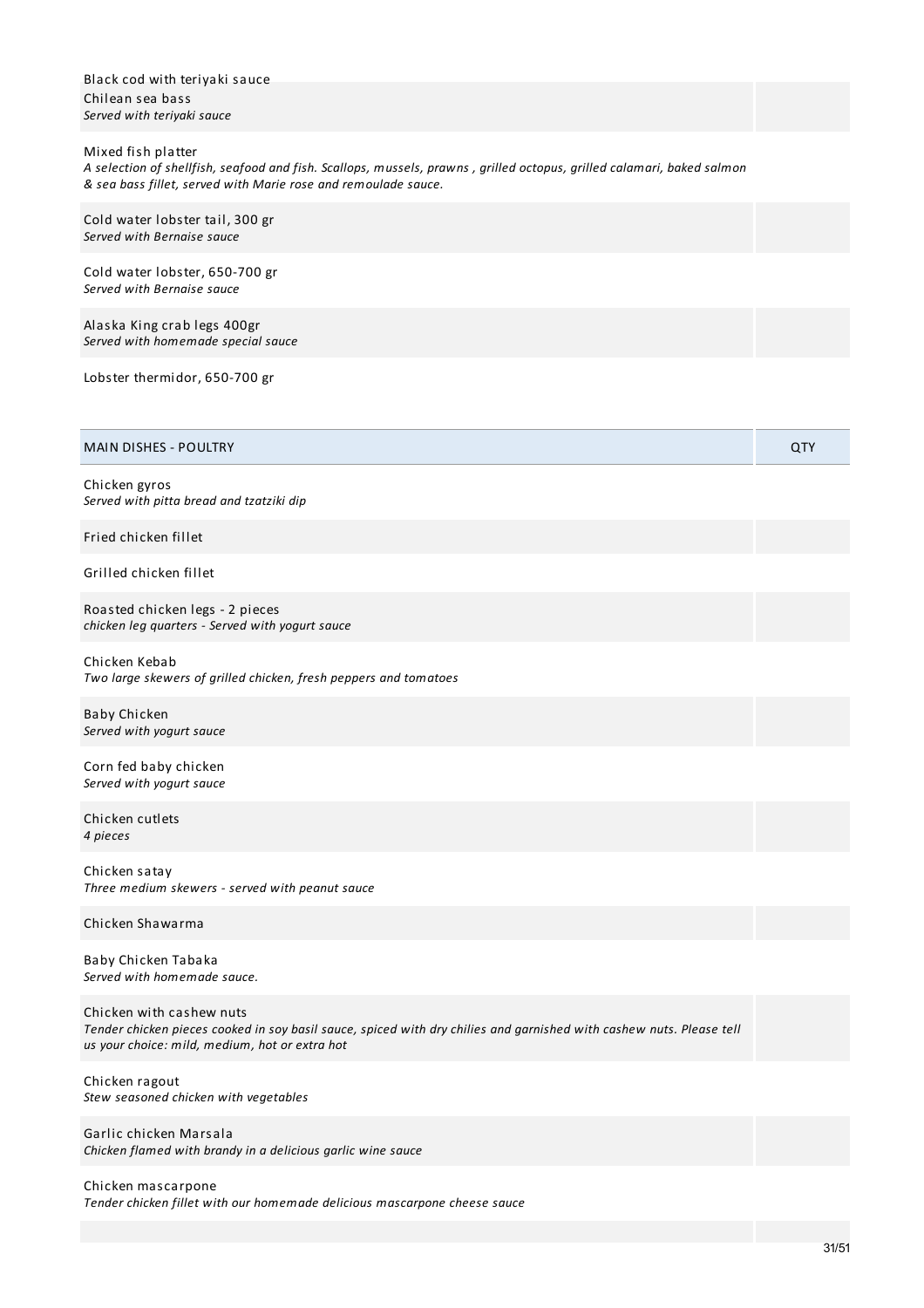#### Chicken Diane

*Tender chicken sautéed with onions, mushrooms and wine, flambé with cognac and finished with fresh cream*

#### Spicy chicken

Shredded chicken fillet in a special homemade chili sauce with onions and fresh peppers (mild, medium, hot, extra *hot). Please specify*

# Chicken curry and rice Chicken pieces flavored in a curry sauce served with rice. Mild or Medium or Hot or Extra hot. Please specify.

Chicken Cutlets - 4 pieces *Served with tomato sauce separately*

Chicken biryani *Rice with spices, chicken & eggs*

Chicken korma

*Tender cubes of chicken marinated in Indian spices, cooked with onions, tomato, yoghurt and nuts.*

Chicken red Thai curry *Chicken pieces flavored in a red Thai curry sauce served with rice.*

#### Chicken green Thai curry

*Chicken pieces flavored in a green Thai curry sauce served with rice.*

| MAIN DISHES - VEGETARIAN |  |
|--------------------------|--|
|                          |  |

#### Vegetarian moussaka

*Alternately layered with aubergines, marrow, potatoes and topped with a milk cheese sauce bechamel*

Ravioli with Tomato, Eggplant & parmesan / Gorgonzola cheese *Parmesan flakes served separately. Please specify.*

Vegetarian curry *Assorted vegetables flavored in a curry sauce served with rice.*

Vegetable biryani *Rice with spices, vegetables & eggs*

Vegetarian platter *Village salad, spring rolls, halloumi cheese, fried onions, selection of grilled vegetables, rice, jacket potato, moussaka and dolmades*

Vegetarian lasagne *Served with goat cheese and pomodoro sauce*

| PASTA & RISOTTO | QTY. |
|-----------------|------|
|-----------------|------|

Mac & cheese *Pasta elbows in a creamy cheese sauce served with grated cheese separately.*

Pasta Nicoise

Pasta with red peppers and parsley sautéed in garlic and olive oil sauce. Parmesan flakes served separately. Please *choose: penne, tagliatelle, spaghetti, linguine or fusilli*

Pasta primavera *Pasta with primavera sauce and parmesan on the side. Please choose: penne, tagliatelle, spaghetti, linguine or fusilli*

Penne Arabiata *Parmesan flakes served separately*

Pasta Bolognese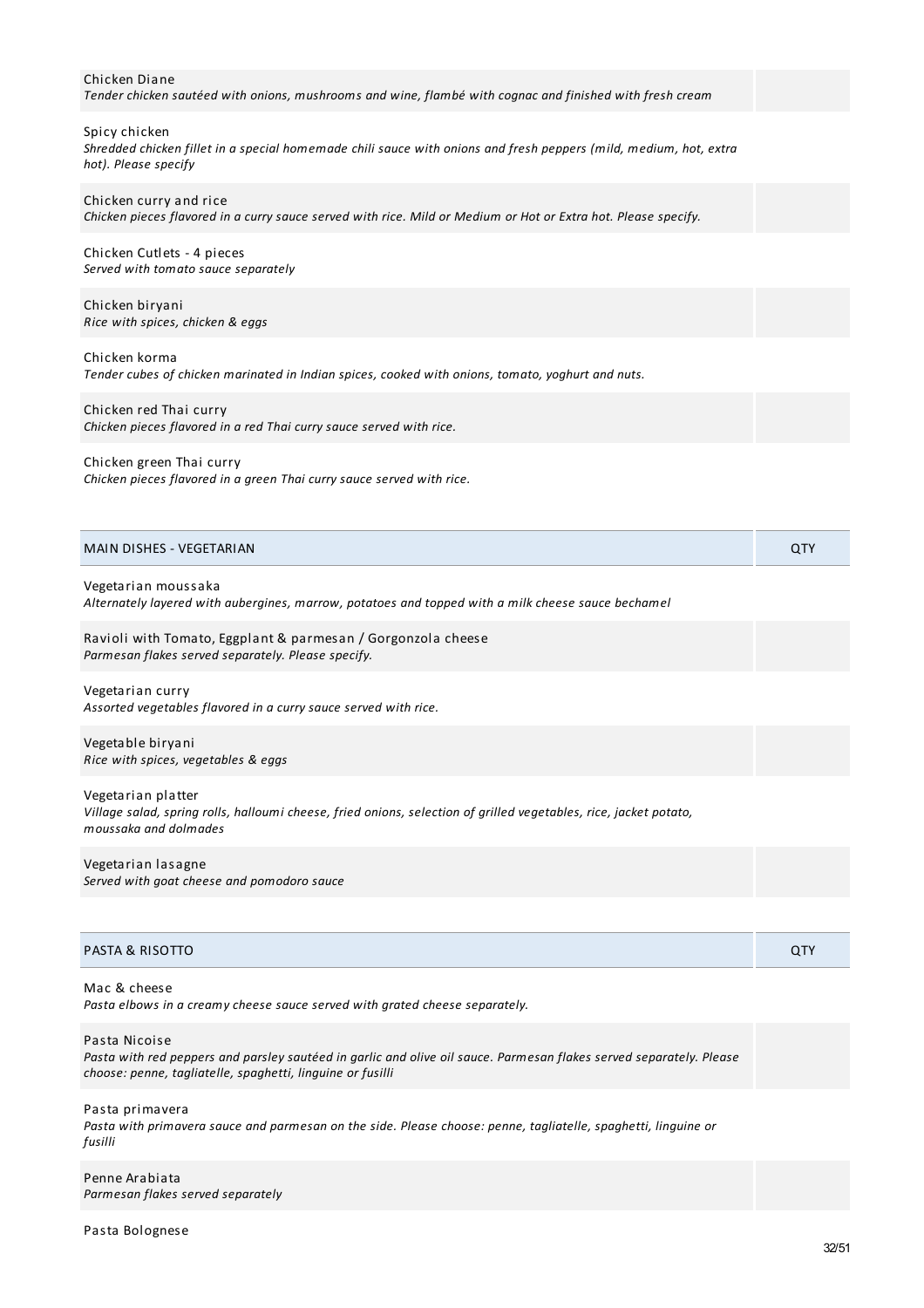| Pasta with traditional bolognaise sauce made with minced pork and parmesan cheese served separately. Please |  |
|-------------------------------------------------------------------------------------------------------------|--|
| choose: penne, tagliatelle, spaghetti, linguine or fusilli                                                  |  |

Linguini with pesto, olive oil and pecorino cheese *Parmesan flakes served separately*

Pasta al Pesto

*Pasta with sauce from basil, pine nuts and garlic. Parmesan flakes served separately. Please choose: penne, tagliatelle, spaghetti, linguine or fusilli*

Three cheese gnocchi *Served separate parmesan flakes*

Pasta with truffle *Parmesan flakes served separately. Please choose: Penne, Tagliatelle, Spaghetti, linguine or fusilli*

Pappardelle with salmon and cream sauce *Parmesan flakes served separately*

Ravioli stuffed with halloumi Cyprus cheese & mint. Served with tomato sauce and parsley *Parmesan flakes served separately*

Ravioli with buffalo mozzarella and basil *Parmesan flakes & pomodoro sauce served separately*

Ravioli with gouda cheese and truffle / pumpkin / ricotta & herbs *Parmesan flakes served separately. Please specify.*

Ravioli with spinach and cheese *Parmesan flakes served separately*

Risotto with mushrooms *Mushrooms risotto with onions and olive oil. Parmesan flakes served separately*

Risotto with spinach *Parmesan flakes served separately*

Risotto with asparagus *Parmesan flakes served separately*

Risotto with vegetables *Risotto with fresh vegetables, onions and olive oil. Parmesan flakes served separately*

Risotto with chicken *Parmesan flakes served separately*

Primavera risotto *Parmesan flakes served separately*

Risotto with seafood *Mussels, squid, scallops, shrimps, octopus. Parmesan flakes served separately*

Pasta with black Angus beef *Pasta with shredded beef fillets topped with creamy peppered sauce. Parmesan flakes served separately. Please choose: penne, tagliatelle, spaghetti, linguine or fusilli*

Tagliatelle with Scallops *Tagliatelle with scallops and tomato sauce. Parmesan flakes served separately*

Lasagna or cannelloni bolognaise

Pasta with seafood *Pasta topped with mussels, octopus, scallops, calamari, prawns and tomato sauce. Parmesan flakes served separately. Please choose: Penne, Tagliatelle, Spaghetti, linguine or fusilli*

Lobster (150gr) ravioli *Parmesan flakes served separately*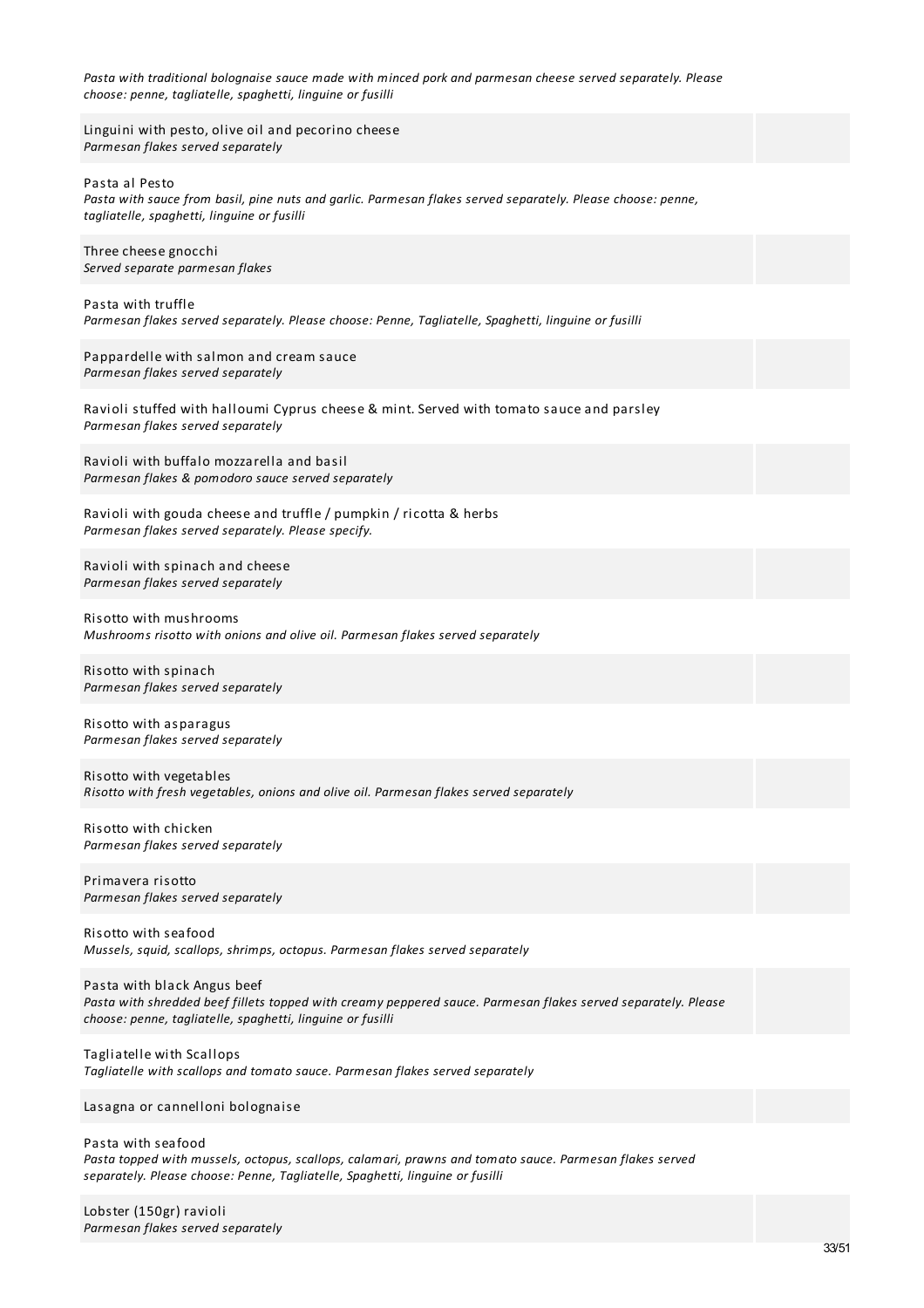Lobster tail (150gr), prawn, langoustine, squid and mussels risotto with spinach *Parmesan shavings served separately*

| <b>SIDE DISHES</b>                                                | QTY |
|-------------------------------------------------------------------|-----|
| Sweet potato puree                                                |     |
| Creamy polenta                                                    |     |
| Wild rice                                                         |     |
| Basmati rice                                                      |     |
| Brown rice                                                        |     |
| Jasmine rice                                                      |     |
| Saffron rice                                                      |     |
| Biryani rice                                                      |     |
| Egg fried rice                                                    |     |
| French fries                                                      |     |
| Boiled potatoes                                                   |     |
| Jacket potatoes                                                   |     |
| Roasted new potato with herbs                                     |     |
| Mashed potato                                                     |     |
| Plain pasta<br>Please choose: penne, tagliatelle, or spaghetti    |     |
| Rice pilaf with spinach and mushrooms                             |     |
| Bulgur with vegetables                                            |     |
| Fresh florence peppers (roasted)<br>Served with balsamic dressing |     |
| Fresh Brussels sprouts (steamed)<br>Served with balsamic dressing |     |
| Fresh carrots (steamed)<br>Served with balsamic dressing          |     |
| Fresh broccoli (steamed)<br>Served with balsamic dressing         |     |
| Fresh green beans (steamed)<br>Served with balsamic dressing      |     |
| Fresh cauliflower (steamed)<br>Served with balsamic dressing      |     |
| Fresh spinach (steamed)                                           |     |
| Mashed potato with truffle                                        |     |
| Couscous with vegetables                                          |     |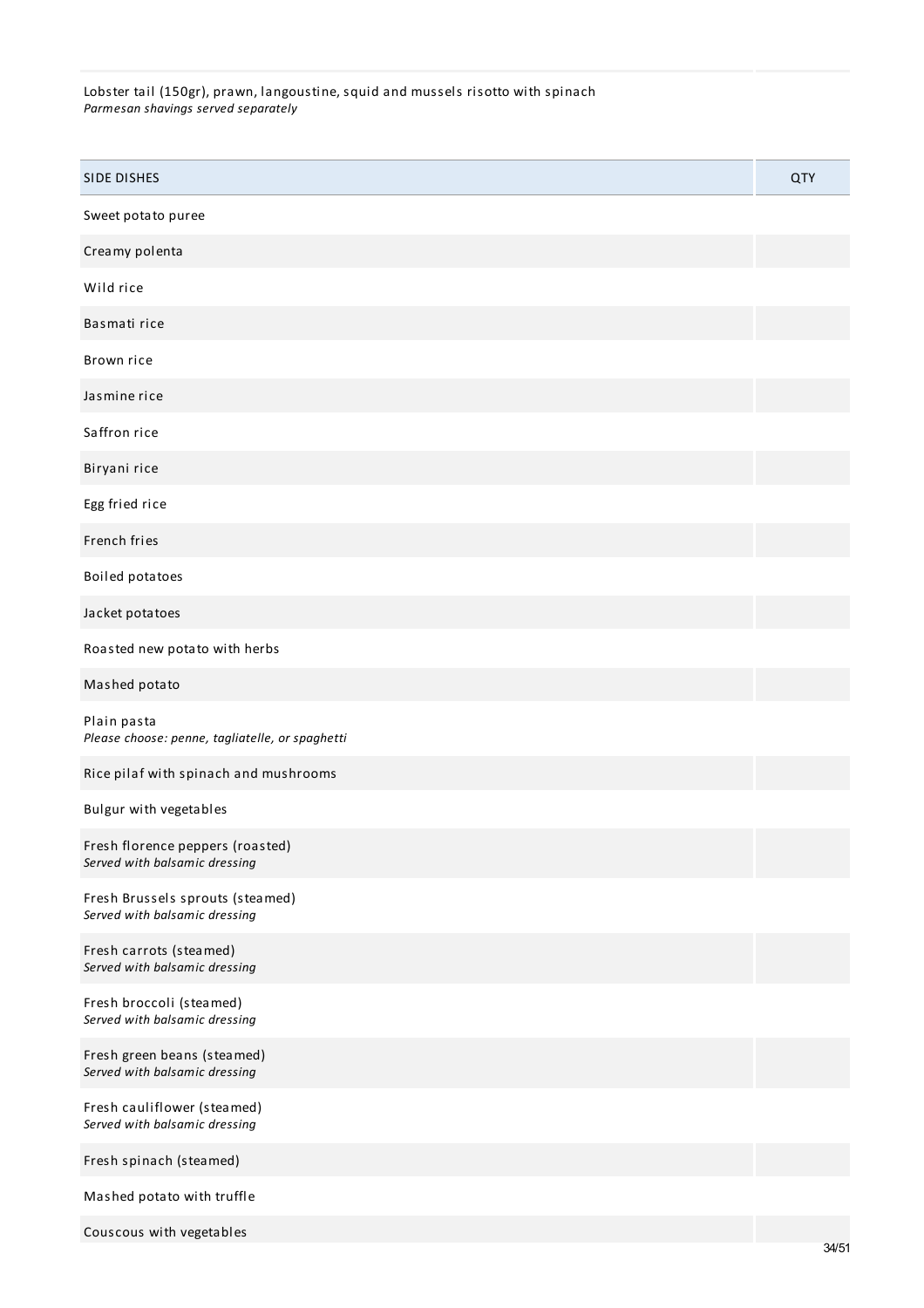# Quinoa

| Rosemary baby baked potatoes                                 |  |
|--------------------------------------------------------------|--|
| Roasted potatoes                                             |  |
| Assorted grilled vegetables<br>Served with balsamic dressing |  |
| Assorted sautéed vegetables                                  |  |
| Assorted roasted vegetables<br>Served with balsamic dressing |  |
| Assorted stewed vegetables<br>Served with balsamic dressing  |  |
| Assorted Asian style vegetables                              |  |
| <b>Buckwheat</b>                                             |  |
| Potato and gruyere au gratin                                 |  |
| Plain gnocchi                                                |  |
| Asparangus au gratin                                         |  |
| Scallops au gratin                                           |  |
| Rosti potatoes                                               |  |
| Ratatouille                                                  |  |
| Grilled asparagus                                            |  |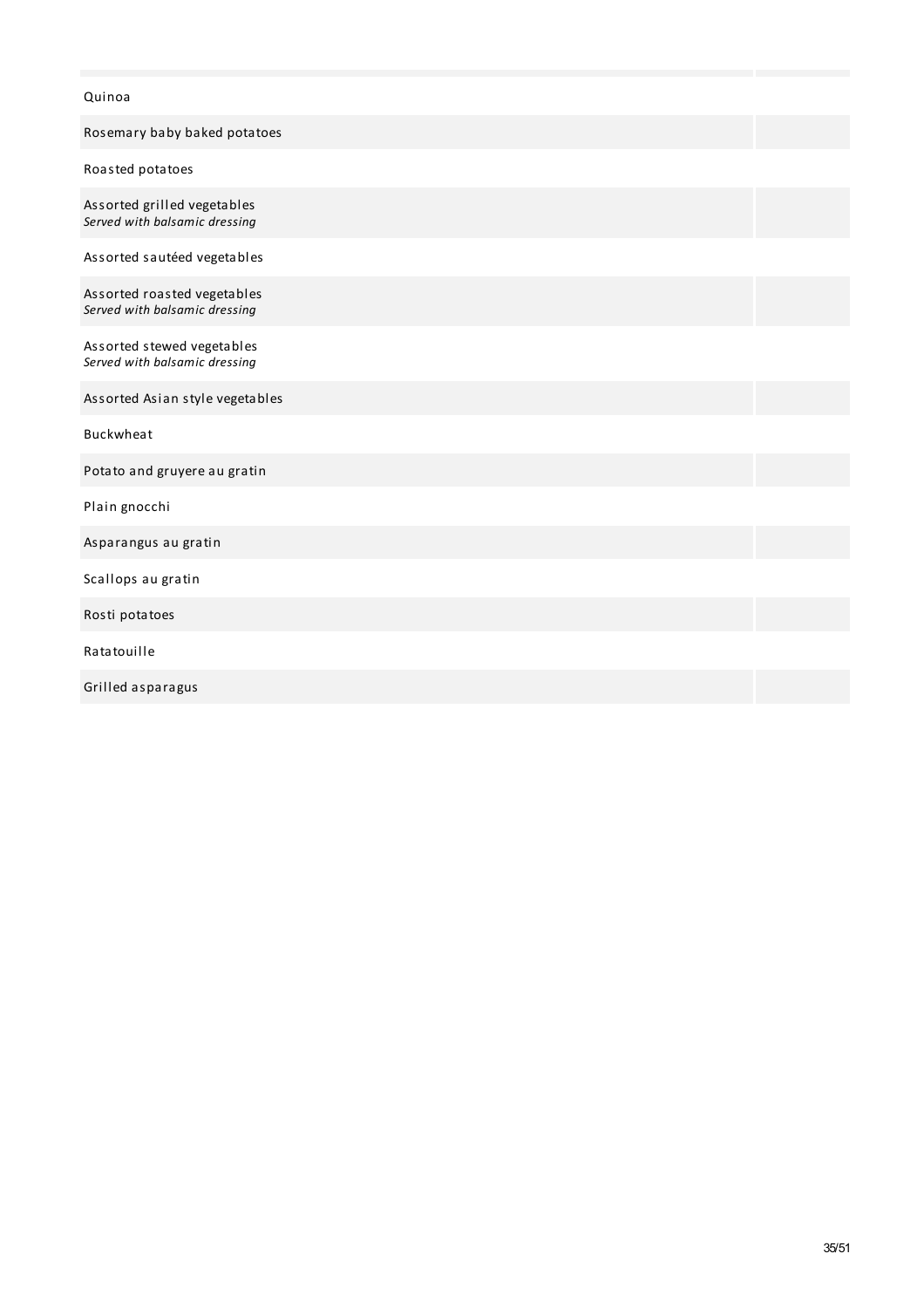| <b>SAUCES &amp; MORE</b>                                        | QTY |
|-----------------------------------------------------------------|-----|
| Diane sauce                                                     |     |
| Black pepper sauce                                              |     |
| Creamy pepper sauce                                             |     |
| Béarnaise sauce                                                 |     |
| Garlic sauce                                                    |     |
| Mascarpone sauce                                                |     |
| Black & white sauces                                            |     |
| Chausser sauce                                                  |     |
| Lemon caper sauce                                               |     |
| Saffron sauce                                                   |     |
| Garlic buttter sauce                                            |     |
| Basil pesto sauce                                               |     |
| Jus sauce                                                       |     |
| Anglaise sauce                                                  |     |
| $\mathbf{r}$ and $\mathbf{r}$ and $\mathbf{r}$ and $\mathbf{r}$ |     |

Vierge sauce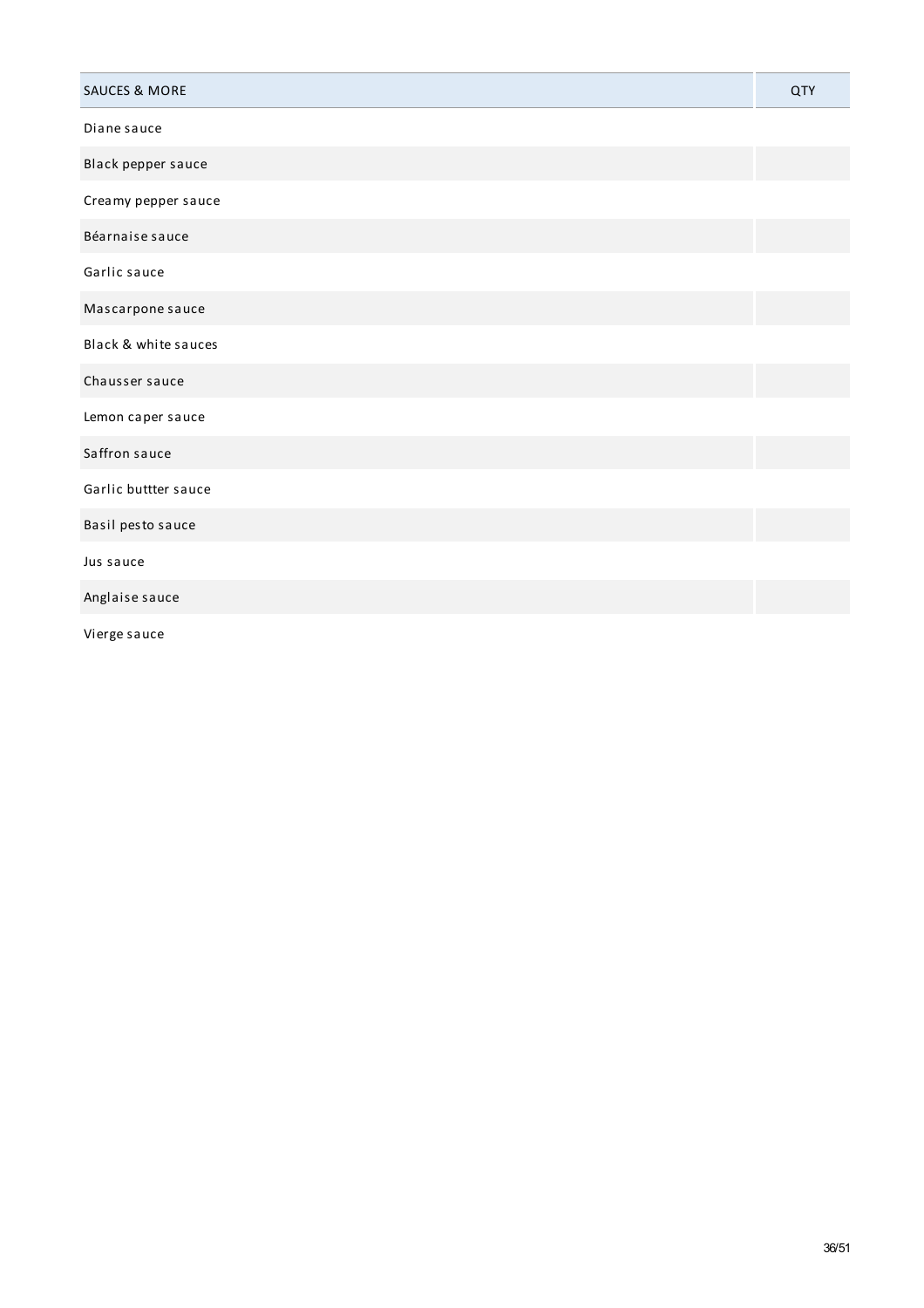# CREW MEALS QTY

# Crew Salad Box

Mushrooms, chicken Caesar salad & lava cake or seasonal fruit platter served on atlas tray - Please specify your *dessert*

## Hot crew meal tray - Fish

Grilled sea bream fillet or grilled sea bass fillet or baked salmon with mascarpone sauce, Side salad, roasted potatoes, white & brown bread rolls with butter and oreo cake or seasonal fruit salad. Served on atlas tray. Please *specify*

#### Hot crew meal tray - Meat

Beef stroganoff or lamb chops or spicy beef or creamy pepper shredded fillet, side salad, roasted potatoes, white & brown bread rolls with butter and tiramisu cake or seasonal fruit salad. Served on atlas tray. Please specify

#### Hot crew meal tray - Chicken

Chicken Diane or spicy chicken or chicken tortilla, side salad, roasted potatoes, white & brown bread rolls with butter *and NY cheesecake or seasonal fruit salad. Served on atlas tray.Please specify*

# Crew Package 1

*Chef's special soup, chicken Diane with rice, vegetables & seasonal fruit platter, served on atlas tray.*

# Crew Package 2

Couscous with vegetables, lamb chops with side salad, roasted potatoes & seasonal fruit platter, served on atlas *tray.*

# Crew Package 3

Mango salad, penne bolognaise & cheesecake or seasonal fruit platter - Please specify your dessert, served on atlas *tray.*

#### Crew Package 4

Avocado prawn cocktail, spicy chicken with rice & carrot cake or seasonal fruit platter, served on atlas tray.- Please *specify your dessert*

# Crew Package 5

Halloumi, salmon cooked in the oven wirh mascarpone sauce, rice, vegetables & snickers cake or seasonal fruit *platter, served on atlas tray- Please specify your dessert*

# Crew Package 6

Seafood soup, fresh grilled calamari with rice, vegetables & oreo cake or seasonal fruit platter, served on atlas tray -*Please specify your dessert*

#### Hot crew meal tray - Garden potato

*Baked potato with sour cream, avocado vinaigrette, fresh steamed vegetables, fried zucchini, garlic mushrooms and* hummus dip, side salad, white and brown bread rolls, butter and apple pie or cherry pie or seasonal fruit salad, *served on atlas tray. Please specify your dessert*

#### Hot crew meal tray - Vegetarian platter

Spring rolls, halloumi, fried onion rings, selection of grilled vegetables, dolmades, moussaka, rice, jacket potato, side salad, white & brown bread rolls with butter and apple pie or cherry pie or seasonal fruit salad, served on atlas tray. *Please specify your dessert.*

#### DESSERTS & FRUIT

# DESSERTS QTY

Strawberries dipped in fine chocolate - 5 pieces *Strawberries dipped in milk or dark or white chocolate. Please specify*

# Individual fruit tart

Lava cake *Served with molten chocolate separately*

Chocolate Lovin cake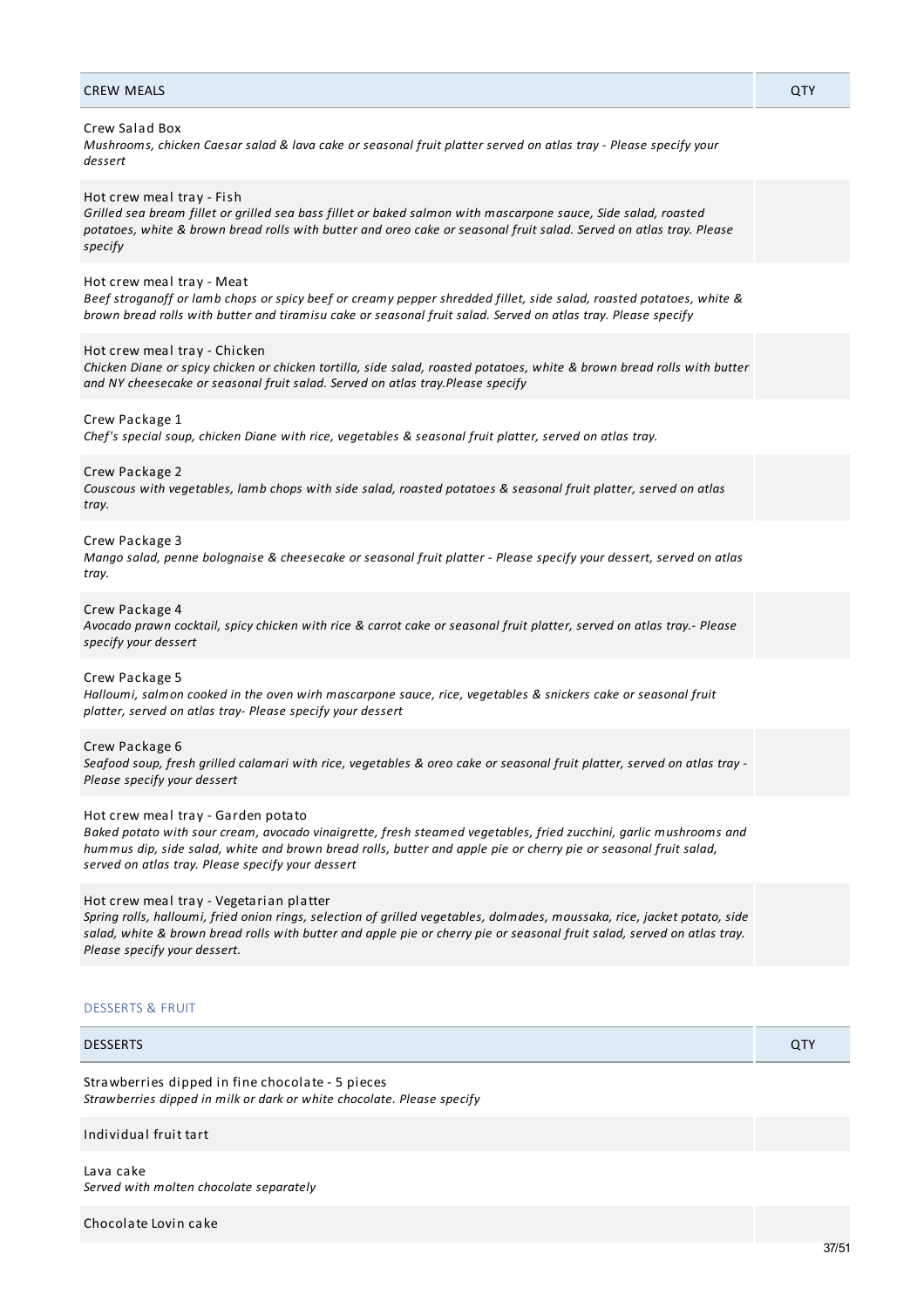| Served with molten chocolate separately                                                                   |
|-----------------------------------------------------------------------------------------------------------|
|                                                                                                           |
| Lemon tart                                                                                                |
| Oreo cookie cake<br>Served with molten chocolate separately                                               |
| Medovik<br>Served with molten caramel- separately                                                         |
| Crème Brûlée<br>Topped with berries. Served in a glass bowl                                               |
| Profiterole<br>Served with molten chocolate separately                                                    |
| Snickers caramel cake<br>Served with molten caramel separately                                            |
| Luxury strawberry cheesecake<br>Served with strawberry coulis - separately                                |
| Cheesecake with mixed berries and berry coulis                                                            |
| Tiramisu<br>Served in glass tumbler                                                                       |
| Panna cotta with berries<br>Served in glass tumbler                                                       |
| Carrot cake<br>Served with vanilla sauce separately                                                       |
| Homemade apple pie<br>Served with fresh cream separately                                                  |
| Apple strudel<br>served with vanilla sauce and fresh berries                                              |
| Homemade cherry pie<br>Served with fresh cream separately                                                 |
| Baklava with syrup<br>Baklava phyllo pastry filled with nuts & honey                                      |
| Galatobourekko or kataifi                                                                                 |
| Chocoholics extreme waffle<br>Served with two different melted chocolates & whipped cream-separately      |
| Butterscotch caramel waffle<br>Served with caramel sauce, banana & whipped cream-separately               |
| Strawberry pleasure waffle<br>Served with strawberry sauce, fresh strawberries & whipped cream-separately |

Dessert garnish options *Mint leaf, orange and lemon zest, mixed berries, chocolate garnish, caramelised nuts*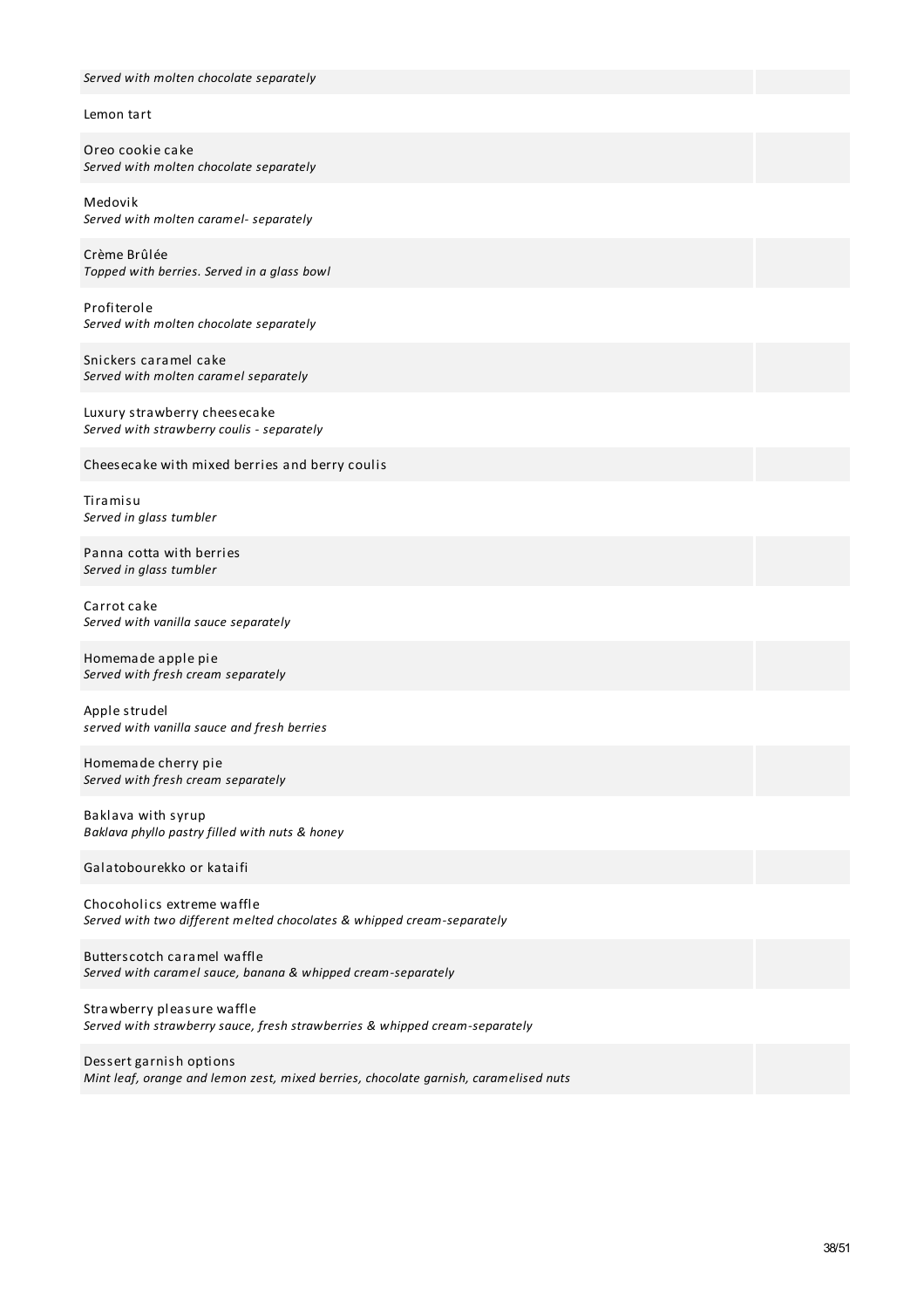# FRUIT QTY

Mango cubes *Individual portion*

| Pineapple cubes<br>Individual portion                                                 |  |
|---------------------------------------------------------------------------------------|--|
| Kiwi cubes<br>Individual portion                                                      |  |
| Watermelon cubes<br>Individual portion                                                |  |
| Melon cubes<br>Individual portion                                                     |  |
| Bunch of grapes                                                                       |  |
| Blackberries 125gr                                                                    |  |
| Blueberries 125gr                                                                     |  |
| Raspberries 125gr                                                                     |  |
| Cranberries 340gr                                                                     |  |
| Red currant 125gr                                                                     |  |
| Strawberries 500gr                                                                    |  |
| Fresh fruit salad from seasonal fruits (per pax)                                      |  |
| Fresh fruit salad from exotic fruits (per pax)                                        |  |
| Fresh sliced fruit platter from seasonal fruits (for 1 pax)                           |  |
| Fresh sliced fruit platter from exotic fruits (for 1 pax)                             |  |
| Berry salad - 200gr                                                                   |  |
| Fruit basket from seasonal fruits (for 1 pax)                                         |  |
| Fresh Sliced fruit platter from seasonal fruits (for 2 pax)                           |  |
| Fresh sliced fruit platter from exotic fruits (for 2 pax)                             |  |
| Fruit basket from seasonal fruits (for 2 pax)                                         |  |
| Whole exotic fruits<br>Please specify exactly what exotic fruits you need. On request |  |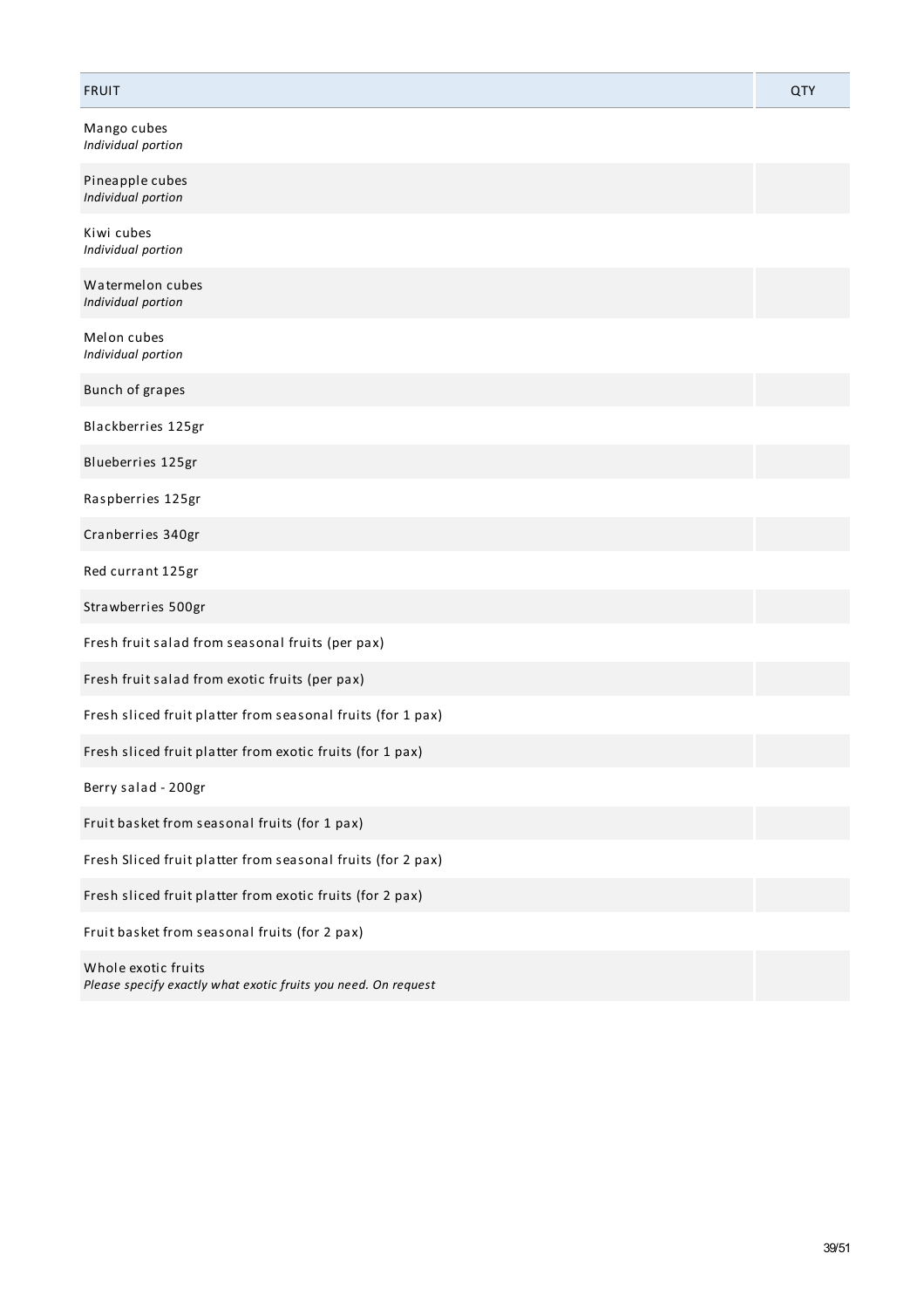| <b>CHOCOLATES &amp; SWEETS</b>                                 | QTY |
|----------------------------------------------------------------|-----|
| Macaron<br>per piece                                           |     |
| Mini chocolate truffle                                         |     |
| Cup cake                                                       |     |
| Chocolate truffle                                              |     |
| Lindt chocolate 100 gr<br>Bar                                  |     |
| Brownie, per piece<br>Served with molten chocolate             |     |
| Lindt chocolate box 200gr<br>Small chocolate balls             |     |
| Ferrero rocher box 200gr<br>16 pieces                          |     |
| Selection of small chocolates - 200 gr                         |     |
| Lebanese sweets - 500 gr.                                      |     |
|                                                                |     |
| <b>PETIT FOURS</b>                                             | QTY |
| Assorted petit fours, per piece                                |     |
| Assorted petit choux, per piece                                |     |
|                                                                |     |
| <b>COOKIES</b>                                                 | QTY |
| Freshly luxury Baked Cookie (1 mega American style or 2 small) |     |

| PASTRY<br><b>SWEET</b> | $\overline{\phantom{a}}$ |
|------------------------|--------------------------|
|------------------------|--------------------------|

Chocolate muffin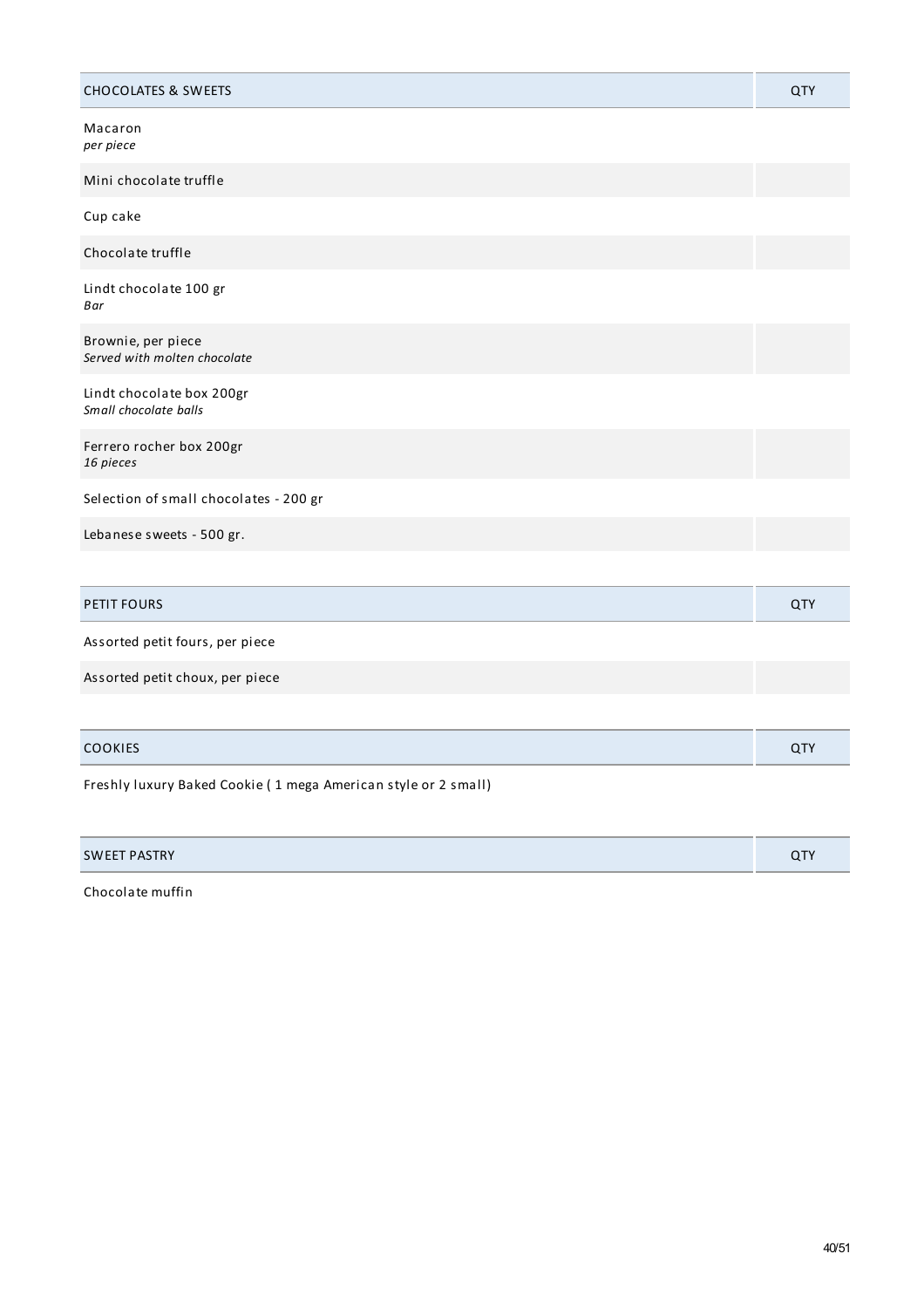| <b>PANCAKES</b>                                                                                                   | QTY |
|-------------------------------------------------------------------------------------------------------------------|-----|
| Cottage cheese pancakes with sour cream<br>3 pieces                                                               |     |
| Banana pancakes with fresh berries & maple syrup<br>3 pieces                                                      |     |
| Homemade pancakes or crepes with maple syrup and banana-3 pieces                                                  |     |
| Banana nutella crepe<br>Fresh banana with nutella and granola - 3 pieces                                          |     |
| Homemade pancakes or crepes with chocolate sauce and fresh strawberries-3 pieces                                  |     |
| Homemade pancakes or crepes - 3 pieces<br>With cinnamon apple and walnuts, served with sour cream and brown sugar |     |

| <b>ICE CREAM</b> |  |  |
|------------------|--|--|
|                  |  |  |

Haagen Dazz 100ml *Our ice creams come with gel ice packs in thermo bags*

# Haagen Dazz 500ml

*(Chocolate, vanilla, caramel, praline, cookies, peanut butter, strawberry or mango rasberry). Please specify. Our ice creams come with gel ice packs in thermo bags.*

| CHEESE | $\sim$ |
|--------|--------|

Mozzarella sliced cheese, 200gr

Parmesan sliced cheese, 200gr

# Cheese platter, for 1 pax

*Parmesan, mozzarella, Greek feta, brie, emmental, matured cheddar, Cyprus halloumi, gouda, gruyere, gorgonzola,* crackers, dried fruits, grapes, raisins and garnished with iceberg lettuce and walnuts. Served with fig confit dip.

### Breakfast Cheese platter, for 1 pax

*Gouda, cottage cheese, goat cheese, gruyene, camembert, edam, matured cheddar, fresh mozzarella, parmesan,* ricotta, crackers, dried fruits, grapes, raisins and garnished with iceberg lettuce and walnuts. Served with fig confit *dip.*

Cheese platter, for 2 pax

*Parmesan, mozzarella, Greek feta, brie, emmental, matured cheddar, Cyprus Halloumi, Gouda, Gruyere, gorgonzola,* crackers, dried fruits, grapes, raisins and garnished with Iceberg lettuce and walnuts. Served with fig confit dip.

#### Breakfast Cheese platter, for 2 pax

*Gouda, cottage cheese, goat cheese, gruyene, camembert, edam, matured cheddar, fresh mozzarella, parmesan,* ricotta, crackers, dried fruits, grapes, raisins and garnished with iceberg lettuce and walnuts. Served with fig confit *dip.*

**BEVERAGES**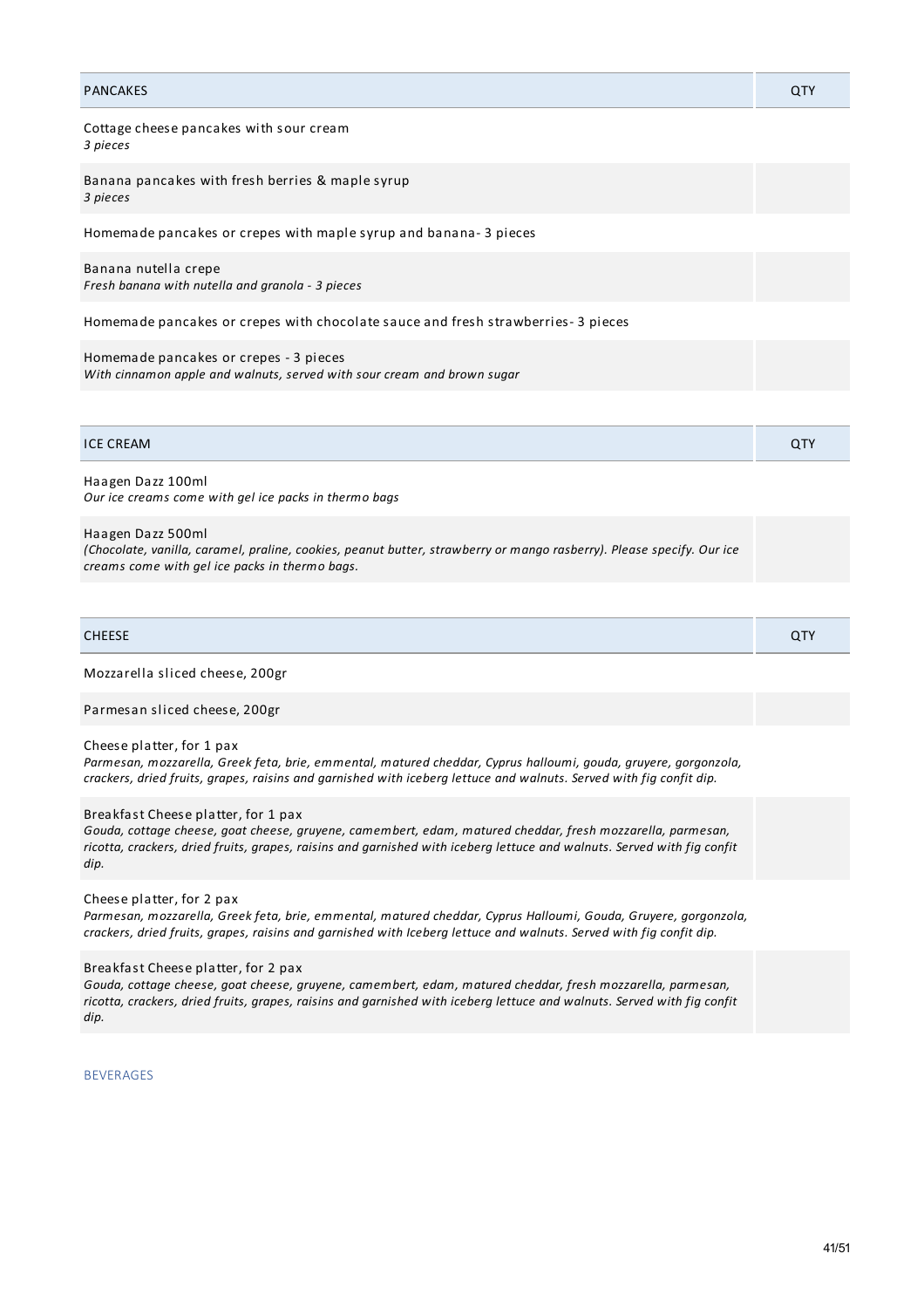| <b>MINERAL WATER</b>                 | QTY        |
|--------------------------------------|------------|
| Evian water (plastic bottle), 50cl   |            |
| Evian water (glass bottle), 33cl     |            |
| Mineral water, 1lt<br>Plastic bottle |            |
| Volvic, 1.51<br>Plastic bottle       |            |
| Perrier sparkling water, 33cl        |            |
| Pellegrino sparkling water, 75cl     |            |
|                                      |            |
| <b>SOFT DRINKS</b>                   | <b>QTY</b> |
| Coca Cola, glass bottle 25cl         |            |
| Coca Cola Light, glass bottle 25cl   |            |
| Coke Zero, glass bottle 25cl         |            |
| Sprite, 25cl                         |            |
| Diet Sprite, tin 33cl                |            |
| Fanta, glass bottle 25cl             |            |
| Tonic water, glass bottle 25cl       |            |
| Soda water, glass bottle 25cl        |            |
| Ice Tea peach, tin 33cl              |            |
| Ice Tea lemon, tin 33cl              |            |
| Ginger Ale, tin 20cl                 |            |

| <b>JUICES</b>                                 | QTY |
|-----------------------------------------------|-----|
| Pineapple juice, 25cl                         |     |
| Grapefruit juice, 25cl                        |     |
| Apple juice, 25cl                             |     |
| Orange juice, 25cl                            |     |
| Tomato juice, 25cl                            |     |
| House made lemonade, 0.5 ltr                  |     |
| Freshly squeezed orange juice, 0.5ltr         |     |
| Freshly squeezed red grapefruit juice, 0.5ltr |     |
| Freshly squeezed tomato juice, 0.5ltr         |     |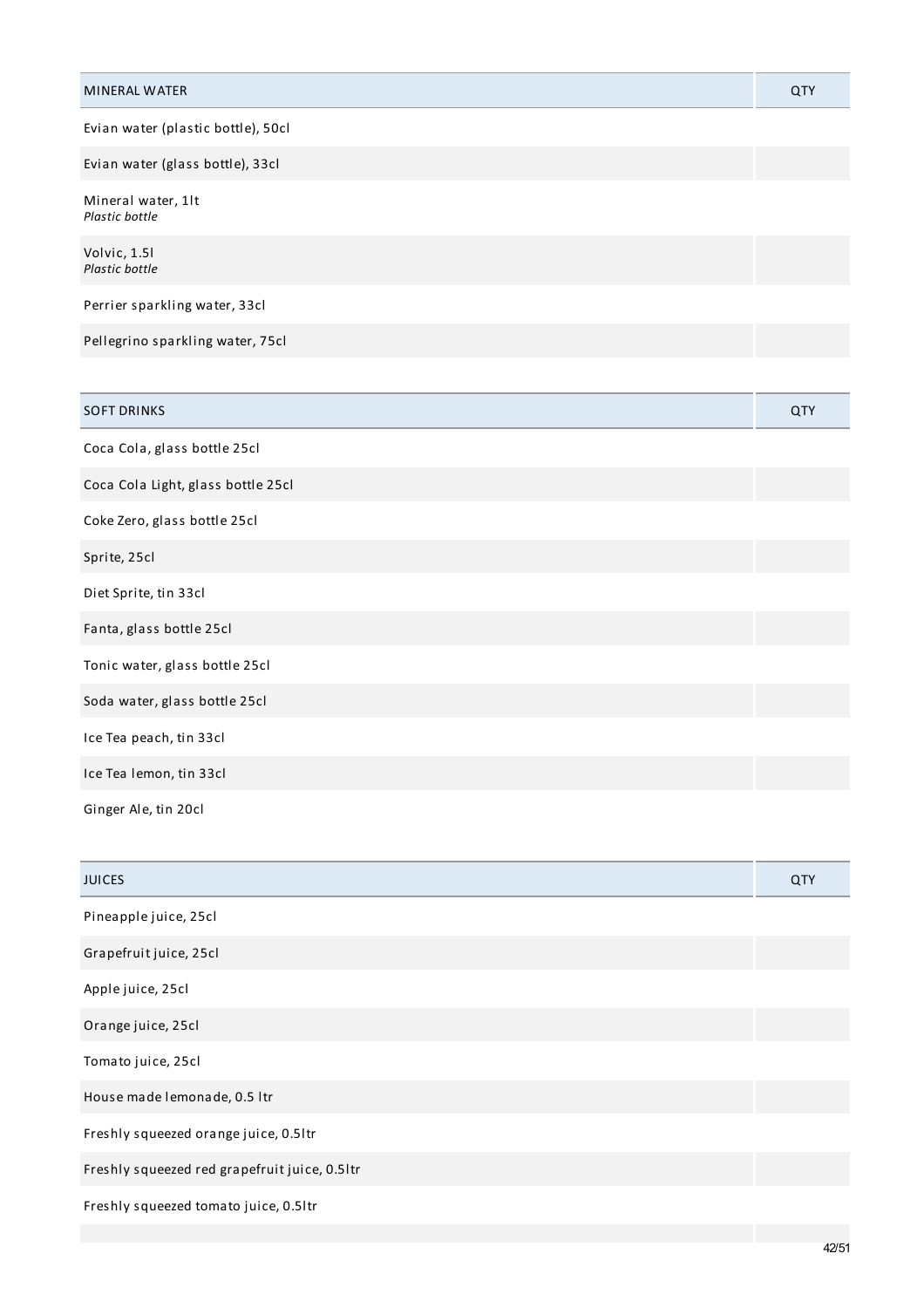| Freshly squeezed apple juice, 0.5ltr        |  |
|---------------------------------------------|--|
| Freshly squeezed pear juice 0.5ltr          |  |
| Freshly squeezed kiwi juice 0.5ltr          |  |
| Freshly squeezed mandarin juice 0.5ltr      |  |
| Freshly squeezed carrot juice, 0.5ltr       |  |
| Freshly squeezed grape juice, 0.5ltr        |  |
| Freshly squeezed melon juice, 0.5ltr        |  |
| Freshly squeezed watermelon juice, 0.5ltr   |  |
| Freshly squeezed Pineapple juice, 0.5ltr    |  |
| Freshly squeezed pomegranate juice, 0.5ltr  |  |
| Freshly squeezed strawberry juice, 0.5ltr   |  |
| Freshly squeezed mango juice, 0.5ltr        |  |
| Freshly squeezed exotic fruits juice 0.5ltr |  |
| House made lemonade, 1 ltr                  |  |
| Freshly squeezed orange juice, 1ltr         |  |
| Freshly squeezed red grapefruit juice, 1ltr |  |
| Freshly squeezed tomato juice, 1ltr         |  |
| Freshly squeezed apple juice, 1ltr          |  |
| Freshly squeezed pear juice 1ltr            |  |
| Freshly squeezed kiwi juice 1ltr            |  |
| Freshly squeezed mandarin juice 1ltr        |  |
| Freshly squeezed carrot juice, 1ltr         |  |
| Freshly squeezed grape juice, 1ltr          |  |
| Freshly squeezed melon juice, 1ltr          |  |
| Freshly squeezed watermelon juice, 1ltr     |  |
| Freshly squeezed pineapple juice, 1ltr      |  |
| Freshly squeezed pomegranate juice, 1ltr    |  |
| Freshly squeezed strawberry juice, 1ltr     |  |
| Freshly squeezed mango juice, 1ltr          |  |
|                                             |  |

Freshly squeezed exotic fruits juice 1ltr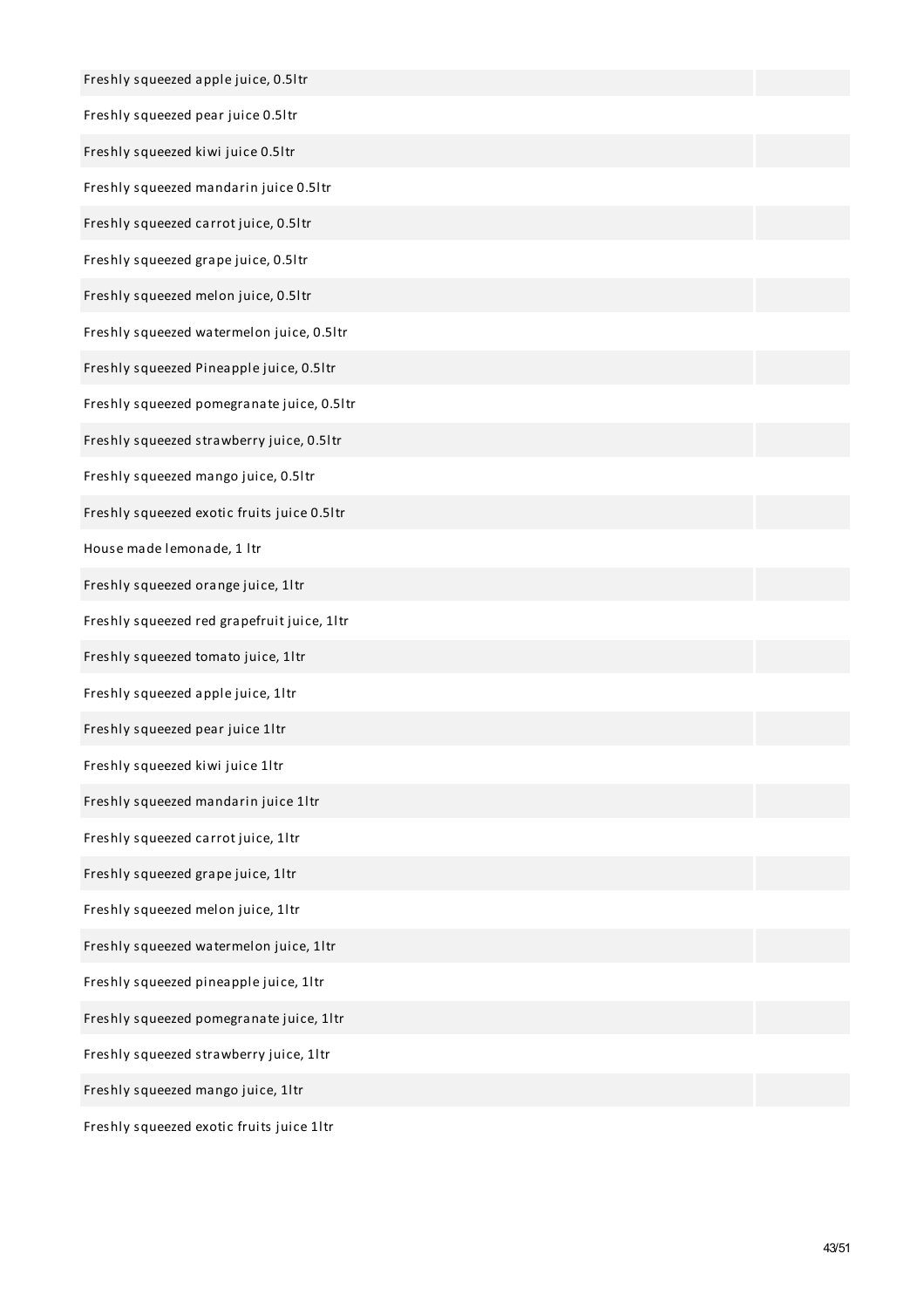| MILK & CREAM              | QTY |
|---------------------------|-----|
| Milk, 0.5lt<br>Full fat   |     |
| Semi Skimmed milk, 0.5lt  |     |
| Skimmed milk, 0.5lt       |     |
| Milk lactose free, 0.5ltr |     |
| Milk, 1lt<br>Full fat     |     |
| Semi skimmed milk, 1lt    |     |
| Skimmed milk, 1lt         |     |
| Milk lactose free, 1ltr   |     |
| Almond milk, 1ltr         |     |
| Soy milk, 1ltr            |     |
| Oat milk, 1ltr            |     |
| Rice milk, 1ltr           |     |
| Coconut milk, 1ltr        |     |
| Fresh cream, 250ml        |     |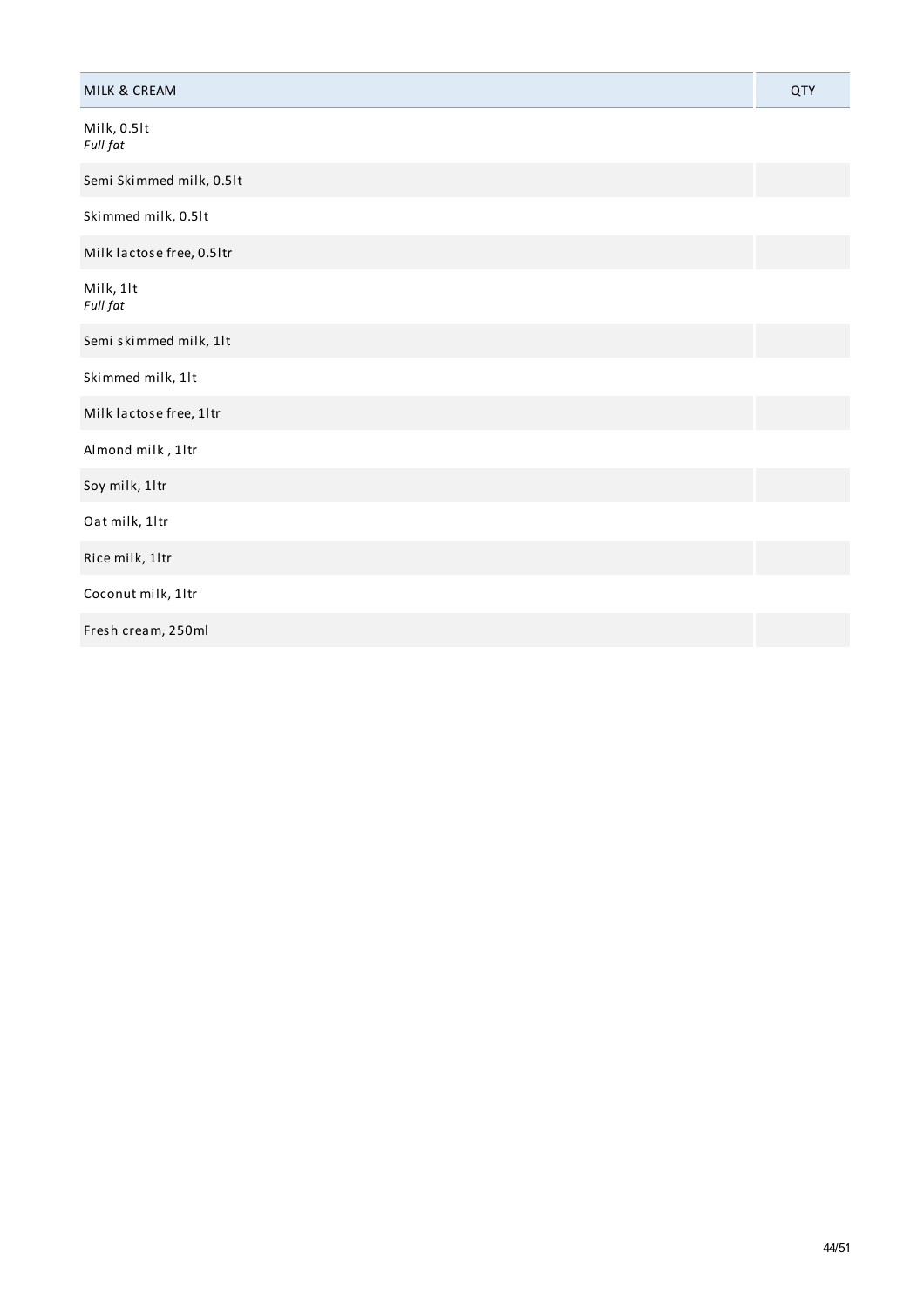| SMOOTHIES                                  | QTY |
|--------------------------------------------|-----|
| Apple smoothie, 0.5ltr                     |     |
| Green smoothie, 0.5ltr                     |     |
| Red smoothie, 0.51tr                       |     |
| Mango smoothie, 0.5ltr                     |     |
| Passion fruit smoothie, 0.5ltr             |     |
| Pineapple smoothie, 0.5ltr                 |     |
| Strawberry smoothie, 0.5ltr                |     |
| Banana and strawberry smoothie, 0.5ltr     |     |
| Mango and passion fruit smoothie, 0.5ltr   |     |
| Kiwi, apple and pineapple smoothie, 0.5ltr |     |
| Apple smoothie, 1ltr                       |     |
| Green smoothie, 1ltr                       |     |
| Red smoothie, 1ltr                         |     |
| Mango smoothie, 1ltr                       |     |
| Passion fruit smoothie, 1ltr               |     |
| Pineapple smoothie, 1ltr                   |     |
| Strawberry smoothie, 1ltr                  |     |
| Banana and strawberry smoothie, 1ltr       |     |
| Mango and passion fruit smoothie, 1ltr     |     |
| Kiwi, apple and pineapple smoothie, 1ltr   |     |
|                                            |     |
| <b>BEER</b>                                | QTY |
| Small Bottle Keo (33cl)                    |     |
| Small Bottle Carlsberg (33cl)              |     |
| Heineken Bottle (33cl)                     |     |
| Corona Bottle (33cl)                       |     |
| Stella Artois Bottle (33cl)                |     |
| Guinness Tin (44cl)                        |     |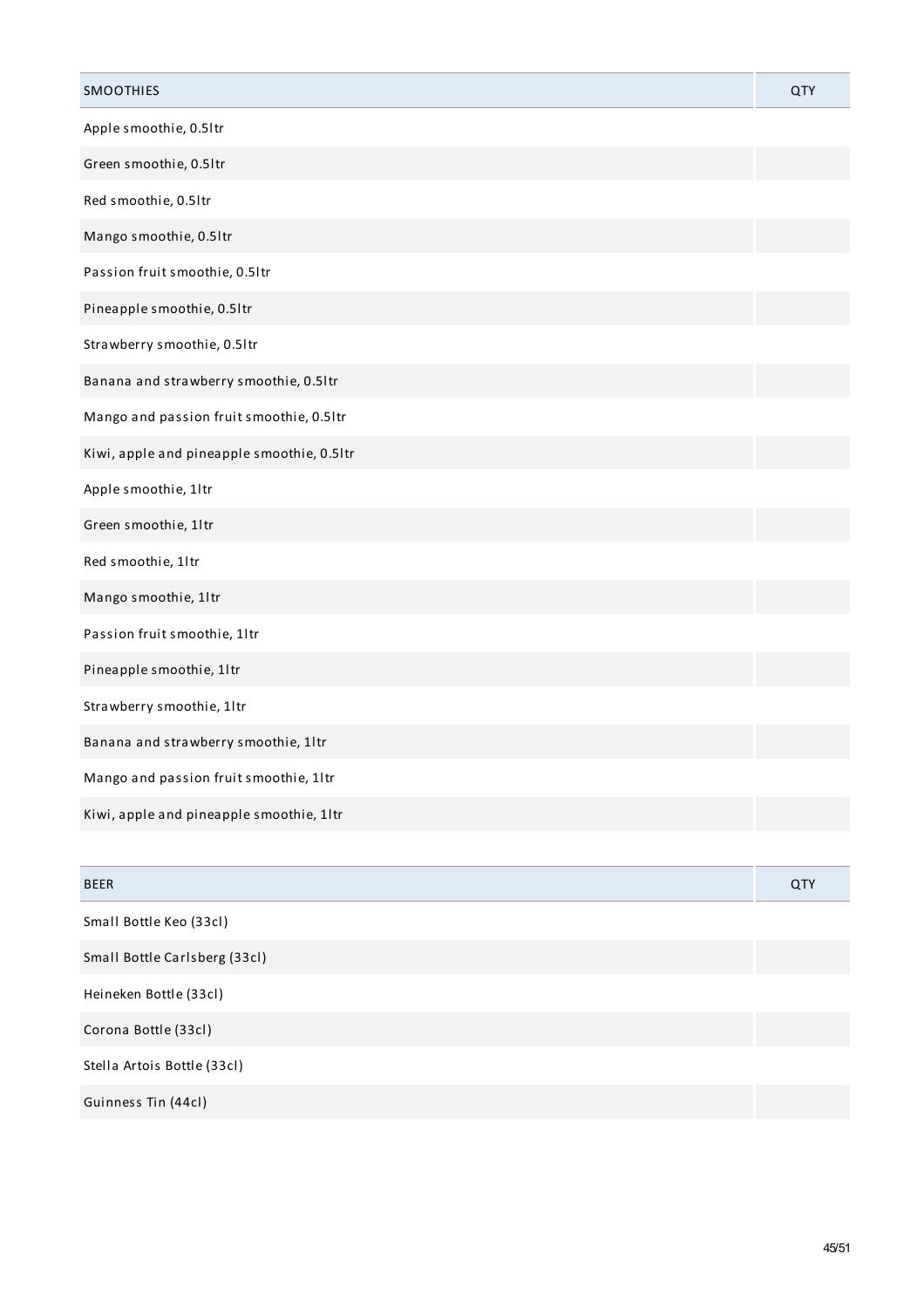| CHAMPAGNE                                                                | <b>QTY</b> |
|--------------------------------------------------------------------------|------------|
| Veuve Cliquot Champagne Brut (France)<br>Bottle 75cl                     |            |
| Laurent Perrier Champagne Brut (France)<br>Bottle 75cl                   |            |
| Ruinart Champagne Brut (France)<br>Bottle 75cl                           |            |
| G.H Mumm Brut (France)<br>Bottle 75cl                                    |            |
| Moet & Chandon Brut Imperial (France)<br>Bottle 75cl                     |            |
| Veuve Cliquot Champagne Rose (France)<br>Bottle 75cl                     |            |
| Laurent Perrier Champagne Rose (France)<br>Bottle 75cl                   |            |
| Ruinart Champagne Blanc de blanc (France)<br>Bottle 75cl                 |            |
| Billecart Salmon Brut Rose (France)<br>Sparkling Champagne - Bottle 75cl |            |
| Ruinart Champagne Rose (France)<br>Bottle 75cl                           |            |
| Dom Perignon Champagne Brut (France)<br>Bottle 75cl                      |            |
| Cristal Champagne - Louis Roederer - Brut (France)<br>Bottle 75cl        |            |
|                                                                          |            |
| <b>LEMON</b>                                                             | QTY        |

Lemon *Whole, sliced or wedged. Please specify.*

Lime *Whole, sliced or wedged. Please specify.*

Orange *Whole, sliced or wedged. Please specify.*

Bar garnishes (sliced orange & lemon & lime)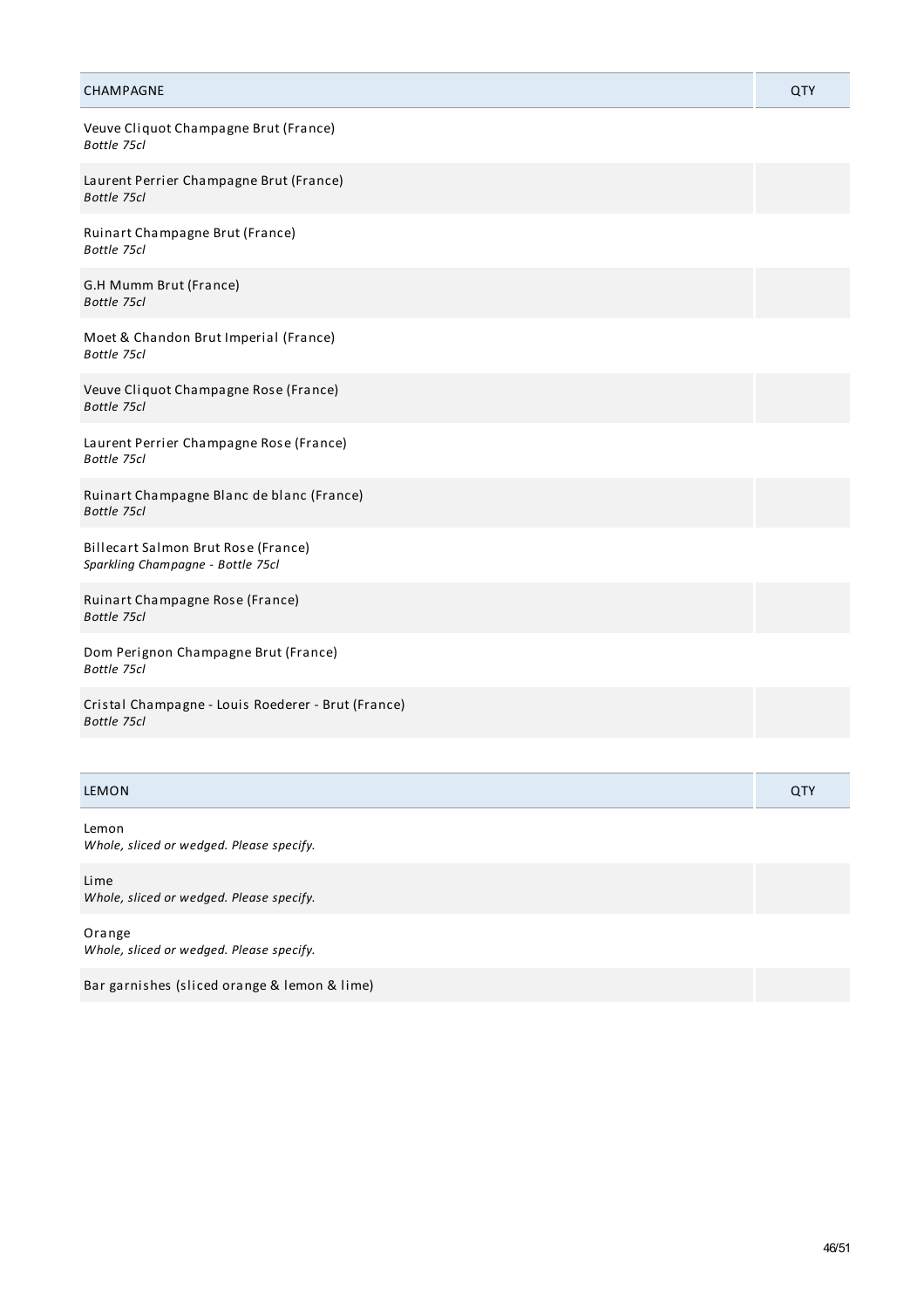| <b>HOT BEVERAGES</b>                                       | QTY |
|------------------------------------------------------------|-----|
| Hot water, 1 ltr                                           |     |
| Hot milk 1ltr                                              |     |
| Tea box                                                    |     |
| Fresh brewed hot tea, 1 litre                              |     |
| Espresso, 0.5L                                             |     |
| Hot French filter coffee, 1 Litre                          |     |
| Hot Americano coffee, 1 Litre                              |     |
| Espresso, 1ltr                                             |     |
|                                                            |     |
| WHITE WINE                                                 | QTY |
| Magic Mountain- Dry (Nico Lazaridi) Greece                 |     |
| The Black Sheep- Dry (Nico Lazaridi) Greece                |     |
| Château - Dry (Nico Lazaridi) Greece                       |     |
| Sancerre - Sauvignon Blanc (France)                        |     |
| Chablis La Chanfleure (France)<br>Louis Latour             |     |
| Meursault - Louis Jadot (France)                           |     |
| Rossj-Bass - Gaja (Italy)                                  |     |
| Puligny Montrachet - Louis jadot (France)<br>Les Folatiers |     |
|                                                            |     |
| ROSÉ WINE                                                  | QTY |
| Lambrusco - Sparkling Wine- (D'Angelo) Italy               |     |
| Tsiakkas - Dry - (Tsiakkas Winery) Cyprus                  |     |
| Mateus - Sparkling Wine - (Vinho De Mesa) Portugal         |     |
| Casal Bordino (Cerasuolo D'Abruzzo) Italy                  |     |
| San Maurizio - Italy<br>Sprarkling extra dry               |     |
| Tussock Jumper (Grenache) France                           |     |
| Rose (Medium-dry) (Nico Lazaridi) Greece                   |     |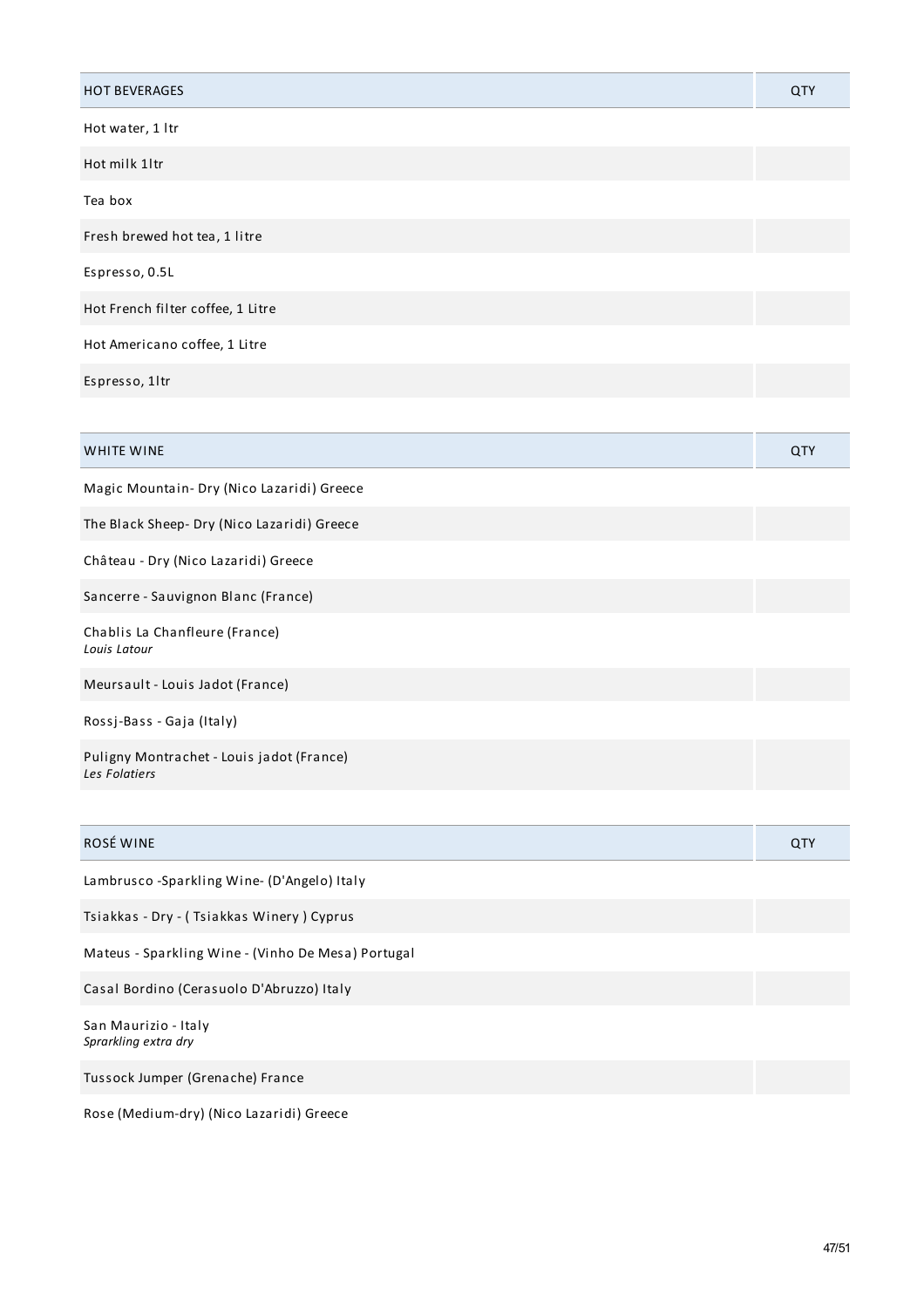| <b>RED WINE</b>                                                   | QTY |
|-------------------------------------------------------------------|-----|
| Agiorgitiko Cabernet- Dry- (Papagiannakos Winery) Greece, 18.7 cl |     |
| Tsiakkas - Dry - (Tsiakkas Winery) Cyprus                         |     |
| Cabernet Sauvignon - Dry - (Vlassides Winery) Cyprus              |     |
| Shiraz - Dry- (Vlassides Winery) Cyprus                           |     |
| Château- Dry - (Nico Lazaridi) Greece                             |     |
| Merlot- Dry- (Nico Lazaridi) Greece                               |     |
| Chateau Haut Grignon Medoc (France)<br>Grand vin de Bordeaux      |     |
| Chateau des Moines pomerol (France)<br>Grand vin de Bordeaux      |     |
| Chateau Cos Labory (France)<br>Grand cru classe                   |     |
| Chateau Fieuzal Pessac Leognan (France)<br>Grand cru classe       |     |
| Chateau d Armailhac (France)<br>Pauillac - Grand Cru Classe       |     |
| Chateau Giscour (France)<br>Margaux - Grand cru classe            |     |
| Chateau Lascombes (France)<br>Margaux - Grand cru classe          |     |
| Chateau Pape Clement (France)<br>Grand cru classe                 |     |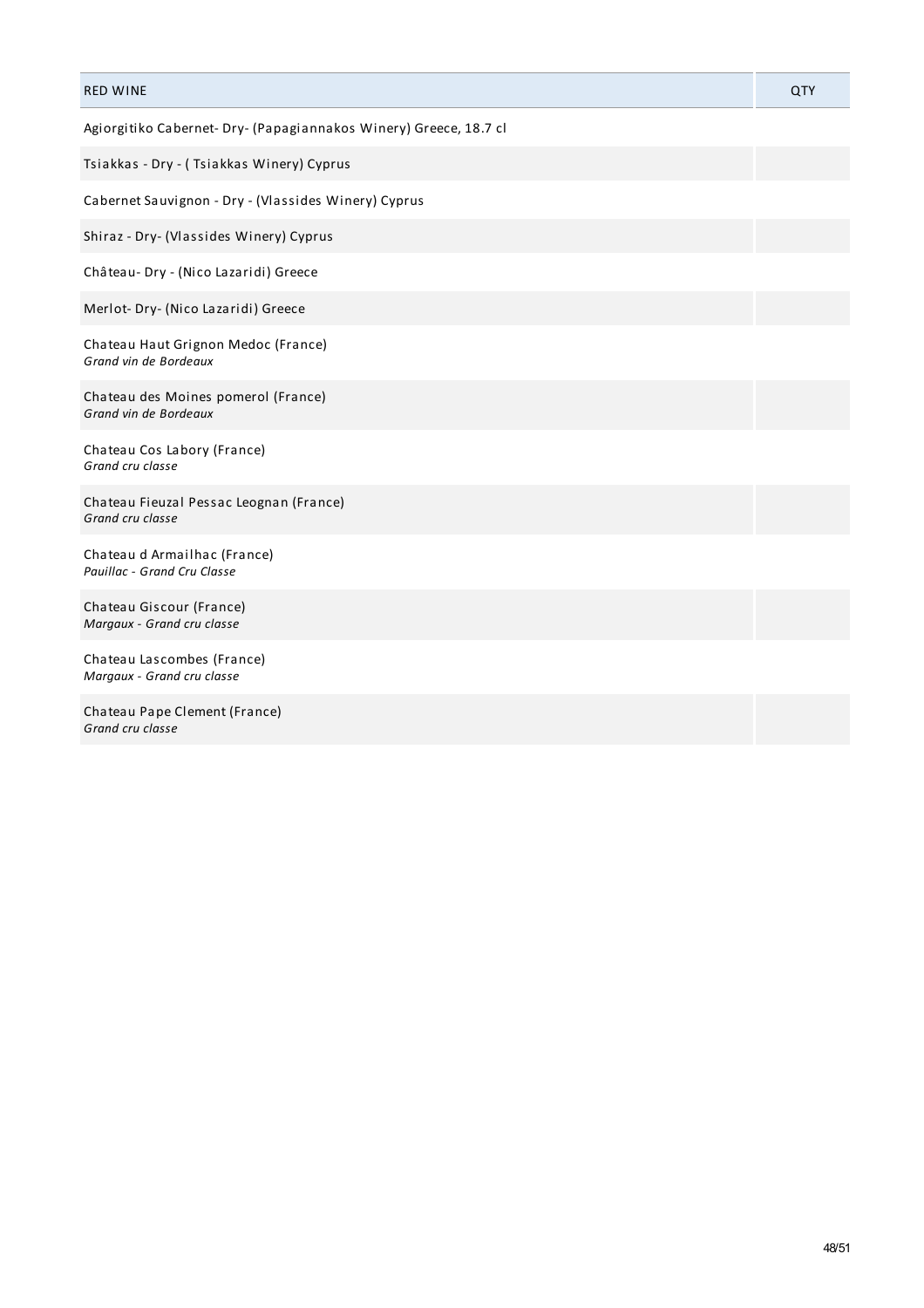| <b>SPIRITS</b>                                              | QTY |
|-------------------------------------------------------------|-----|
| Balvenie, 70cl bottle<br>14 years caribbean cask            |     |
| Zivania (Loel) 50cl bottle                                  |     |
| Baileys, 70cl bottle                                        |     |
| Calvados Brandy 70cl - France                               |     |
| Jack Daniel's, 70cl bottle                                  |     |
| Chivas, 70cl bottle<br>12 years                             |     |
| Johnnie Walker Black, 70cl bottle<br>12 years               |     |
| Glenfiddich, 70cl bottle<br>12 years                        |     |
| Martell VS, 70cl bottle                                     |     |
| Remy Martin VSOP, 70cl bottle                               |     |
| Beluga Noble Russian vodka - 70cl                           |     |
| Belvendere vodka - 1ltr                                     |     |
| Hendricks Gin, 1ltr bottle                                  |     |
| Courvoisier VSOP, 70cl bottle                               |     |
| Balvenie, 70cl bottle<br>14 years caribbean cask            |     |
| Macallan Single Malt, 70cl bottle<br>Double cask - 12 years |     |
| Courvoisier XO, 70cl bottle                                 |     |
| Remy Martin XO, 70cl bottle                                 |     |
| Hennessy XO, 70cl bottle                                    |     |

# NON-FOOD

| <b>ICE</b>      | QTY |
|-----------------|-----|
| Ice cubes, 1 kg |     |

Crushed ice, 1 kg

Ice packs (snowgams)- 5 x 200gr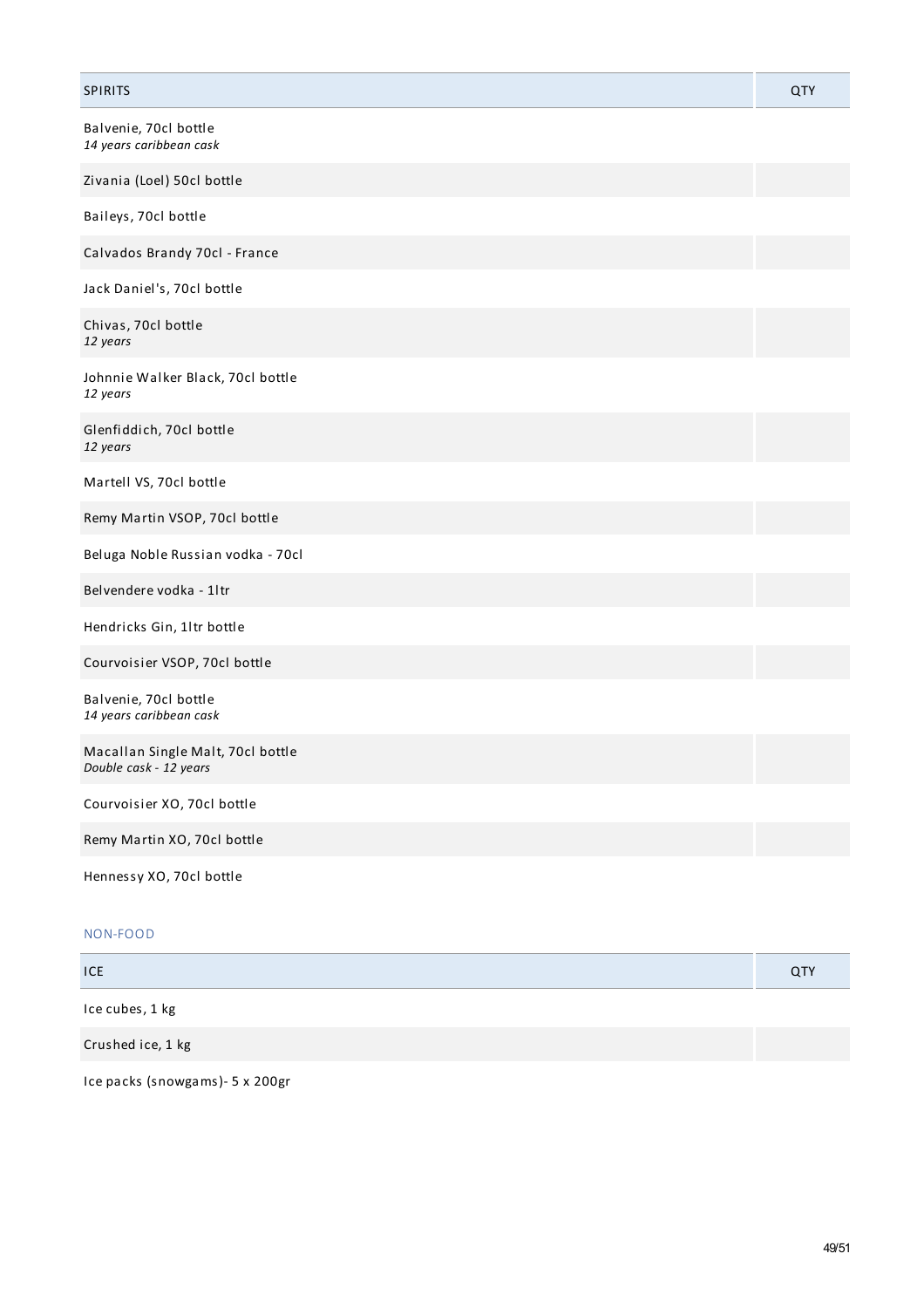| NEWSPAPERS & MAGAZINES                                                                   | QTY |
|------------------------------------------------------------------------------------------|-----|
| All local newspapers (in Greek)<br>Please specify which newspaper you would like to have |     |
| British newspapers                                                                       |     |
| Russian & Deutsch newspapers                                                             |     |
| Local newspapers (in English)                                                            |     |
| Foreign magazine                                                                         |     |

| <b>PRINTED MENU</b> | n TV |
|---------------------|------|
|---------------------|------|

Menu printing service to present to passengers *Menu card printing on heavy-weight card stock. Please state your requirements (price per menu)*

| <b>FLOWERS</b>                        | QTY |
|---------------------------------------|-----|
| Single rose                           |     |
| Rose bouquet with greenery - 6 roses  |     |
| Small flower bouquet                  |     |
| Orchid plant - 2 stems                |     |
| Small flower arrangement for table    |     |
| Rose bouquet with greenery - 12 roses |     |
| Large flower bouquet                  |     |
| Large flower arrangement for table    |     |
| Flower basket                         |     |